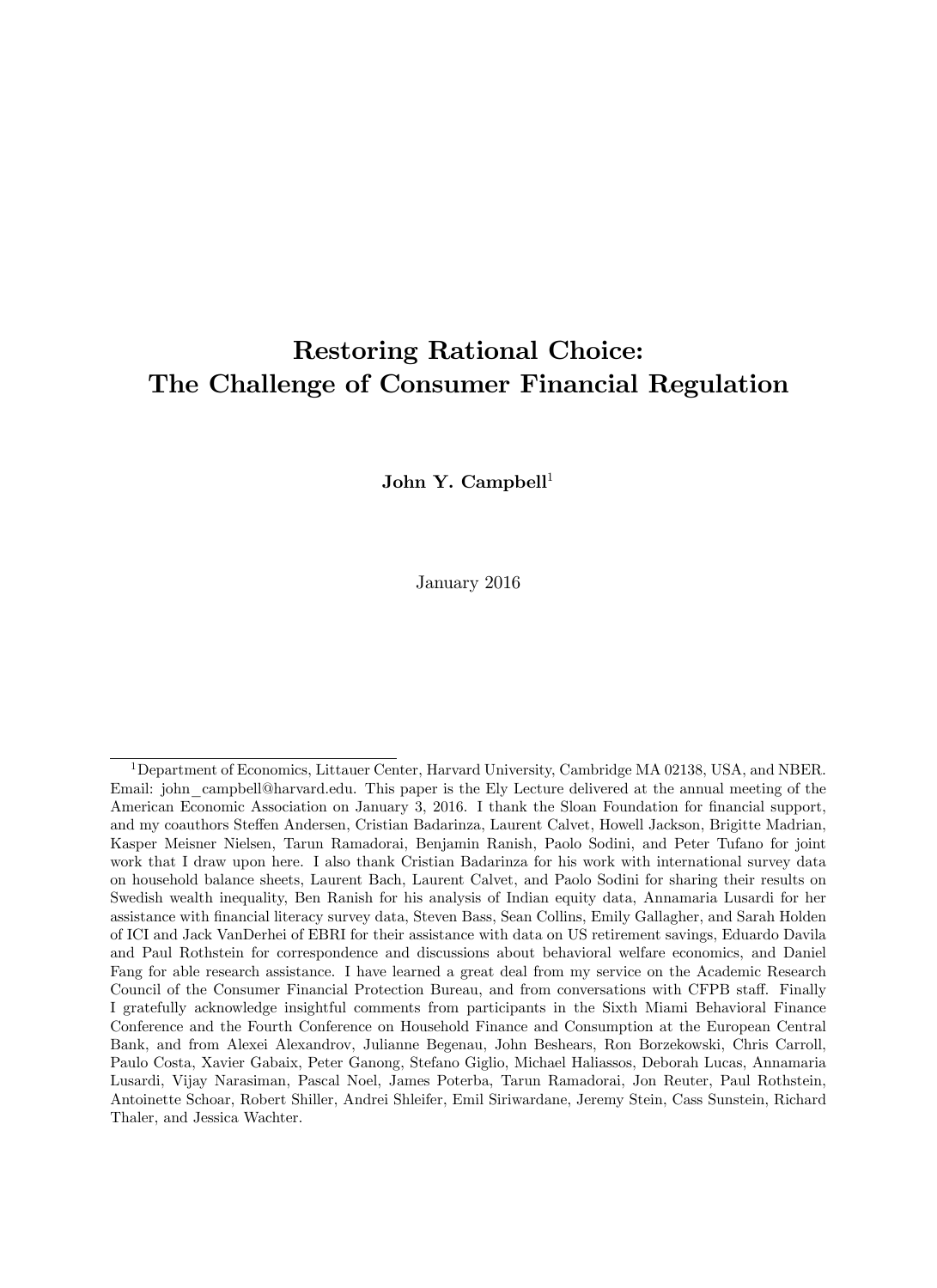#### Abstract

This lecture considers the case for consumer financial regulation in an environment where many households lack the knowledge to manage their financial affairs effectively. The lecture argues that financial ignorance is pervasive and unsurprising given the complexity of modern financial products, and that it contributes meaningfully to the evolution of wealth inequality. The lecture uses a stylized model to discuss the welfare economics of paternalistic intervention in financial markets, and discusses several specific examples including asset allocation in retirement savings, fees for unsecured short-term borrowing, and reverse mortgages.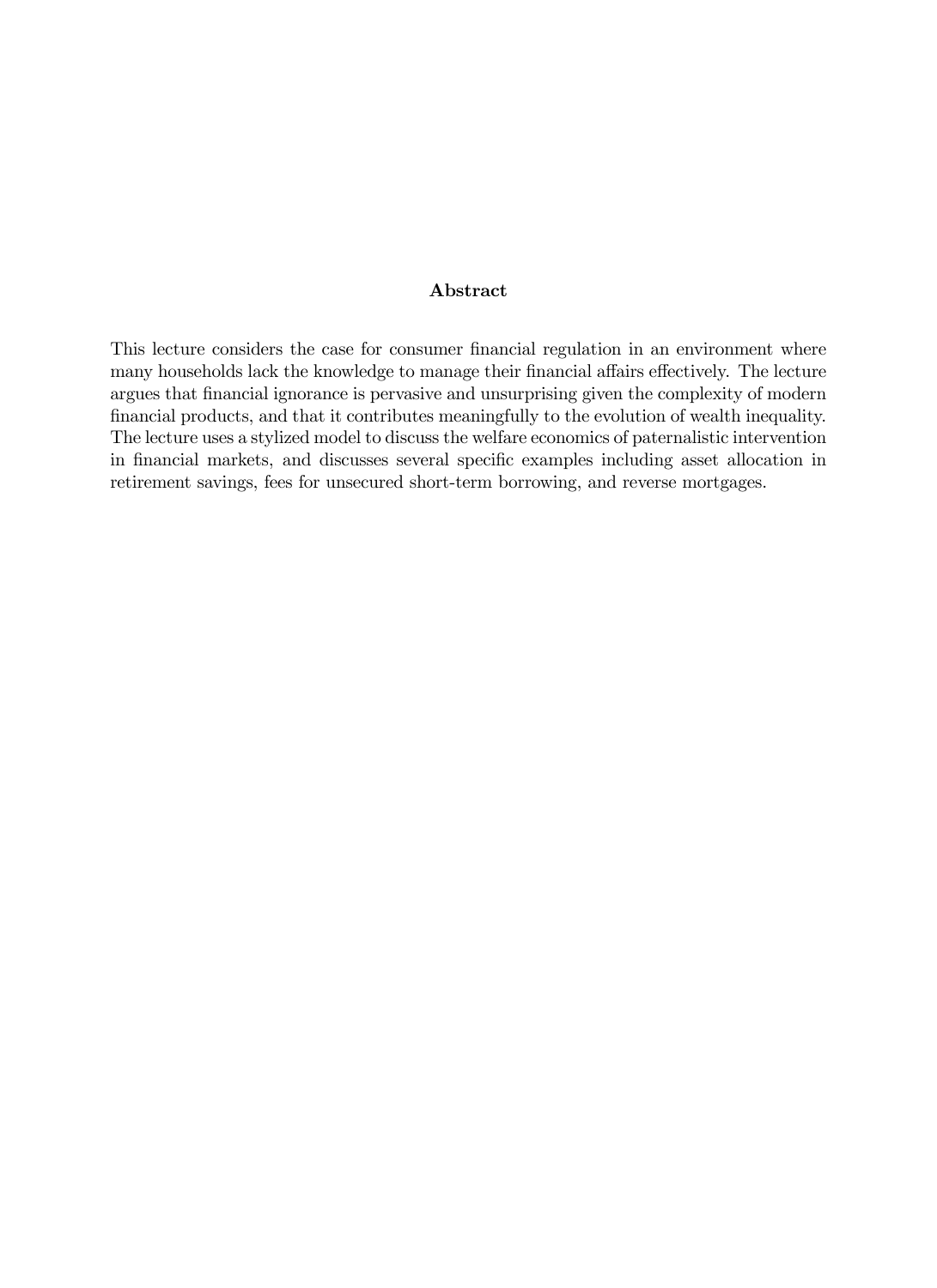# 1 Introduction

This lecture examines the case for intervention in consumer financial markets. The tension between laissez faire and interventionist tendencies is as old as the discipline of economics itself. Laissez faire economists appreciate and defend the performance of free markets, while interventionists identify market failures and argue that feasible policies can be found to correct them. The problems of greatest concern to interventionists vary over time, but famously include monopoly power since the late 19th Century, aggregate demand management since the 1930s, and, over the last one hundred years, consumer protection in various spheres including food and drugs, autos and consumer durables, and financial services.

Interventionists are often motivated by the desire to forestall more extreme "revolutionaryî responses to social problems. A standard goal of interventionism is to design policies that restore the welfare properties that free markets would have if market failures were eliminated, thereby restoring the validity of classical economics. Thus the trust-busters of the Progressive era sought to restore competition, Keynesian economists seek monetary and fiscal policies that stabilize the macroeconomy and restore textbook microeconomics—the "neoclassical synthesis" of Samuelson (1955)—and consumer regulators seek to restore the choices that consumers would make if they were rational and well informed.

Richard T. Ely, one of the founders of the American Economic Association, was a leading interventionist of his era. His chief concern was the problem of monopoly, but he also wrote about the unethical nature and destructive effects of competition in markets with poorly informed consumers.<sup>2</sup> He argued that such problems needed to be addressed in order to preserve political support for a broadly free-market economic system.<sup>3</sup> Reading his work

<sup>&</sup>lt;sup>2</sup>For example, Ely wrote in his *Introduction to Political Economy* (1894 ed.) "It is of no avail to say that business is excluded from the domination of ethical principles, for it is precisely in our economic life that ethical principles of any real validity must manifest themselves. It is only in an imperfect condition of society that sharp practice and hard bargaining can ever appear to men to be morally right."  $(p.68)$  A few pages later he writes that ìCompetition tends to force the level of economic life down to the moral standard of the worst men who can sustain themselves in the business community."  $(p.83)$ 

 ${}^{3}\text{In}$  The Strength and Weakness of Socialism (1894), Ely writes "If we allow things to take their own course, if we remain passive in the presence of the evils which socialism has so amply demonstrated and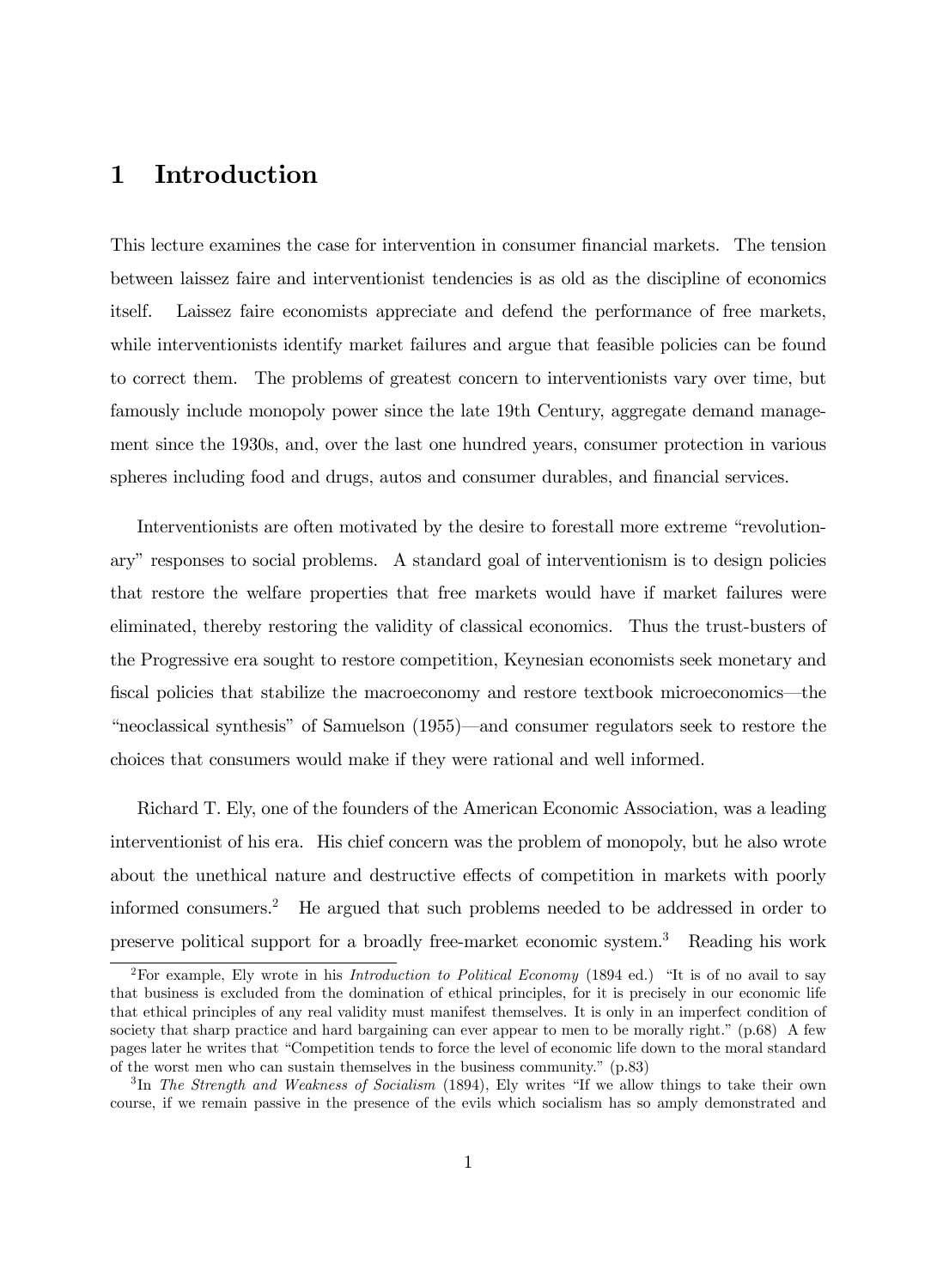today, one is impressed by his broad interests and the contemporary nature of many of his concerns, but also by the lack of evidence he provides for the effectiveness of his proposals, some of which reflect prejudices of his day. $4$  His life and work are an inspiration, but also a warning that we need to rely on strong evidence rather than intuition when proposing any intervention in the economy.

The subject of this lecture is household finance, also known as consumer finance. The Önancial decisions of consumers have attracted increasing interest in recent years as an area where competitive markets may deliver substandard outcomes that can be improved through intervention. Within the last ten years, the reach of regulation has been extended by the most important US consumer financial legislation since the New Deal of the 1930s, notably the Pension Protection Act of 2006, the Credit Card Accountability Responsibility and Disclosure Act (CARD Act) of 2009, and the Dodd-Frank Act of 2010 that created the Consumer Financial Protection Bureau. Similar trends are visible around the world.

Household Önance is a contemporary focus of interventionist attention for several reasons. Modern economies have evolved in a way that requires individuals to make more difficult financial decisions with bigger consequences. Most obviously, people are living longer, while traditional defined-benefit retirement systems that provide guaranteed income streams are being replaced with defined-contribution systems that require people to accumulate and invest their own retirement savings. Higher education is becoming increasingly expensive everywhere, posing a financing challenge in countries where it is not publicly provided. Many countries have also experienced increases in house prices which stress traditional systems for Önancing homeownership. Improving information technology has made simple Önancial transactions cheaper and easier, but it has also permitted the development of more complex and confusing financial products. The global financial crisis of the late 2000s highlighted the interactions of these trends, and undermined public confidence in the financial

vividly depicted, the result may well be that outcome which the evolutionary socialism of Marx has pointed out. But there is no reason why we should remain passive in the presence of evils. On the contrary, there is every reason why we should vigorously attack existing evils, and do so with the hope that they can be abated and improvements in social conditions can be effected."  $(p.255)$ 

<sup>&</sup>lt;sup>4</sup>For example, eugenics as illustrated in *Studies in the Evolution of Industrial Society* (1903), p. 138.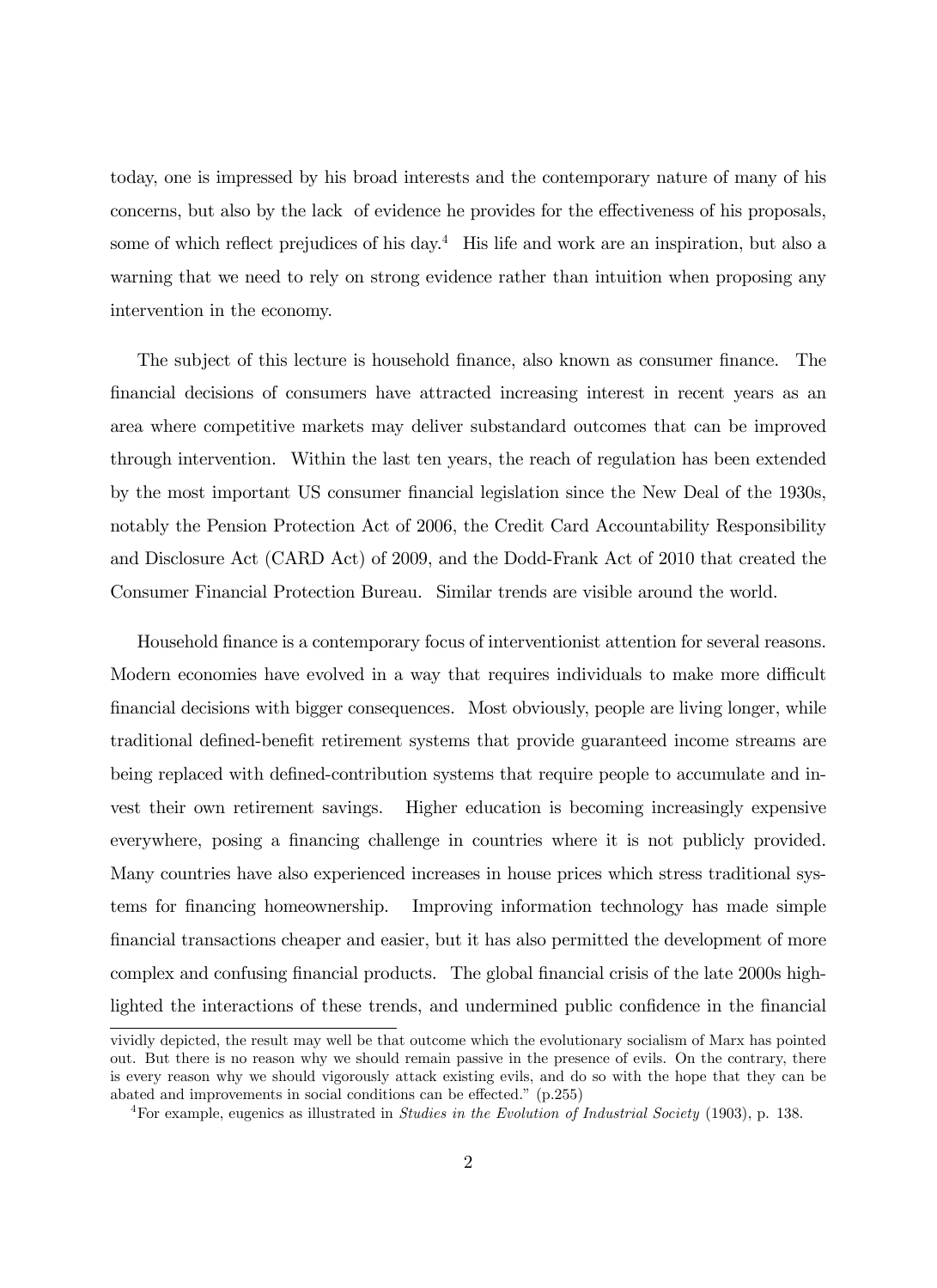system. Finally, within the economics profession the emergence of behavioral economics has opened the eyes of academics to Önancial behaviors that were not carefully examined before, and to evidence that many households—particularly those with lower income, wealth, and education—are not up to the challenges of managing their financial affairs.

When households lack the intellectual capacity to manage their financial decisions, they make mistakes that lower their own welfare and can also have broader consequences for the economy. For example, if poorer people invest ineffectively and borrow expensively, the wealth of poorer people will grow more slowly than the wealth of richer people even if they have the same savings rates, a problem highlighted by Piketty (2014) and Lusardi, Michaud, and Mitchell (2015). The mistakes of unsophisticated consumers can create rents that distort competition, as emphasized by DellaVigna and Malmendier (2004), Akerlof and Shiller (2015), and Zingales (2015). To attract unsophisticated consumers, financial institutions may lower the up-front costs and raise the hidden costs of financial products, effectively subsidizing consumers who are sophisticated enough to avoid the hidden costs. Sophisticated consumers then have no incentive to adopt easier-to-use financial products, a barrier to constructive financial innovation highlighted by Gabaix and Laibson (2006). Household mistakes that are not purely idiosyncratic but are correlated across households create endogenous risk, which must then be managed by the Önancial system at considerable resource cost. Important examples include prepayment risk and default risk in mortgages as discussed by Campbell (2006) and Gabaix, Krishnamurthy, and Vigneron (2007), and house price risk as emphasized by Shiller  $(2005)$ . Finally, the exploitation of household mistakes by financial institutions can lead to corrosive mistrust of the financial system and the institutions that govern the economy, a problem highlighted by Guiso, Sapienza, and Zingales (2008) and Zingales (2015).

The remainder of this lecture explores the nature of the household finance problem in greater detail, and then discusses policy responses. Although there are numerous traditional arguments for Önancial regulation of consumer products that do not rely on consumer Önancial mistakes (Campbell et al. 2011), I concentrate on the more novel and controversial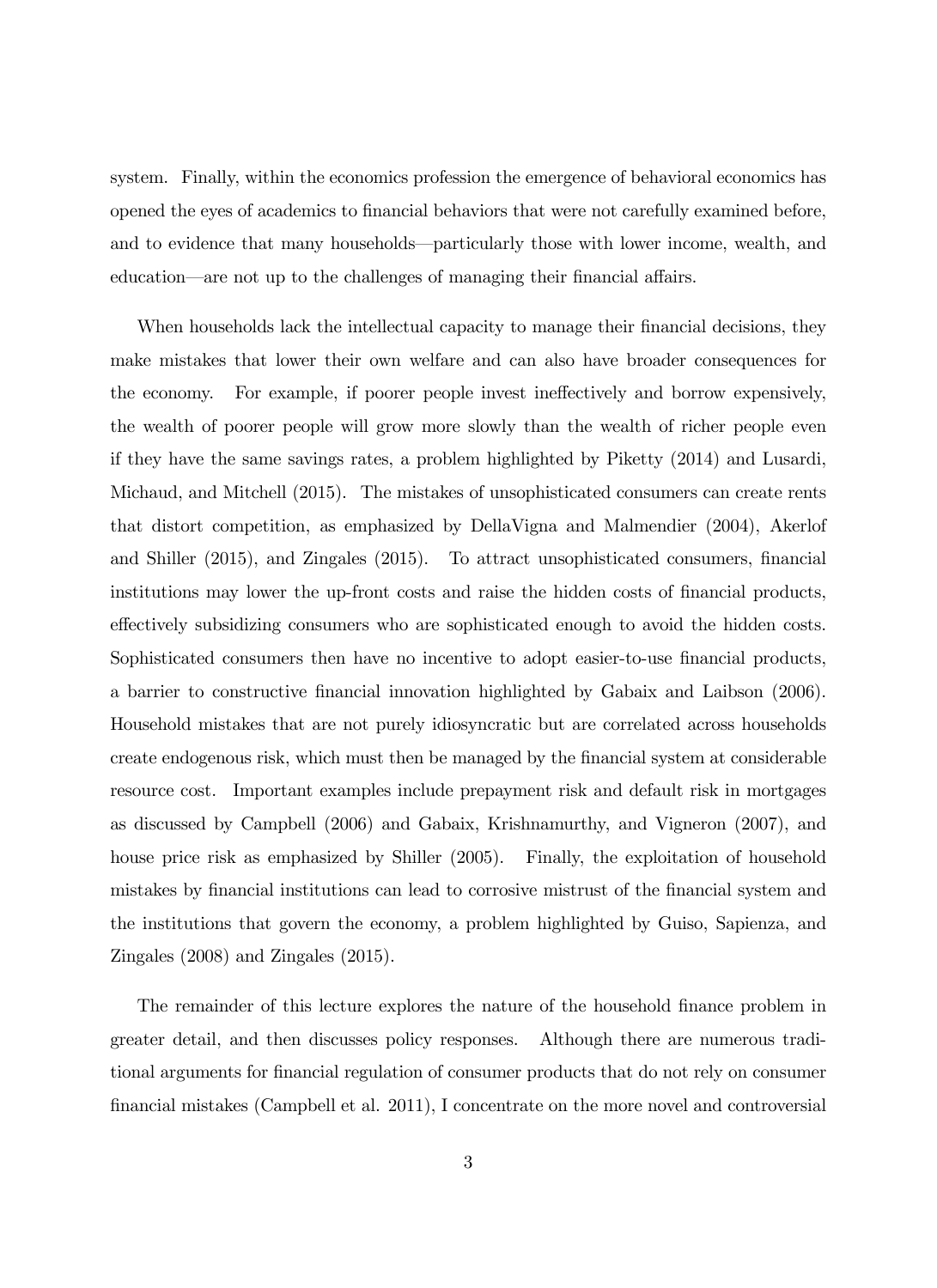case for intervention in response to such mistakes. In addition, I ignore the important but widely discussed issue of how much households choose to save or borrow, focusing instead on the ways in which they do so.<sup>5</sup>

Section 2 summarizes empirical evidence on the broad characteristics of household balance sheets and consumer finance systems in a number of major developed countries. This section shows that there are striking differences across countries which are hard to explain as the result of fundamental differences in tastes or technology. Instead, the structure of household finance appears to be importantly the result of historical social and political choices (some of which may have been made inadvertently). There are also however important common facts across countries. Richer people tend to take more financial risk, and also invest more efficiently. This has implications for the evolution of wealth inequality which are discussed in subsection 2.1.

Section 3 asks what people find difficult about household finance. This section argues that problems arise not only from traditionally defined financial illiteracy—the failure to understand basic financial concepts—but also from difficulties in understanding the terms of financial contracts, in learning from financial history, and in predicting one's own behavior and the behavior of others. In other words, people are ignorant not just about accounting, but also about psychology and advanced topics in economics including asset pricing, information economics, and general equilibrium theory. Understood this way, the prevalence of Önancial ignorance should not be surprising. Consumer Önancial decisions are complex, and in fact rules of thumb taken from elementary economics often give the wrong answer.

The last two parts of the lecture discuss alternative policy responses to these problems. Educational efforts to improve financial literacy and situation-specific disclosures are both worthwhile, but these alone are unlikely to be sufficient because of the breadth and advanced nature of the knowledge needed to navigate modern financial systems. Hence there is growing

 $5B$ ecause of this focus, I do not address the important question of whether households have "presentbiased" preferences (Laibson 1997) that lead them to save less than they would if they were able to commit to a savings plan. James Poterba discusses the issue of savings adequacy in his Ely Lecture (2014).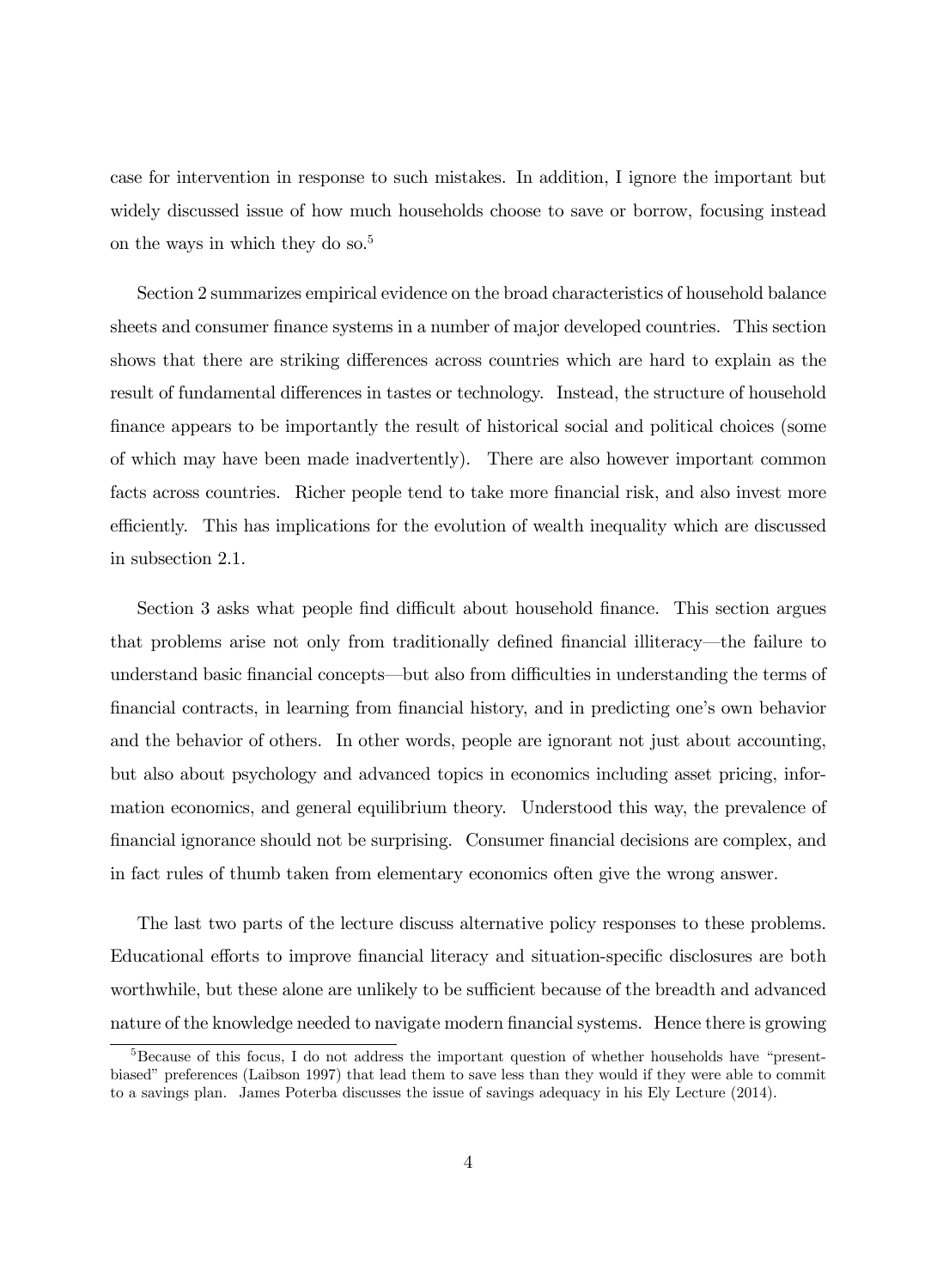interest in consumer financial regulation. Section 4 builds on an informal discussion in Campbell et al. (2011) to present an extremely simple welfare analysis of financial regulation in a stylized model with both rational and behavioral consumers.

Section 5 considers several specific examples of market trends and policy interventions in consumer finance. This section argues that the Pension Protection Act of 2006 has stimulated favorable trends in the asset allocation of retirement savings, while the CARD Act of 2009 and regulations of the bank overdraft market and the payday lending market have affected the cost structure of short-term unsecured credit. The section also considers a market that appears not to be working well, despite its apparent promise: the market for reverse mortgages. Section 6 concludes, and an online appendix provides supporting details.

## 2 Stylized Facts of Household Finance

Contemporary research on household finance is global in its scope. The comparison of household financial behavior around the world reveals striking differences across countries in average household balance sheets, but also important similarities in the within-country effects of wealth and other household attributes on Önancial behavior. This section summarizes some key patterns and draws lessons for the field.

Table 1, a refinement of a table in Badarinza, Campbell, and Ramadorai (2015), reports participation rates in various types of assets and liabilities among households in eight leading industrialized countries: the US, Canada, France, Germany, Italy, the Netherlands, Spain, and the UK. $^{6}$  Financial assets, nonfinancial assets, and liabilities are listed in descending order of their participation rate among US households. The bottom of the table displays

 $6$ The data sources are the US Survey of Consumer Finances (2010), the Canada Survey of Financial Security (2012), the Eurosystem Household Finance and Consumption Survey for Eurozone countries (2008 for Spain, 2009 for the Netherlands, and 2010 for Germany, France, and Italy), and the UK Wealth and Assets Survey (2012). Both the HFCS and the SCF use multiple imputation, but for simplicity we present results for one set of implicates (results are insensitive to this choice). Survey weights are adjusted to impose equal weighting across households. Further details are available in the online appendix.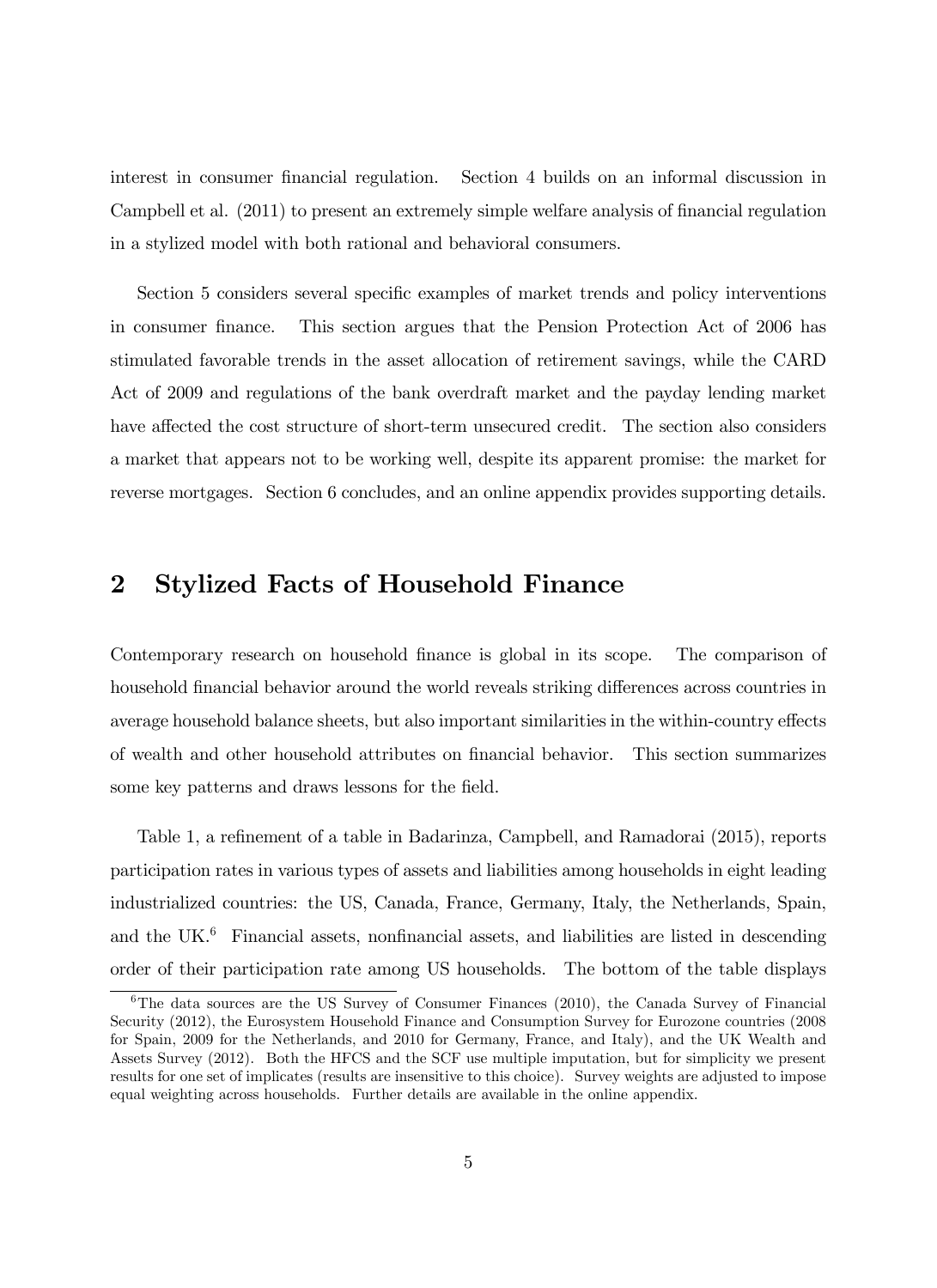estimates of the participation rates in all risky financial assets (defined to include both bonds and equities), and in equities alone, combining both direct holdings and indirect holdings in mutual funds and retirement accounts. These "look-through" participation rates measure the fraction of households that are exposed to financial risk, regardless of the form in which this exposure is taken.<sup>7</sup>

A number of facts jump out from this table. Deposits and transactions accounts are almost universally held, but there is a minority of "unbanked" households whose size varies enormously across countries. This group is relatively large in the US. Retirement assets are important in countries with predominantly defined-contribution retirement systems, the Anglo-Saxon and northern European countries. There is a low participation rate in risky assets outside retirement accounts. Directly held bonds play a minor role in household finance with the striking exception of Italy. The look-through participation rates in risky assets and in equities are highly variable across countries, being over twice as large in the Anglo-Saxon countries as in Italy and Spain.

Turning to non-financial assets, the homeownership rate is highly variable across countries, particularly low in Germany and high in Spain. On the liability side of the balance sheet, the incidence of mortgage debt is also highly variable across countries but does not line up well with the homeownership rate because southern European housing is much less likely to be mortgage-Önanced. Auto loans, student loans, and credit card debt are prevalent in Anglo-Saxon countries but not elsewhere.

Table 2 reports the average shares of these same assets and liabilities in household balance sheets. Shares are calculated at the household level (including zeros for nonparticipants), and then averaged across households. This procedure weights households equally, whereas summing assets and liabilities across households and then calculating shares gives wealthy households greater weight and can produce quite different numbers. The top part of the

 $7$ This look-through calculation, and the analogous calculation in Table 2, require imputation of the asset allocation in retirement accounts using country-specific averages. The online appendix reports details of this procedure.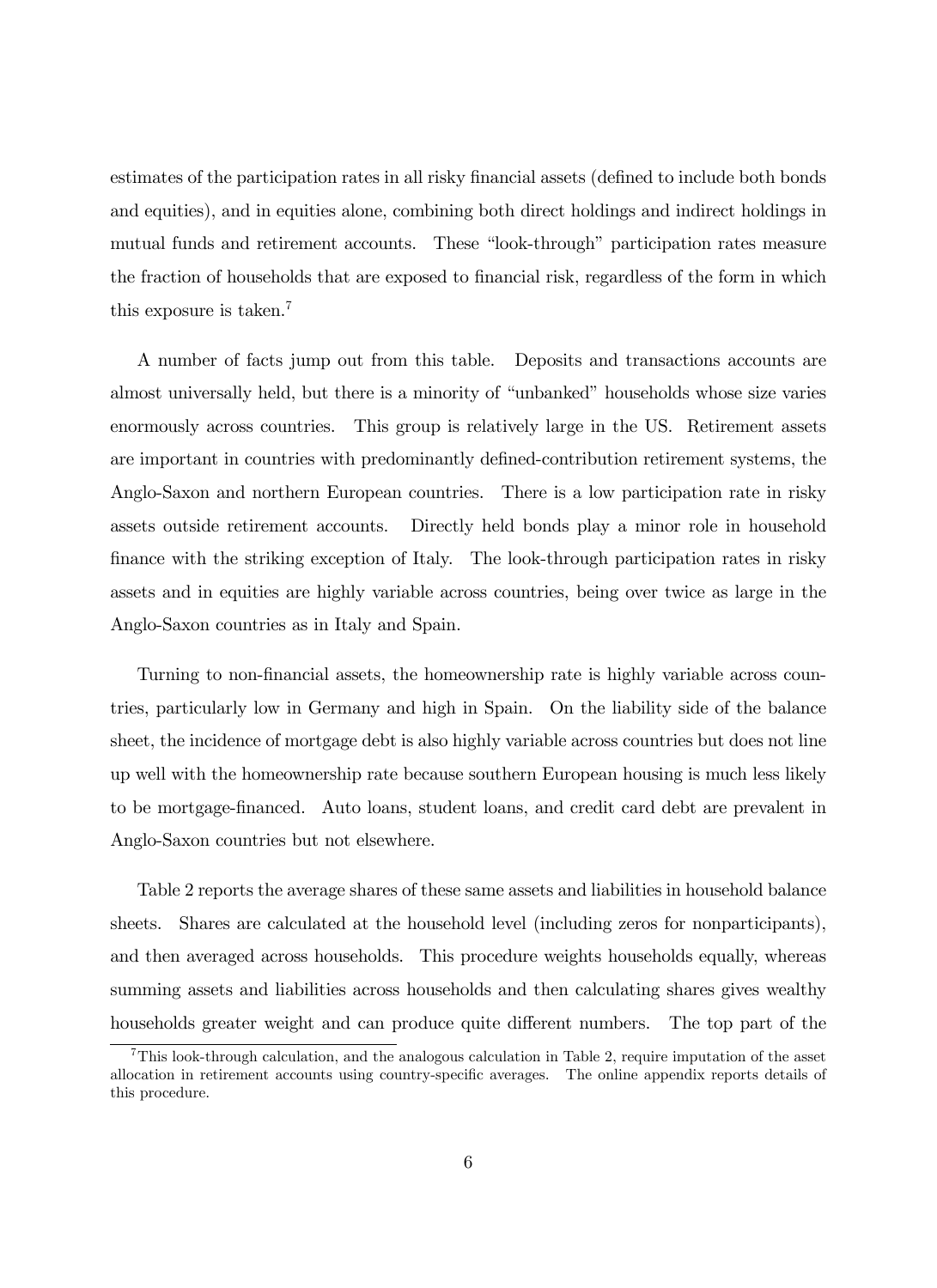table shows the composition of assets, while the lower part shows the composition of liabilities for those households that report liabilities. The very bottom of the table shows the shares of risky assets and equities in household financial assets, looking through retirement accounts to the underlying investments.

The table shows that non-financial assets are more important than financial assets in all countries, but particularly so in southern Europe where owner-occupied housing is of overwhelming importance. Among Önancial assets, retirement assets have the highest share in Anglo-Saxon countries while deposits are more important in European countries. Looking through retirement accounts to the underlying financial investments, the risky shares in Önancial assets are much larger in Anglo-Saxon countries and to some degree in the Netherlands than elsewhere in Europe. Naturally if one calculated risky asset shares relative to total gross assets, including both financial and non-financial assets, the southern European shares would be even lower. On the liabilities side of the balance sheet, households are far more indebted in the Anglo-Saxon countries and the Netherlands than in the other European countries. Putting these facts together, household exposures to financial risks are highly variable across countries.

The balance sheet shares in Table 2 are importantly influenced by the presence of nonparticipants, who have zero shares in certain asset classes. To emphasize this point, Figure 1 plots the average shares of risky assets—including both long-term bonds and equities—across all households in each country (panel A) and across participants in risky asset markets, that is, households with nonzero risky asset shares (panel B). The figure also breaks risky asset holdings into defined-contribution retirement holdings, mutual funds outside retirement accounts, and directly held risky assets. The risky shares in panel A are highly variable across countries, ranging from over  $50\%$  in Canada to less than  $20\%$  in Spain. These differences are driven largely by cross-country differences in defined-contribution retirement holdings. Among participants, however, the differences are much smaller, ranging only between  $50\%$ and  $70\%$  as shown in panel B. Thus the main effect of a defined-contribution retirement system is to increase the participation rate in risky financial markets, not the allocation to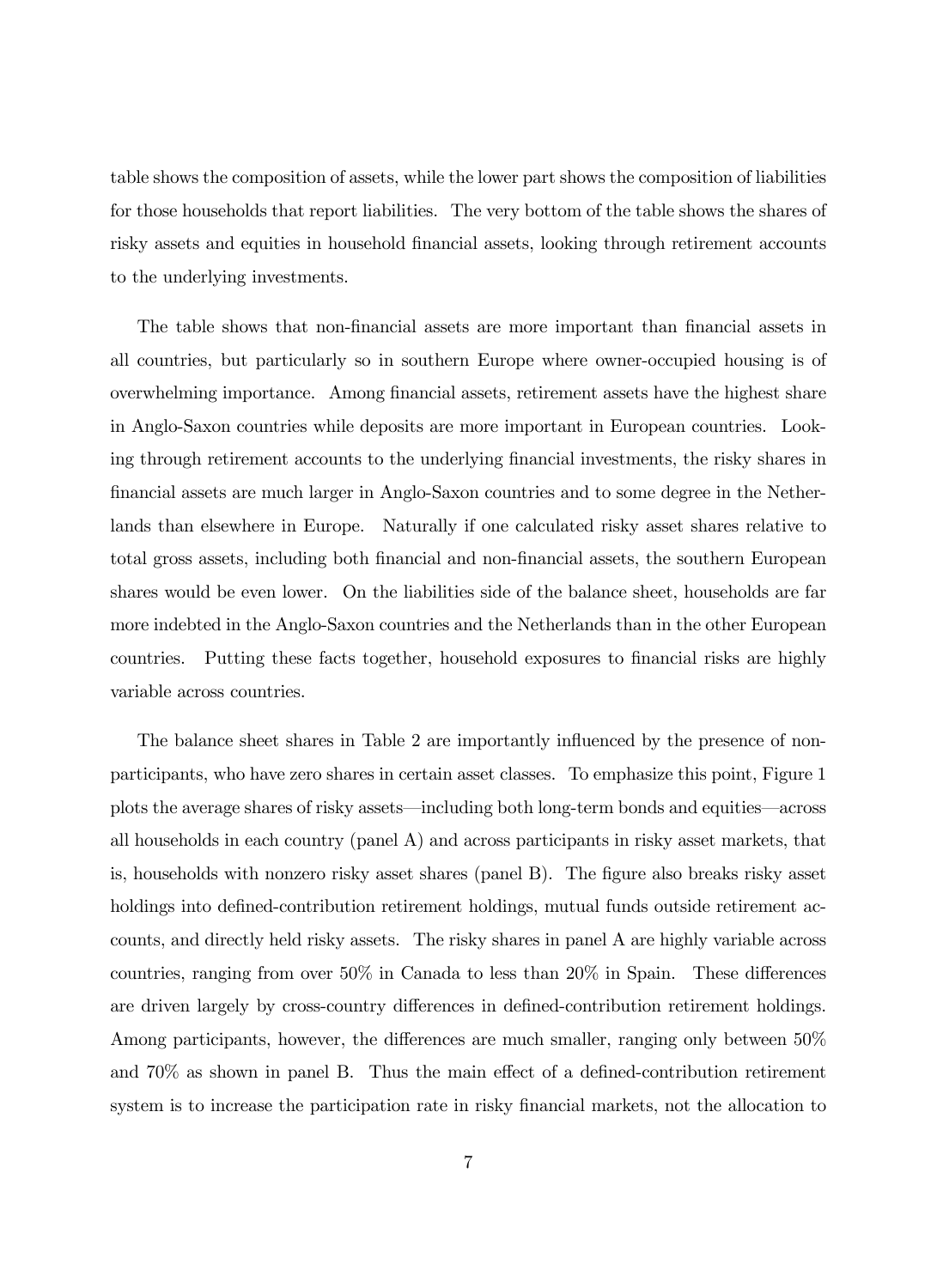

Figure 1: International comparison of average risky asset (bond and equity) shares.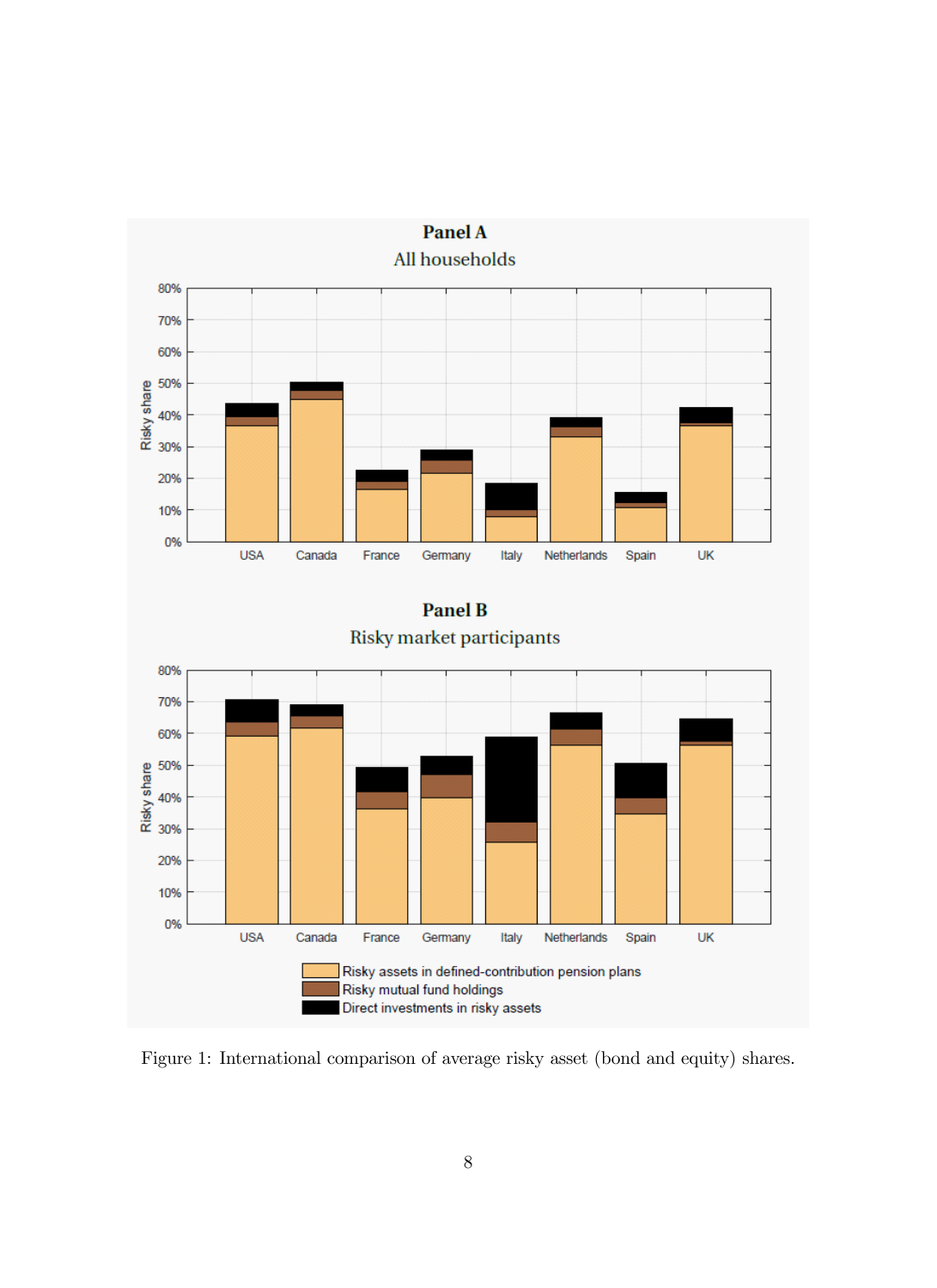risky assets conditional upon participation.

The cross-country heterogeneity illustrated in Tables 1 and 2 and Figure 1 implies that household financial systems are strongly influenced by some combination of national financial regulation and national culture in financial matters. While households in each country may take their own system for granted, the world as a whole offers many alternatives—even within this small group of advanced industrial economies—and there is no strong tendency for convergence to a single "ideal" system. $8$ 

Within countries, however, the heterogeneity across households displays some important common features. Most notably, there is a strong tendency for the participation rate in risky asset markets to increase with wealth. This is illustrated in panel A of Figure 2, which shows the average risky share by deciles of gross assets in each of the eight countries studied here. An upward slope is visible in all countries, which is steepest in the countries with the highest average risky share. However, there is a much smaller wealth effect on the risky share conditional on participation (panel B). These estimates do not control for covariates of wealth, notably age, but results are broadly robust when one introduces such controls.<sup>9</sup>

The tendency for richer people to take more financial risk may in part be explained by preferences with declining relative risk aversion, as suggested by Carroll (2002), Calvet, Campbell, and Sodini (2009), Wachter and Yogo (2010), and Calvet and Sodini (2014) among others. However, such preferences do not explain why the main channel for the effect is an increase in the participation rate among richer people or why the participation rate remains

<sup>&</sup>lt;sup>8</sup>Richard Ely would probably not be surprised by this. He wrote of the tendency for regulatory structures to become accepted and hence almost invisible: "We speak continually of the increase of freedom, and imagine often that we have been moving in the direction of no-government. It is probable, however, that laws were never more numerous nor more far-reaching in their consequences than today... They construct a framework within which we willingly move." (Introduction to Political Economy, 1894, pp. 72-73.)

<sup>9</sup>Wachter and Yogo (2010) and Guiso and Sodini (2013) present similar analyses and show a greater tendency for risktaking to increase with wealth among risky market participants. The results here differ for several reasons. First, risky assets are defined to include both stocks and long-term bonds. Second, defined contribution pension assets are included. Third, the cutoffs for wealth deciles are based on the wealth distribution for all households, not just participants. Finally, these results report average, not median, risky shares within each wealth bin. This makes a difference because the cross-sectional distribution of risky shares is right-skewed among households with lower wealth.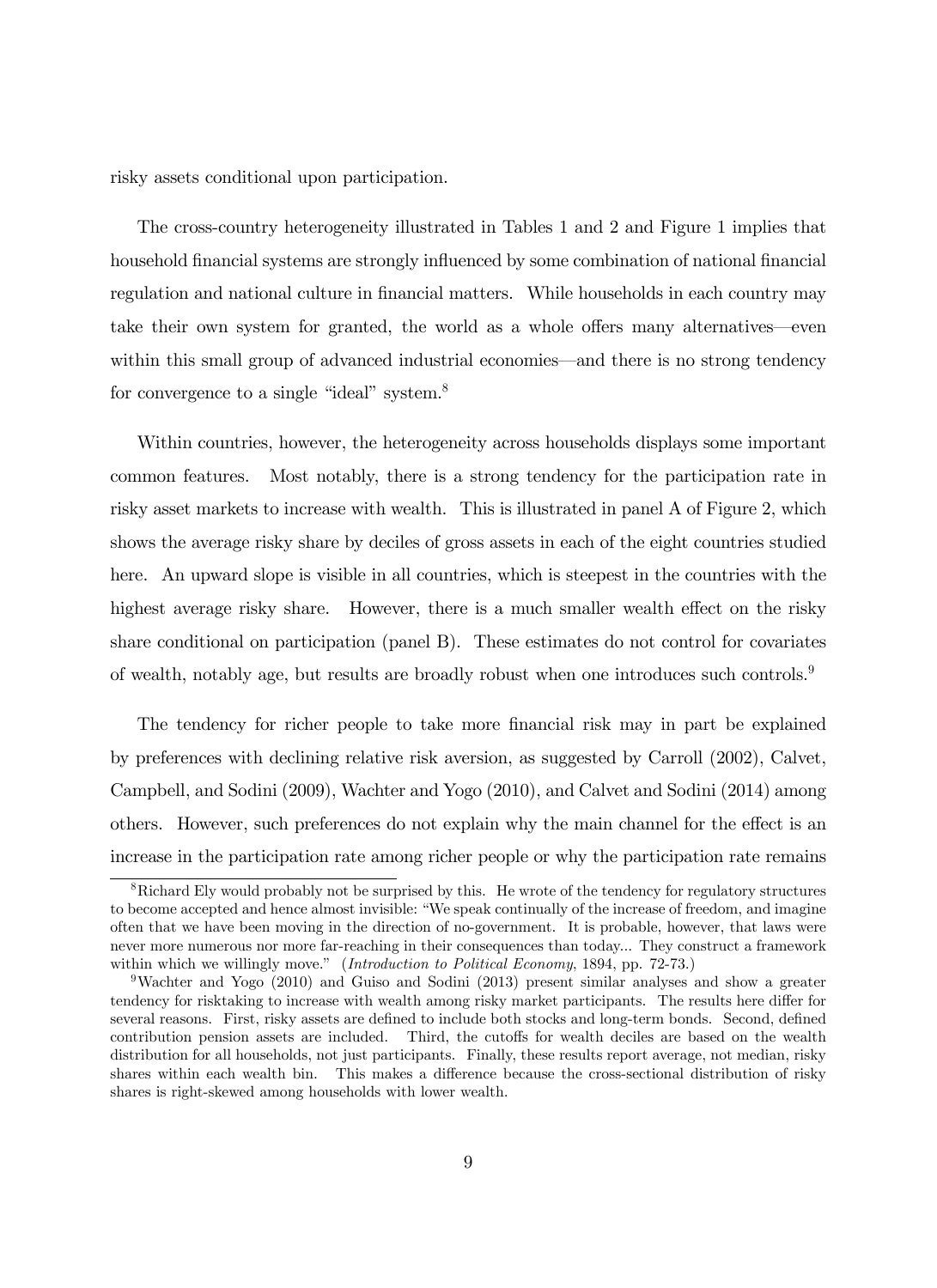

Figure 2: Average risky asset (bond and equity) shares across deciles of gross assets.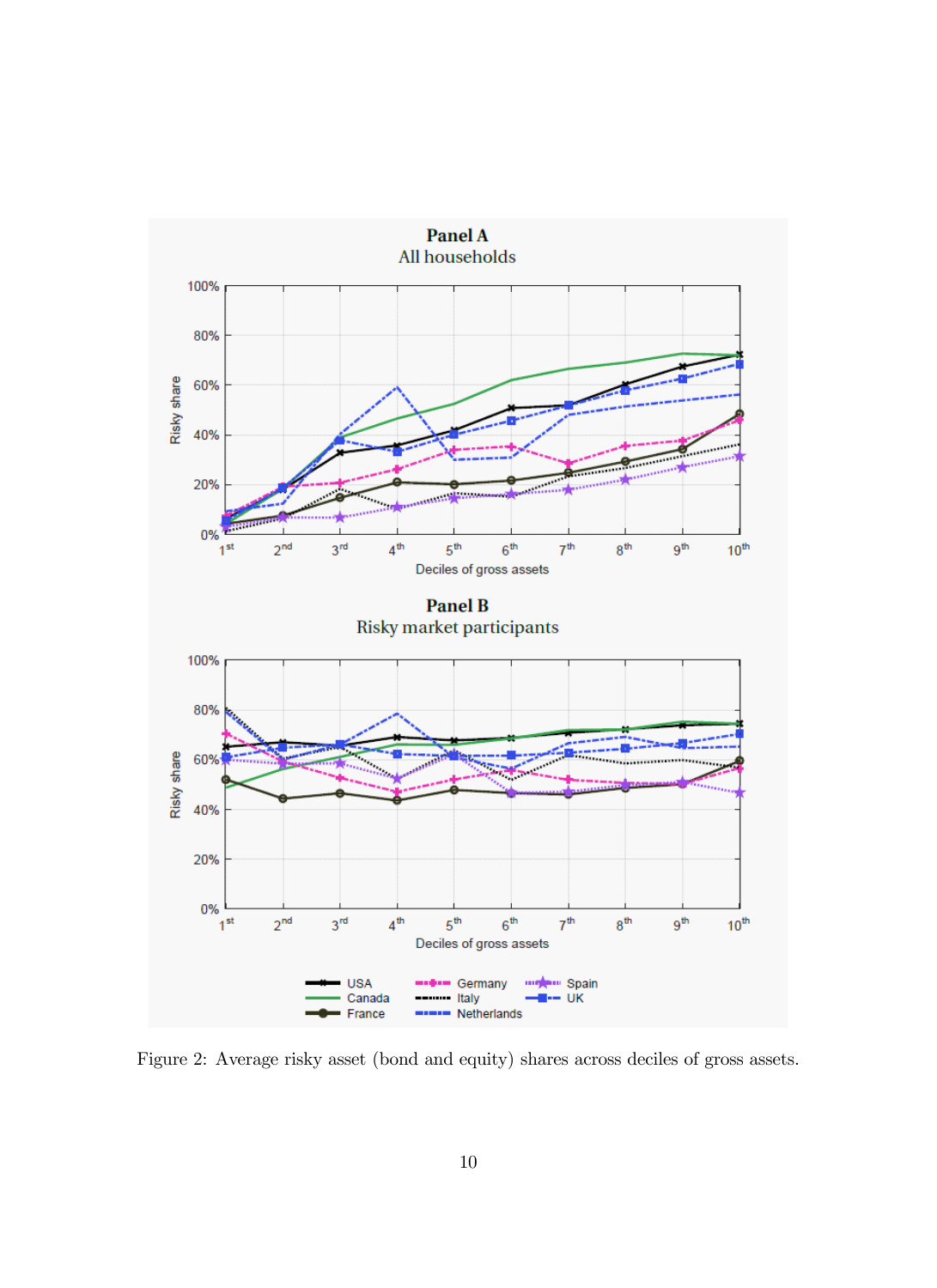well below one even at the top of the wealth distribution. Limited participation among poorer people may be rationalized by fixed costs of participation in risky asset markets (Gomes and Michaelides 2005), but this explanation is less plausible at higher levels of wealth.

## 2.1 Investment Strategies and Wealth Inequality

The correlation between wealth and risktaking is relevant for contemporary concerns about wealth inequality. While the traditional view is that dispersion in wealth at retirement is driven mainly by savings decisions when young (Venti and Wise 2001), attention has shifted more recently to the allocation of savings between riskless and risky assets, and the choice of risky assets. We have already seen that richer people have higher average risky shares in their portfolios. In addition, richer people may invest their risky assets more effectively. Piketty (2014, Chapter 12) argues that for both reasons richer people tend to earn higher average returns on their portfolios, and that this is a powerful force increasing wealth inequality.<sup>10</sup>

A difficulty in evaluating this concern empirically is that portfolio returns are difficult to observe. Household survey data are generally inadequate for measuring returns, or even the detailed composition of portfolios within the broad asset classes already discussed. Research on this topic must therefore use the high-quality administrative data on all components of wealth that is available in Scandinavian countries, or administrative data on particular types of wealth such as direct stockholdings.

In this part of the lecture I draw on such data to evaluate the potential of investment returns to contribute to wealth inequality. I consider a set of households, indexed by i, with heterogeneous investment strategies. In the absence of income and consumption (and hence in the absence of saving), the evolution of household  $i$ 's wealth is given by

 $10$ He writes "It is perfectly possible that wealthier people obtain higher average returns than less wealthy people.... It is easy to see that such a mechanism can automatically lead to a radical divergence in the distribution of capital"  $(p.430)$ . Lusardi, Michaud, and Mitchell  $(2015)$  build a model in which wealth justifies the acquisition of Önancial knowledge, increasing investment returns and amplifying wealth inequality.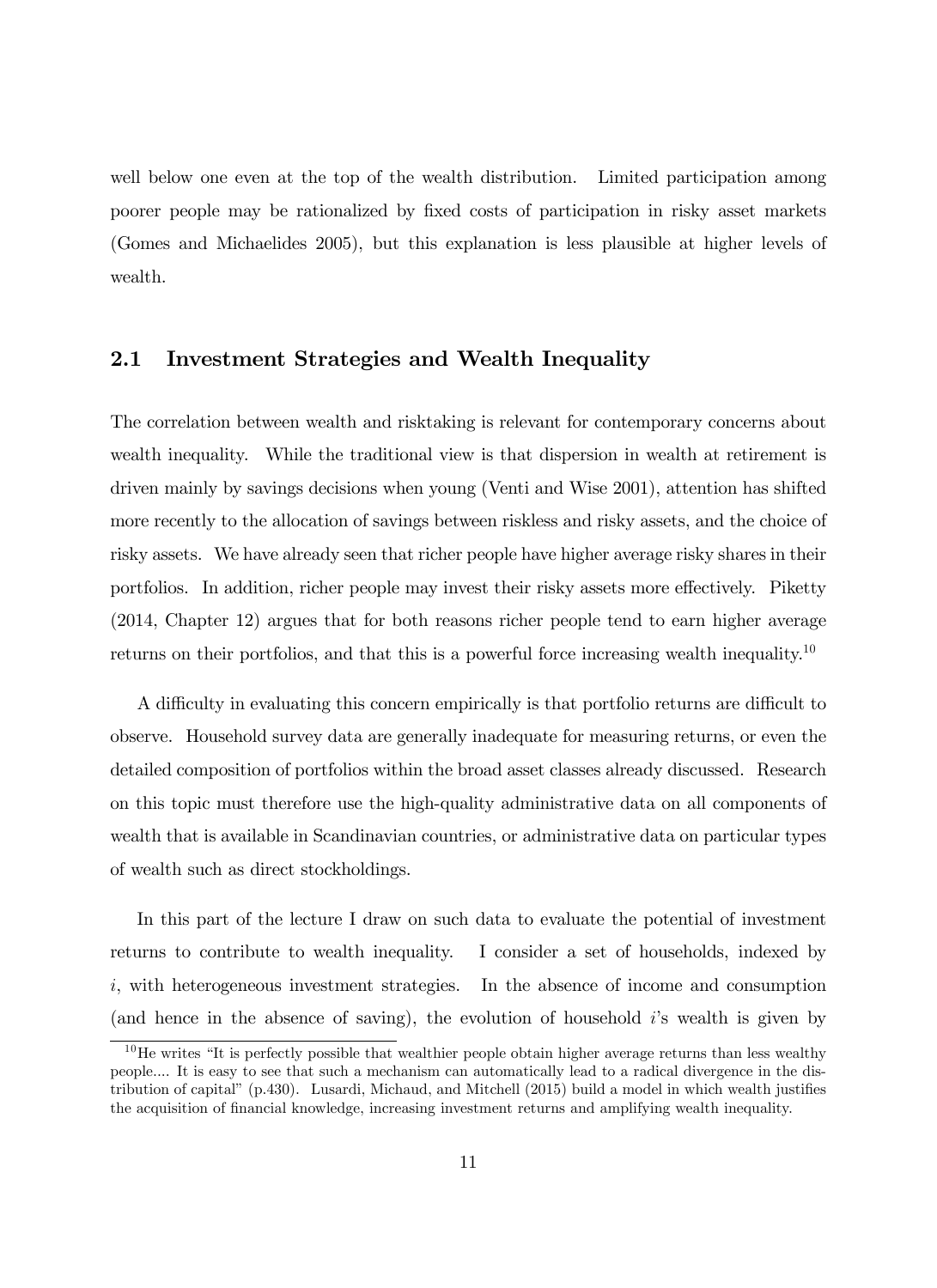$W_{i,t+1} = W_{it}(1 + R_{i,t+1}),$  where  $(1 + R_{i,t+1})$  is the gross return on household i's portfolio. Taking logs,

$$
w_{i,t+1} = w_{it} + r_{i,t+1}
$$
  
=  $w_{it} + \mathbf{E}_t r_{i,t+1} + \widetilde{r}_{i,t+1},$  (1)

where  $E_t r_{i,t+1}$  is the rational (econometrician's) expectation of the log portfolio return for household i, and  $\widetilde{r}_{i,t+1} = r_{i,t+1} - E_t r_{i,t+1}$  is the unexpected component of the log portfolio return.

I use the notation Var<sup>\*</sup> and Cov<sup>\*</sup> to denote the cross-sectional variance and covariance of observations at a point in time. It follows from equation (1) that we can decompose the time-series average change in the cross-sectional variance of log wealth from one period to the next—the average change in wealth inequality—into three terms:

$$
E\left[\text{Var}^* w_{i,t+1} - \text{Var}^*\left(w_{it}\right)\right] = E\left[\text{Var}^*\left(E_t r_{i,t+1}\right)\right] + E\left[\text{Var}^*\left(\widetilde{r}_{i,t+1}\right)\right] + 2E\left[\text{Cov}^*\left(w_{it}, E_t r_{i,t+1}\right)\right].\tag{2}
$$

All the returns that appear on the right hand side of equation (2) are log returns, not simple returns. Cross-sectional variation in expected log returns causes growing cross-sectional dispersion in wealth, consistent with the well-known fact that in an economy without consumption, investors who maximize expected log returns (holding the so-called "growth optimal portfolioî) control an ever-increasing share of wealth. This is important because uncompensated risk has no effect on expected simple returns but it lowers expected log returns at the portfolio level.<sup>11</sup> Hence, differences in diversification across investors can increase wealth inequality through this channel.

The first term on the right hand side of  $(2)$  is the cross-sectional variance in expected log

<sup>&</sup>lt;sup>11</sup>When returns are conditionally lognormal,  $E_t r_{i,t+1} = \log(E_t(1 + R_{i,t+1})) - (1/2)Var_t r_{i,t+1}$ . Hence, an uncompensated increase in portfolio variance that leaves the average simple return unchanged lowers the average log return.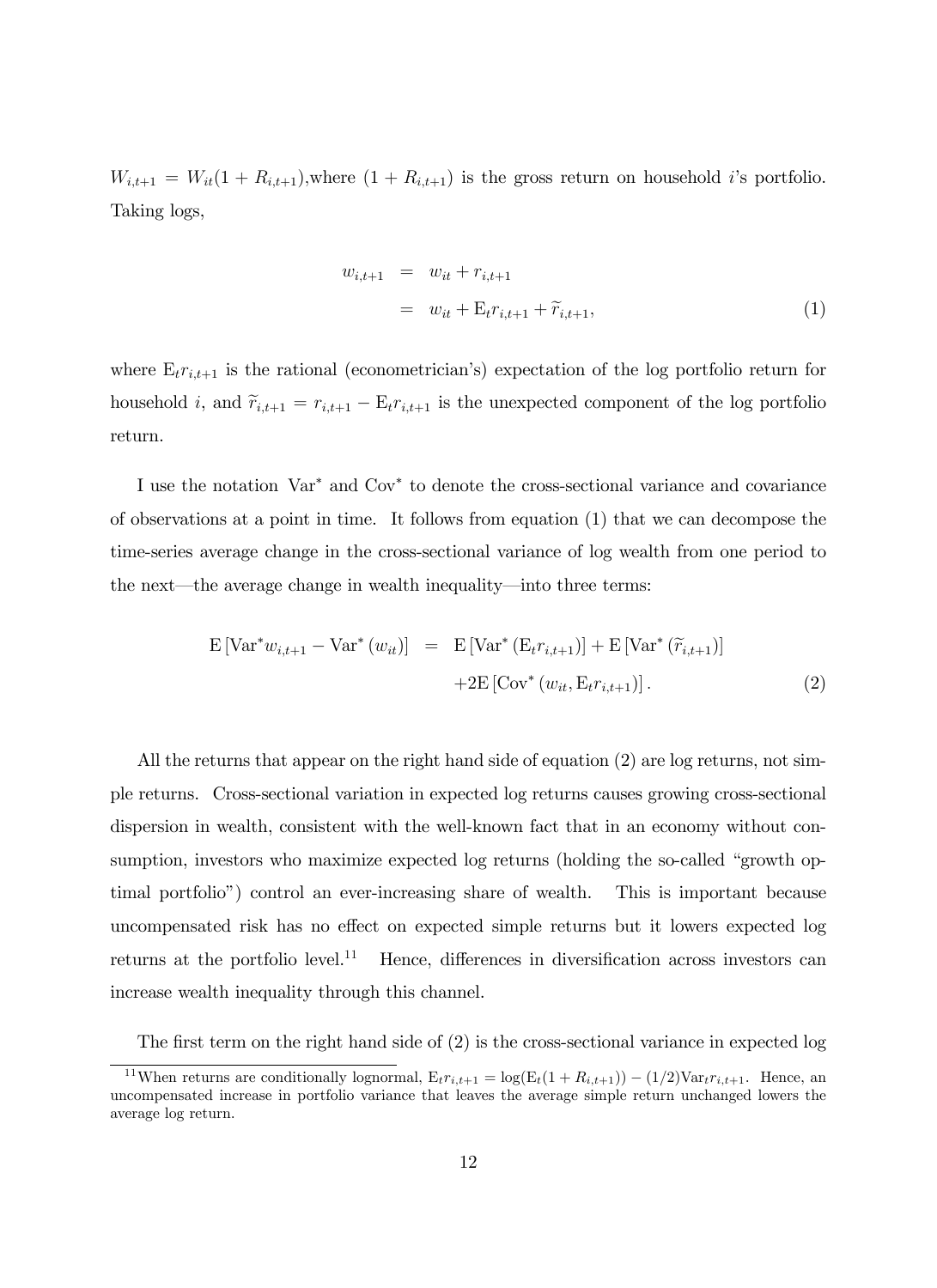returns, caused by differences across households in their diversification of uncompensated risk, their willingness to take compensated risk, or their investment skill. The second term is the cross-sectional variance in unexpected log returns, the result of either exposures to idiosyncratic risks or cross-sectionally varying exposures to common shocks. The third term is the cross-sectional covariance between log wealth and expected log return, which captures any tendency for wealthier households to earn higher expected log returns. This is the covariance emphasized by Piketty (2014), although Piketty does not make the critical distinction between average return and average log return.<sup>12</sup>

To implement this analysis empirically, I report results from two international datasets where both portfolio returns and proxies for wealth can be measured accurately. The first dataset, used in Campbell, Ramadorai, and Ranish (2015), contains a universe of directly held equities from National Securities Depository Limited (NSDL), one of two main electronic securities depositories in India, over the period 2002–2012 at a monthly frequency. All directly held, publicly traded Indian equities are included, and this captures the great majority of risky financial assets for Indian investors, since directly held foreign stocks and mutual funds both have a very low market share in India. Wealth is proxied here by the size of the NSDL equity account. In this dataset, average log returns increase strongly with account size, from 75-90 basis points per month among the smallest accounts to almost 140 basis points per month in the top decile of accounts. This pattern reflects generally increasing diversification among larger accounts, which increases average log returns while leaving average simple returns almost flat across the account size distribution.<sup>13</sup>

 $12$  In any one period, the evolution of wealth inequality is also influenced by the cross-sectional covariance between log wealth and unexpected log returns and the cross-sectional covariance between expected and unexpected log returns. However, these covariances are driven by unexpected common shocks to assets favored by wealthy people, or assets with high expected returns, and thus they average to zero over time. The framework can be extended to include saving as an additional influence on the change in wealth inequality: this adds three new terms which reflect the cross-sectional variance of savings rates and the cross-sectional covariances between wealth and saving, and between saving and expected investment returns. The online appendix to the lecture presents a more detailed analysis.

<sup>&</sup>lt;sup>13</sup>There are minor exceptions at the two extremes of the wealth distribution. The very smallest accounts are tiny and tend to hold micro-cap stocks that have delivered high average returns in this period. The largest  $0.1\%$  of accounts are somewhat less diversified than smaller accounts, possibly because they belong to corporate executives who are encouraged or required to hold their employer's stock.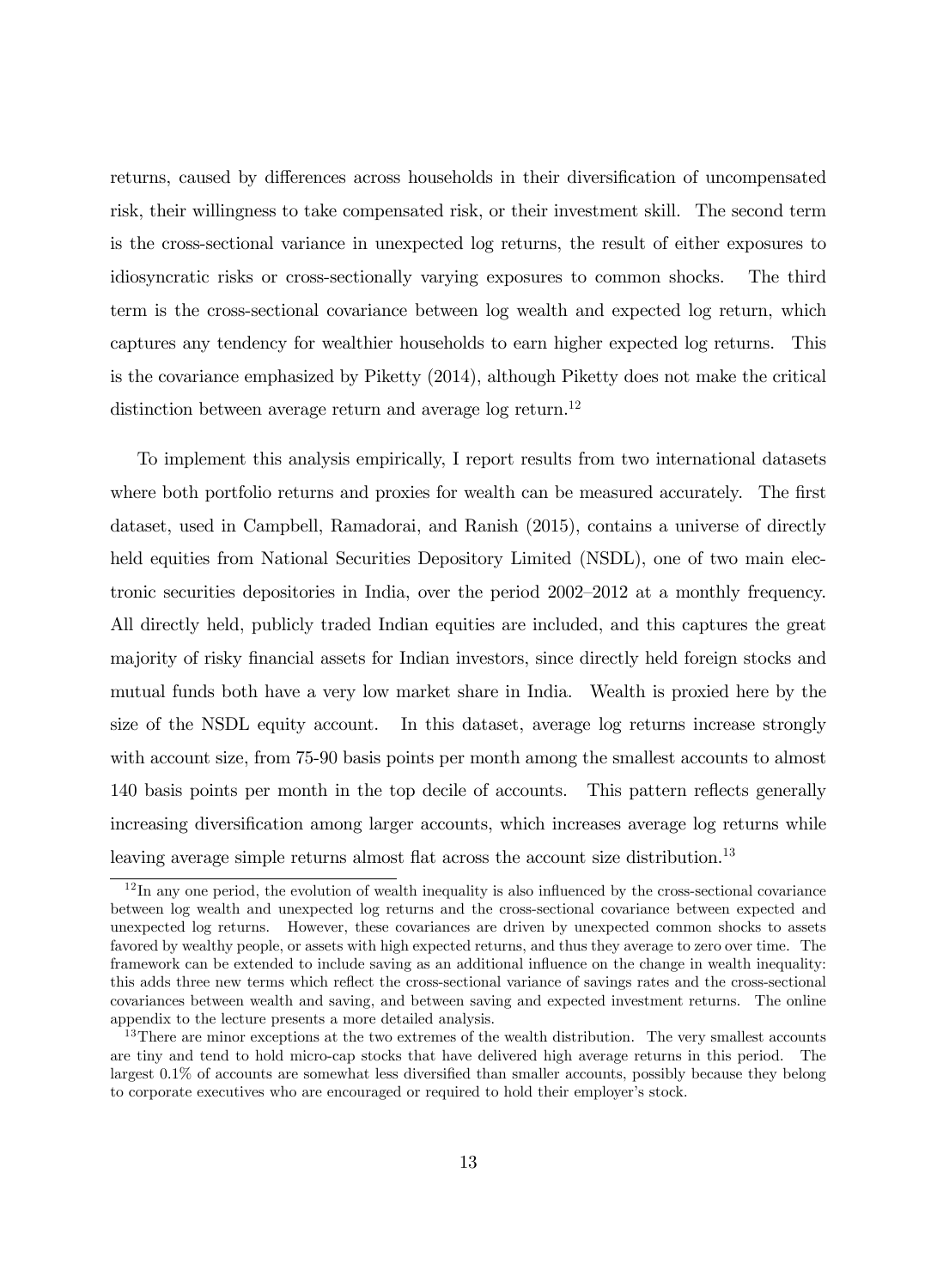The same data can be used to calculate the three terms on the right hand side of equation (2). The sum of the three terms is 0.015 per month, of which a negligible share (less than 0.05%) comes from the cross-sectional variance of expected returns, 57% comes from the cross-sectional variance of unexpected returns, and 43% comes from the cross-sectional covariance between log wealth and expected log returns. The average level of the crosssectional variance of log account size is 4.55, and the average monthly change in this crosssectional variance over the sample period is 0.021 per month, almost 40% larger than the sum of the three terms on the right hand side of equation  $(2)$ . This implies that inflows to Indian equity accounts, which are not modeled in (2), have increased inequality in equity account size over this period. Nonetheless a substantial fraction of the overall increase in inequality is accounted for by investment returns.

A second international dataset is used in a paper by Bach, Calvet, and Sodini (BCS 2015), who extend earlier work by Calvet, Campbell, and Sodini (2007) to focus on the investment performance of the wealthy. BCS use annual administrative data from Sweden over the period 2000–2008. Their data are extremely high quality and include all major components of wealth with the exception of private businesses. They measure realized and expected returns on stocks held at the beginning of each year, assuming that no rebalancing occurs during the year, and imposing a simple factor model and the assumption that alphas are zero on average in all wealth groups.

BCS report that the sum of the three terms in equation (2) is 0.062 per year, of which 2% comes from the cross-sectional variance of expected returns, 22% comes from the crosssectional variance of unexpected returns, and 76% comes from the cross-sectional covariance between log wealth and expected log returns. In the Swedish data the average level of the cross-sectional variance of log wealth is 2.85, and the average annual change in this crosssectional variance is 0.039, almost 60% smaller than the sum of the three terms on the right hand side of equation  $(2)$ . Thus in Sweden, unmodeled savings flows have reduced inequality in financial wealth over this period (possibly offset by increasing inequality in housing wealth in a period of rising house prices).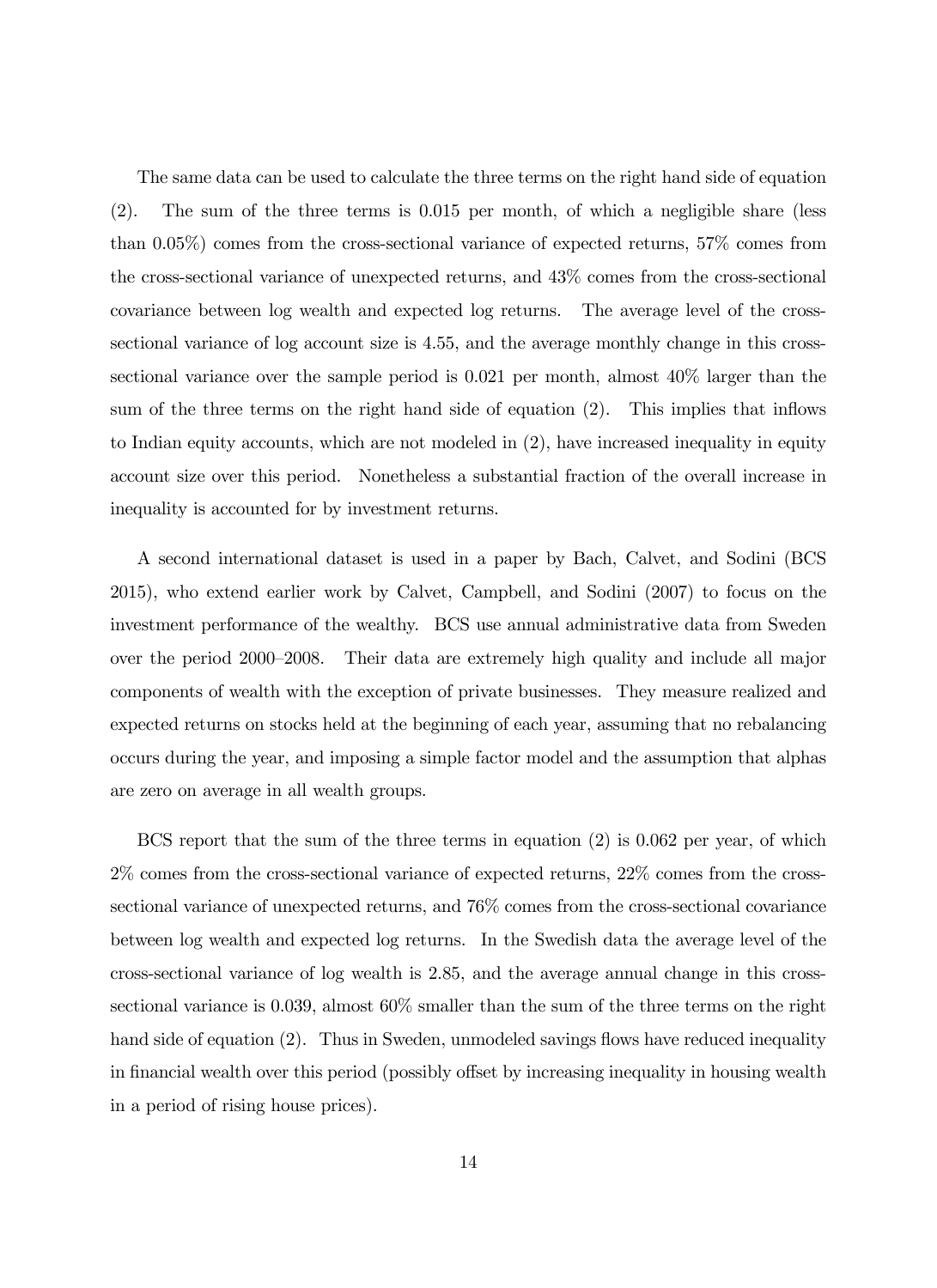Several important differences between the Indian and Swedish data and financial systems preclude a direct comparison of the results. Since the Swedish data include riskless asset holdings, an important reason for the covariance between log wealth and expected log portfolio returns in Sweden is that, like wealthy people in other countries, wealthier Swedes have higher participation rates and higher average risky asset shares. The presence of riskless assets also lowers the cross-sectional variance of unexpected returns relative to what would be measured in portfolios consisting only of risky assets. These effects are not operative in the Indian data. In addition, mutual funds are much more widely held in Sweden which further lowers the cross-sectional variance of unexpected returns. Despite these issues, both datasets imply that household investment strategies in risky asset markets have substantial effects on wealth inequality relative to directly measured increases in inequality. The crosssectional variance of expected returns has only a negligible impact, but there are important contributions both from the random realizations of undiversified risky returns, and from the tendency for wealthy people to earn higher average log returns through greater compensated risktaking and more effective diversification.

Evidence that average log returns vary cross-sectionally is not in itself evidence that households are choosing sub-optimal investment strategies. Maximizing average log return is the investment objective only for an investor with log utility: a more risk-averse investor may rationally choose a safer portfolio with a lower average return, while a more risktolerant investor may rationally choose a riskier portfolio with a higher simple average return and a lower average log return.<sup>14</sup> However, it cannot be rational to take uncompensated idiosyncratic risk, and such uncompensated risk contributes significantly to the patterns discussed in this section. I now turn to a broader discussion of the evidence that some households make poor financial decisions.

 $14$ Samuelson (1979), frustrated with the difficulty of convincing investors and academics of this, wrote an article that concludes: "No need to say more. I have made my point. And, but for the last, have done so in words of but one syllable." The article is a tour de force but is almost incomprehensible because of the difficulty of expressing oneself clearly with such a limited vocabulary. The article also contains a few errors (two-syllable words).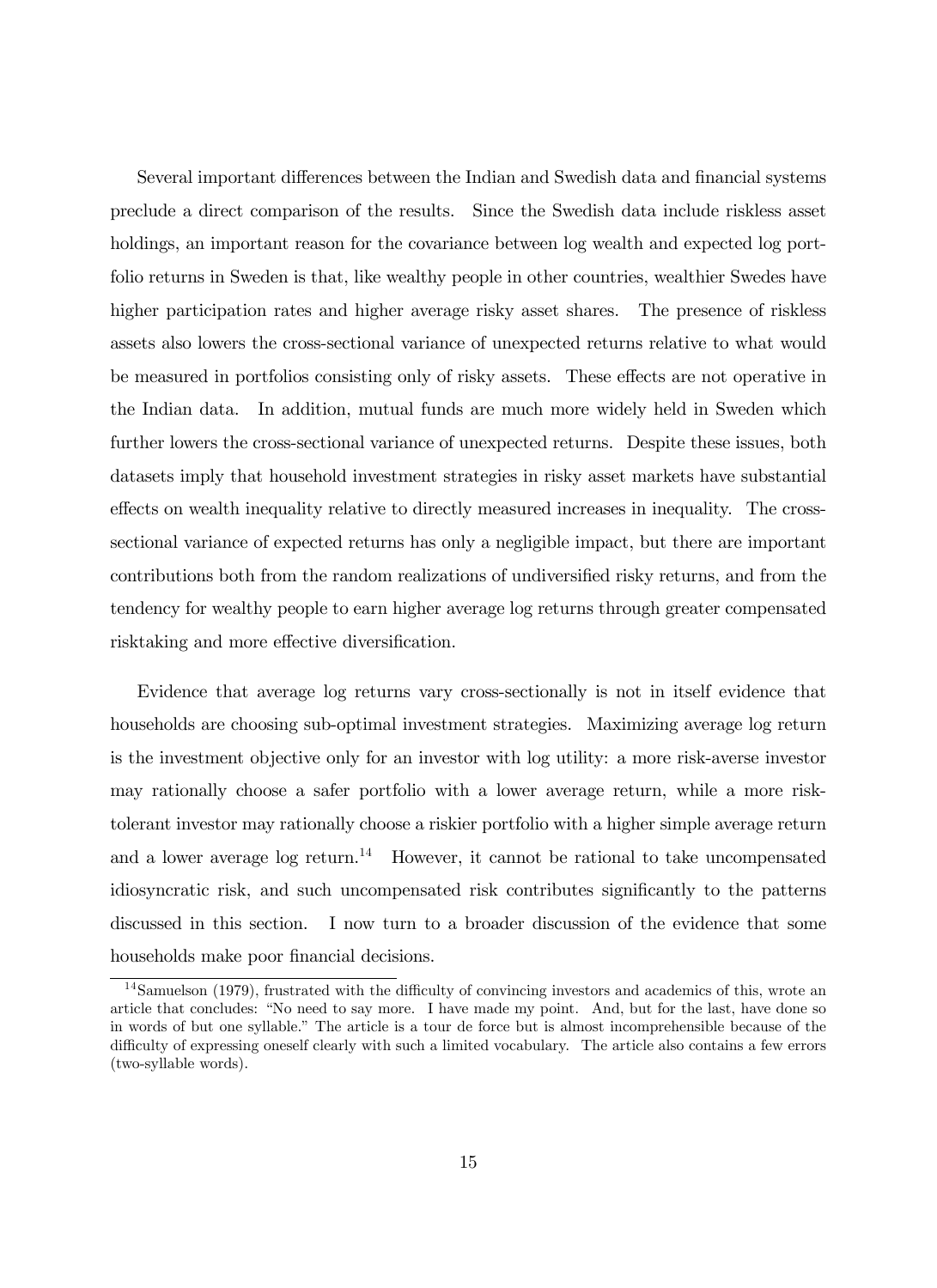## 3 What Goes Wrong in Household Finance?

#### 3.1 Mistakes

Household finance researchers have documented numerous cases where households make decisions that are hard to rationalize using any model of optimal choice. The most extreme cases, although not necessarily the most important ones, have unambiguous optimal decisions that are insensitive to households' circumstances and preferences. When households fail to make such decisions, their choices are hard to defend.<sup>15</sup> Leading examples in the literature include the failure to contribute to  $401(k)$  plans with employer matches and immediate penalty-free withdrawals for older employees (Choi et al. 2011), and the failure to locate taxable assets in non-taxable retirement savings accounts (Barber and Odean 2003, Bergstresser and Poterba 2004).<sup>16</sup>

A related example that is more important for many households, but that is more sensitive to household circumstances, is the failure to refinance a fixed-rate mortgage when it is advantageous to do so. Mortgages are much larger than other financial liabilities for middleclass households, and the savings from reÖnancing can be substantial. Campbell (2006) observes that many US households fail to refinance even at interest savings that are far above both the thresholds calculated by academics (Agarwal, Driscoll, and Laibson 2013) and the rules of thumb commonly used by financial advisers. In the US, some of this behavior could be explained by unmeasured constraints, but Andersen et al. (2015) show that the same is true in Denmark, where refinancing is always possible even for households with negative home equity or a poor credit score. Similarly, Johnson et al.  $(2015)$  document household failures to respond to prequalified refinancing offers by a nonprofit organization.

The existence of such unambiguous mistakes raises the question whether other financial

<sup>&</sup>lt;sup>15</sup>One might draw an analogy with tax evasion charges for mob bosses. These are not the most serious crimes, but they are the easiest to prove beyond a reasonable doubt.

<sup>&</sup>lt;sup>16</sup>Another candidate for this list is the simultaneous holding of both low-interest checking account balances and high-interest credit card debt (Gross and Souleles 2002). However this can potentially be rationalized if households have expenses that can be paid only in cash (Telyukova 2013).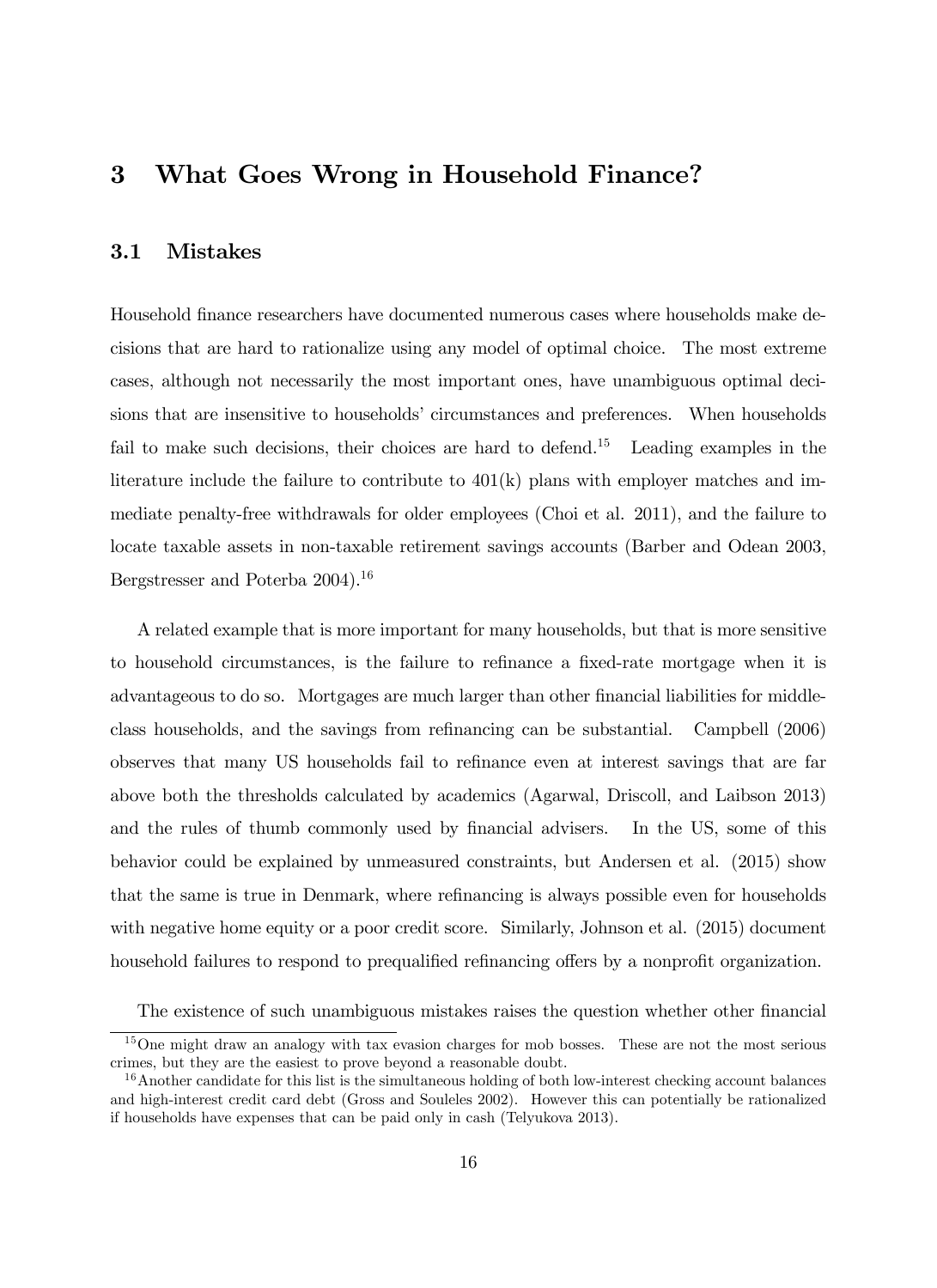decisions are genuinely the result of rational choice or are also distorted by optimization failures. For example, the failure to participate in the stock market could be justified by large participation costs and high risk aversion, but in many cases is likely to be a mistake. The tendency for apparently suboptimal behaviors to be stronger among households with less income, wealth, and education is circumstantial evidence that supports this interpretation (Campbell 2006, Guiso and Sodini 2013).

## 3.2 Five types of financial ignorance

Households that make financial mistakes are almost by definition financially ignorant. But we need greater precision. What exactly is it that consumers fail to understand, and what features of financial problems make them hard for consumers to solve correctly? In the remainder of this section I distinguish five aspects of financial ignorance: ignorance of Önancial concepts, contract terms, Önancial history, oneís own behavior, and the strategic behavior of others in market equilibrium. I discuss each of these in turn.

#### Ignorance of financial concepts

Many households lack understanding of even the most basic concepts needed to solve a financial choice problem. This has come to be called "financial illiteracy". Hastings, Madrian, and Skimmyhorn (2013) and Lusardi and Mitchell (2014) are two comprehensive recent surveys of the large literature on this subject.

During the past decade, a standard set of questions has been widely used to measure households' conceptual understanding of finance. Lusardi and Mitchell (2008) formulated three questions, now known as the "Big Three": one that asks about how interest payments accumulate over time, one on the offsetting effects of inflation and nominal interest rates on real purchasing power, and one on the relative risks of single-stock and mutual-fund investing. The 2009 National Financial Capability Study (NFCS) added two other questions to create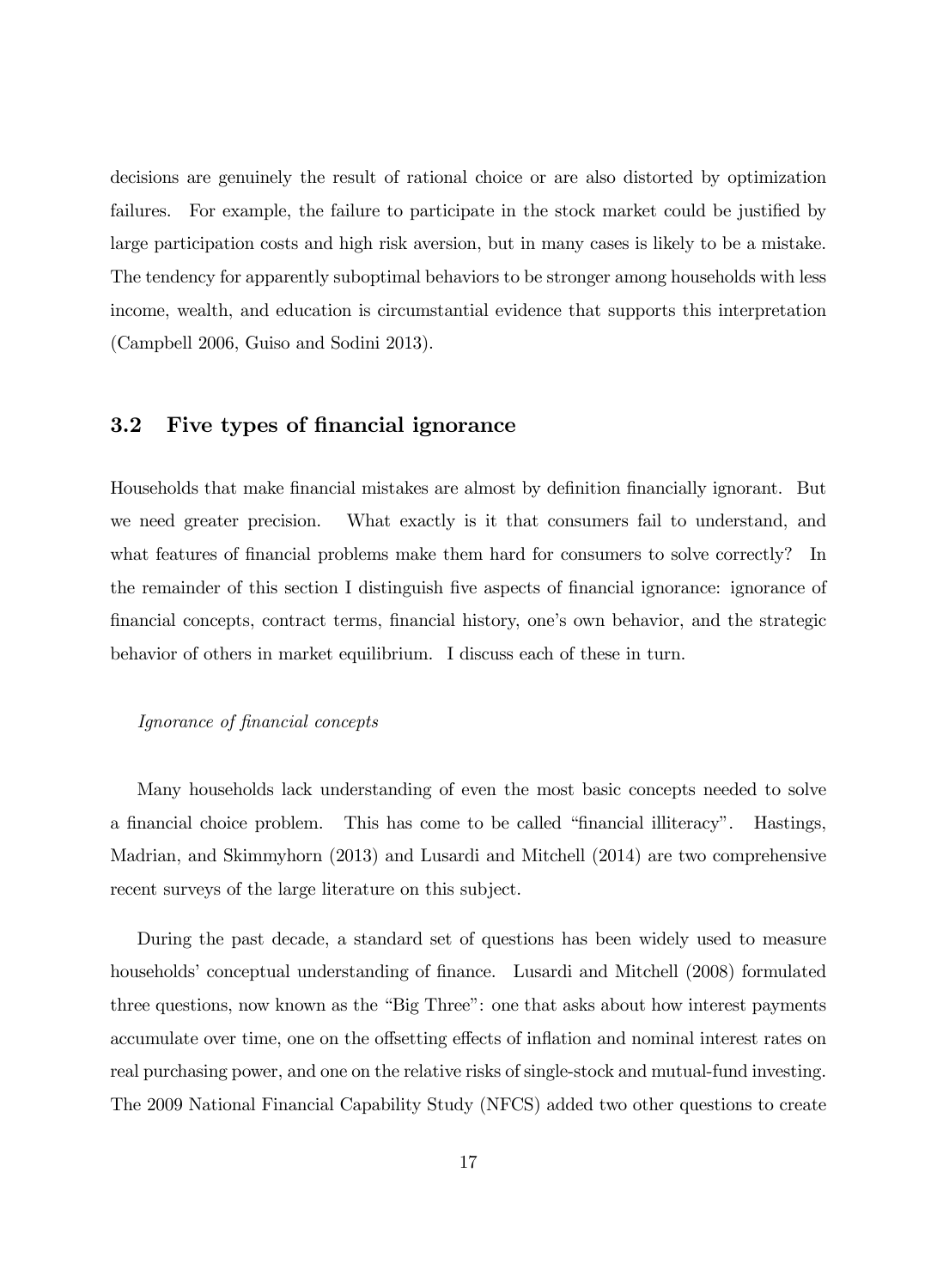the "Big Five": one on the comparison of 15-year and 30-year mortgages and one on the relation between interest rates and bond prices.

Figure 3 summarizes answers to the Big Five questions given in the 2012 update of the NFCS. The total height of each bar shows the fraction of respondents, broken out by age and gender (blue for men and red for women), who are financially illiterate as proxied by giving two or fewer correct answers to the five questions.<sup>17</sup> Financial illiteracy in this sense is extremely common, affecting an average of  $28\%$  of men and  $44\%$  of women across these age groups. It is extremely high among young people: 57% of men and 68% of women aged 18-24 are financially illiterate. This is concerning because many young people do need to make important financial decisions, most obviously with regard to the financing of higher education through student loans. Financial illiteracy diminishes with age during working life, bottoming out at 14% for men and 27% for women aged 65-69, but rises again in old age. This is broadly consistent with a U-shaped life-cycle pattern in various financial mistakes documented by Agarwal et al. (2009), although the bottom of the U is often reached 10-15 years earlier in their study. Agarwal et al. attribute the U shape to offsetting effects of accumulating experience and declining cognitive capability with age.

These results are particularly troubling because the Big Five questions are quite easy relative to the level of understanding that is required to make good financial decisions in practice. The first question in particular sets an extremely low bar.<sup>18</sup> It is not about compounding of interest, but about the fact that interest rates are stated on an annual basis so that interest is received five times over five years. A person could answer this question correctly without any understanding of compounding. Stango and Zinman (2009) report evidence that consumers fail to understand compounding and seem to think about interest rates as if they were simple rates, charged or paid on a constant base, rather than compound rates, charged or paid on a base that changes over time. This "exponential growth bias"

<sup>&</sup>lt;sup>17</sup>This is an extremely low score since the expected number of correct answers is 2.17 if a respondent guesses randomly without answering "Don't Know" or refusing to answer any questions.

<sup>&</sup>lt;sup>18</sup>This question reads: Suppose you had \$100 in a savings account and the interest rate was 2 percent per year. After 5 years, how much do you think you would have in the account if you left the money to grow: [more than \$102; exactly \$102; less than \$102; do not know; refuse to answer.]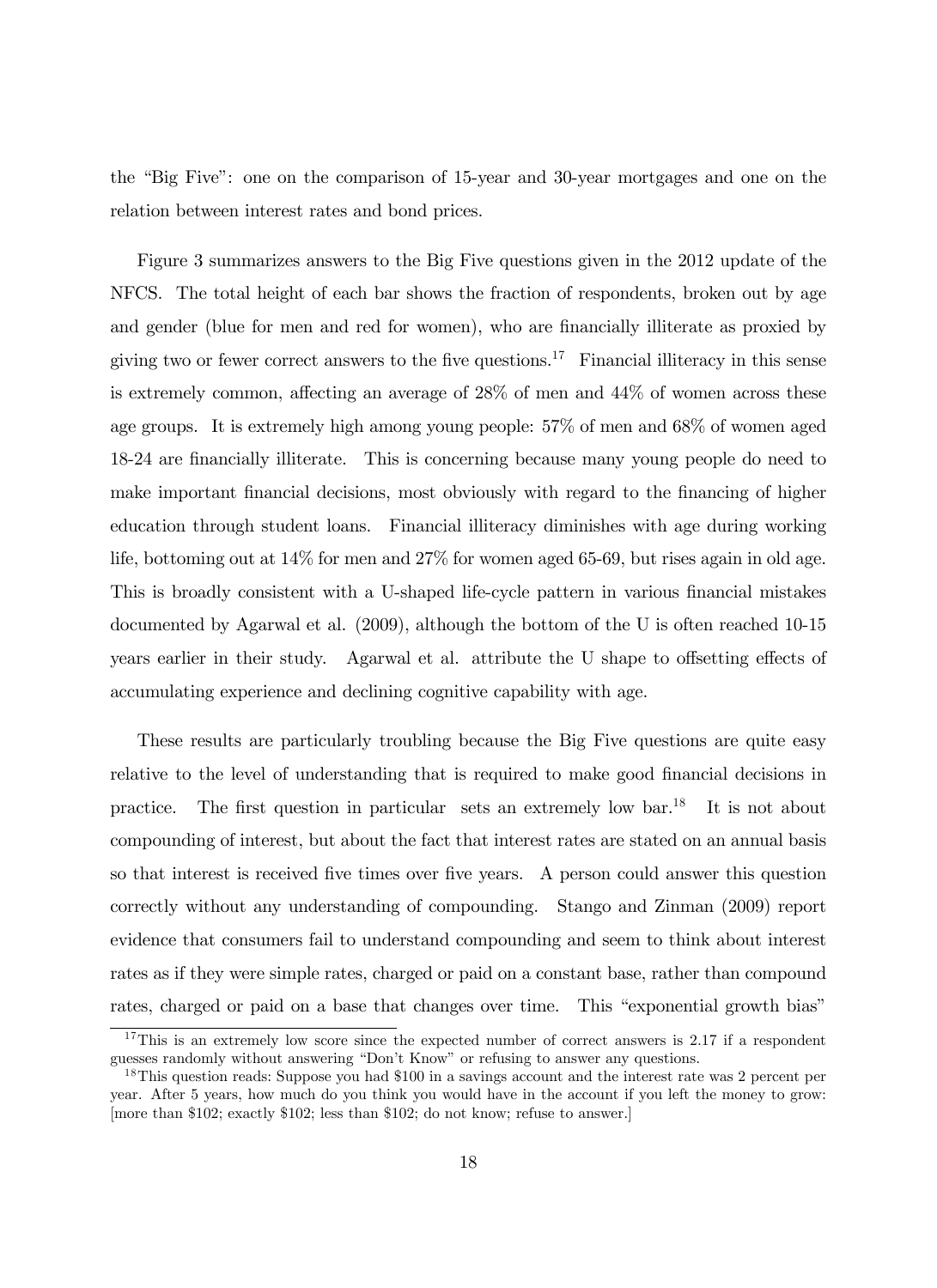

Figure 3: Financial illiteracy by age and gender, from the 2012 NFCS

leads consumers to underestimate the future value of an amount saved, given an interest rate and time horizon, and to underestimate the interest rate implied by a given stream of level payments, maturity, and principal amount of a loan. Exponential growth bias makes it hard for consumers to compare up-front costs with interest costs, as in the case of a mortgage whose interest rate can be reduced via the payment of initial points.

Survey respondents have unusual difficulty answering the question on risk.<sup>19</sup> While the proportion of incorrect answers is no higher than for some other questions, the proportion of correct answers is lower and a large fraction of respondents say they don't know the answer. This matters because an understanding of diversification and the tradeoff between risk and return is necessary to make an informed decision about asset allocation in retirement saving, and essential for effective investing in risky asset markets as discussed in the previous section of this lecture.

 $19$ This question reads: Do you think that the following statement is true or false? "Buying a single company stock usually provides a safer return than a stock mutual fund." [true; false; do not know; refuse to answer.]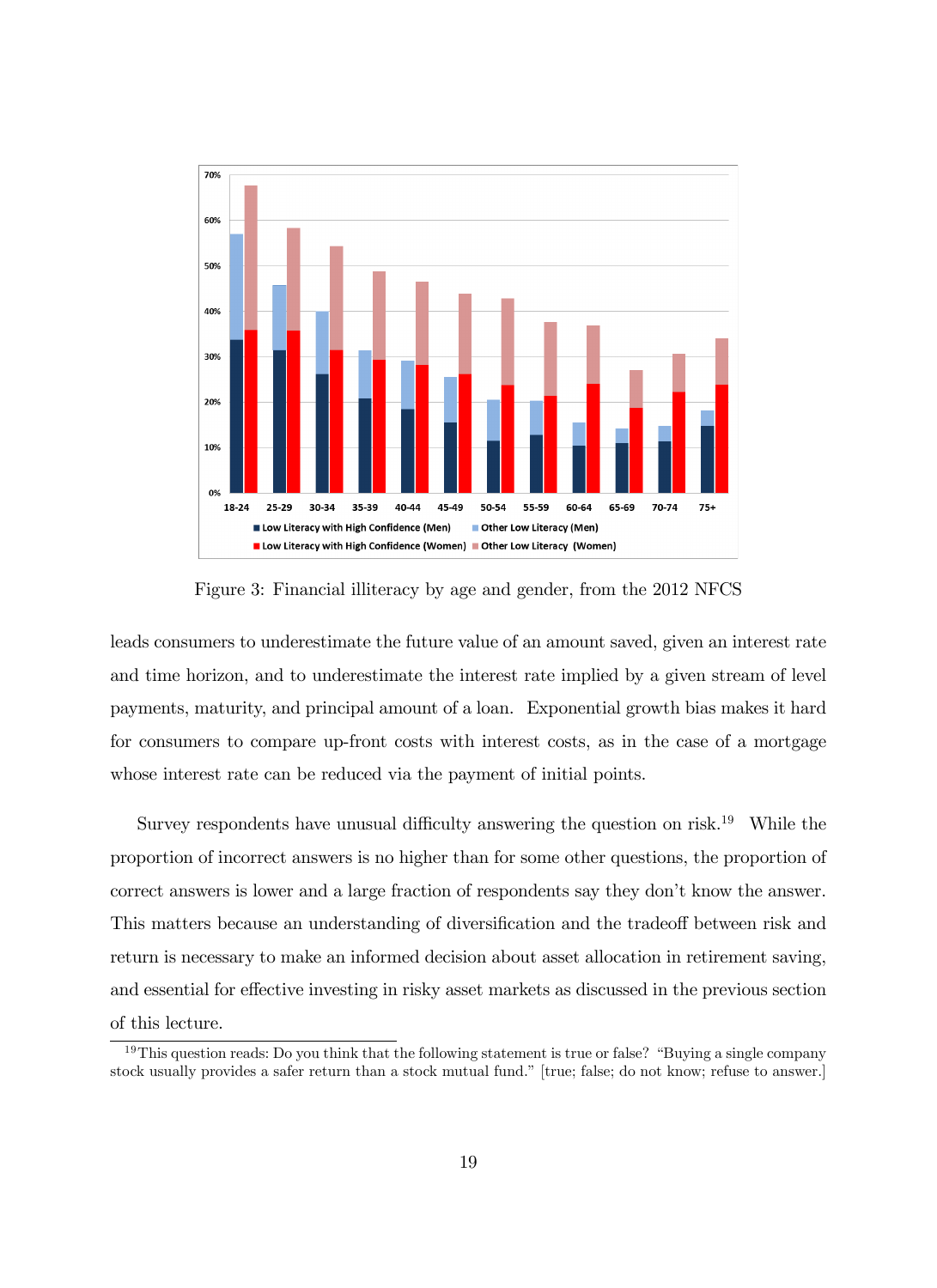The Big Five questions on mortgages and bond prices are also elementary compared to the advanced conceptual knowledge that is required to select and manage a mortgage. Campbell and  $Cocco (2003)$  discuss the subtle risk considerations that are involved in choosing a fixedrate versus an adjustable-rate mortgage. Once a household has a fixed-rate mortgage, the optimal refinancing strategy is the solution to a difficult real options problem whose parameters include the fixed costs of refinancing, the expected remaining life of the mortgage (which depends on a household's moving probability), the tax treatment of mortgage interest, and the volatility of interest rates. Agarwal, Driscoll, and Laibson (2013) have only recently published a closed-form solution for this problem. Rules of thumb used by financial planners and popularized in financial advice handbooks provide only rough approximations to the optimal solution. The decision to default on an underwater mortgage is equally challenging (Campbell and Cocco 2015).

Despite these limitations of the Big Five financial literacy questions, they remain popular because they are brief and straightforward—and hence easy to insert into general surveys and because responses can be compared with many other surveys that have been conducted around the world.<sup>20</sup> Higher scores on these questions, and particularly the question about risk, correlate with positive answers to questions about saving and retirement planning (Lusardi and Mitchell 2011, 2014). While this does not establish causality, it is plausible that a poor understanding of investment alternatives makes it harder to formulate a financial plan.

Low financial literacy scores are associated with low income, wealth, and education, implying that financial illiteracy—like suboptimal investment behavior—is a particular problem among people with low socioeconomic status. While it may be optimal for poorer people to invest less in financial literacy, as pointed out by Lusardi, Michaud, and Mitchell (2015), this raises concerns that a complex financial system particularly disadvantages poorer people and contributes to wealth inequality.

 $20$ Some attempts are being made to assess conceptual financial knowledge more thoroughly, for example in van Rooij, Lusardi, and Alessie (2011) and in the OECD's Programme for International Student Assessment (PISA) which works with high-school students (OECD 2014).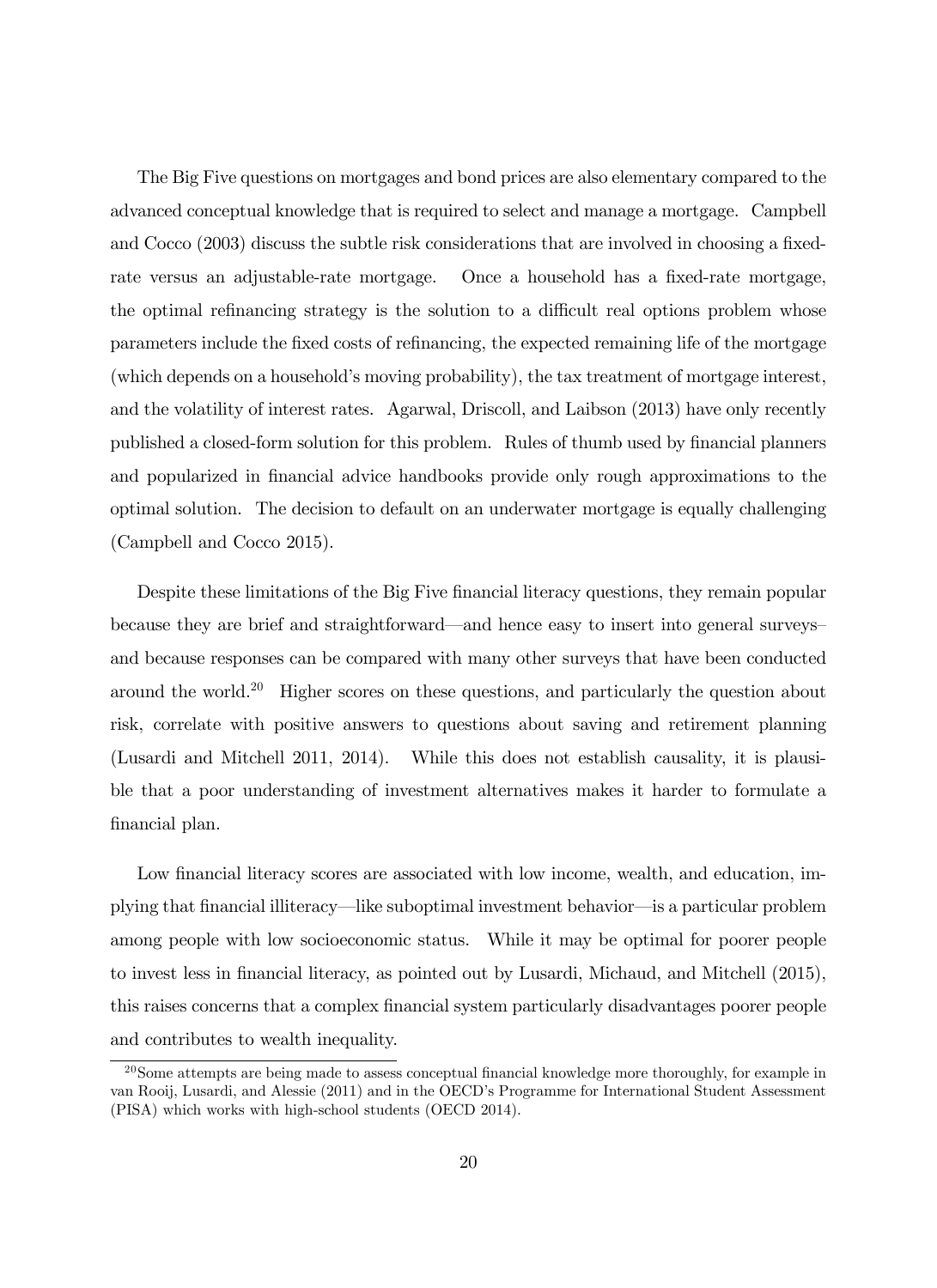#### Ignorance of contract terms

The difficulties people have with household finance are not just the result of innumeracy. There is also evidence that people don't understand the terms of financial contracts, as would be the case if they fail to read the "small print". For example, Bucks and Pence (2008) show that collectively, mortgage borrowers with adjustable-rate mortgages (ARMs) underestimate the extent to which their mortgage rate can change. Lee and Hogarth (1999) report evidence that mortgage borrowers fail to understand the fees that create a wedge between the contract interest rate on a mortgage and the annual percentage rate (APR). Stango and Zinman (2014) show that consumers are often unaware of the circumstances that trigger bank overdraft fees. Similar concerns with regard to credit card fees were an important motivation for the CARD Act of 2009.

Some consumers appear to be unaware of the options that are built into certain financial products. The refinancing option in a fixed-rate mortgage is a particularly important example, as discussed above. In an extreme case, even letters from a nonprofit lender reminding borrowers of a pre-approved refinancing opportunity do not trigger action, possibly because borrowers are suspicious that the offer is "too good to be true" (Johnson, Meier, and Toubia 2015).

When households fail to understand all the costs of a financial product, firms have an incentive to lower salient "front-end" costs and increase obscure "back-end" costs. Thus the complexity of Önancial products may be intentional as suggested by DellaVigna and Malmendier (2004), Célérier and Vallée (2015), and Grubb (2015) among others. If sophisticated consumers can avoid back-end costs by altering their behavior (as in the case of credit card or overdraft fees), competition may result in lower prices to sophisticated consumers who thus receive a cross-subsidy from unsophisticated consumers (Gabaix and Laibson 2006). I discuss this issue further in section 4.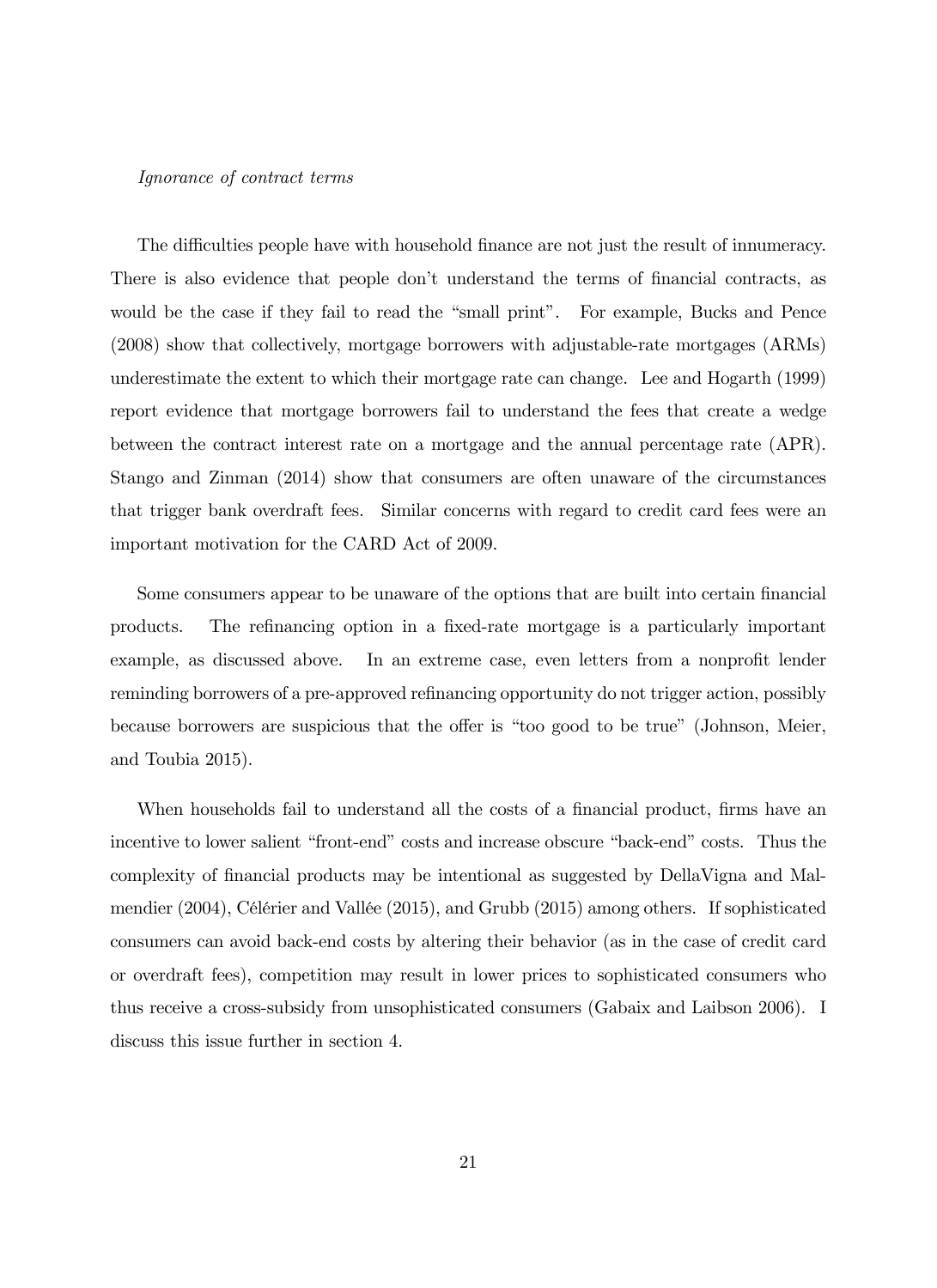#### Ignorance of financial history

In order to make savings and asset allocation decisions, people need to form views about the likely returns on alternative investment strategies. It is rational to do this using all the historical data that are available. However, it appears that in many cases, people rely on their own much more limited and specific experiences to form their beliefs.

One type of evidence shows that people react to experiences shared within their cohort, for example of stock returns and inflation (Malmendier and Nagel 2011, 2015).<sup>21</sup> Another type of evidence looks at idiosyncratic experiences that vary cross-sectionally within a cohort. For example, Choi et al. (2009) show that households save more in response to high idiosyncratic returns in their  $401(k)$  accounts, consistent with the idea that they extrapolate these returns into the future. Campbell, Ramadorai, and Ranish (2015) and Huang (2015) show that households increase their investment activity and portfolio tilts to equity styles and industries, respectively, in which they have experienced high returns on the particular stocks they picked within those styles and industries.

In principle it is possible that responses to idiosyncratic investment experiences could result from investors learning about their skill, either at 401(k) investing in general, or at stock-picking within specific styles and industries. However several recent papers have documented responses that cannot plausibly be attributed to learning about skill. Knüpfer, Rantapuska, and Sarvimäki (2014) show that heterogeneous labor market experiences during the Finnish Great Depression of the early 1990s have long-lasting impacts on Finnish households<sup>†</sup> willingness to take financial risk, and Anagol, Balasubramaniam, and Ramadorai (2015) document that the random allocation of IPO shares to Indian households affects their subsequent equity investment behavior.

A related phenomenon is the tendency of individual investors to overweight familiar

 $^{21}$ A related strand of the behavioral finance literature, for example Barberis et al. (2015), argues that investors tend to extrapolate aggregate returns that have been realized over the recent past. Here too the problem is that recent data are overweighted relative to longer-term Önancial history.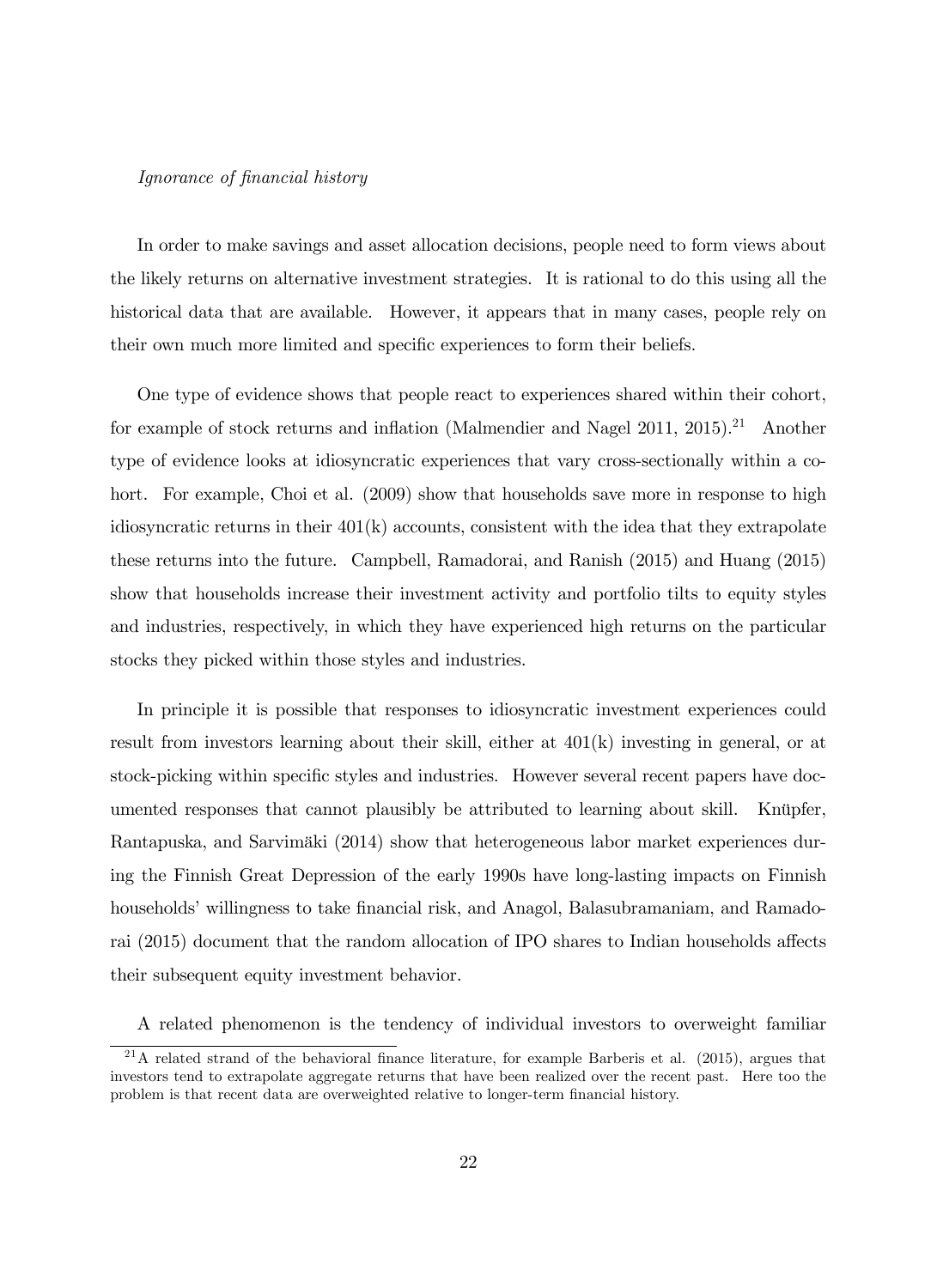assets, in effect treating them as safer than unfamiliar ones.<sup>22</sup> This tendency generates "home bias" or overweighting of domestic stocks relative to international ones (Lewis 1999, Bekaert et al. 2015), overweighting of local and culturally familiar stocks (Grinblatt and Keloharju 2001, Huberman 2001), overweighting of stocks in an investor's own industry (Massa and Simonov 2006), and even the extreme case of overweighting the stock of the investor's employer (Benartzi 2001). Some papers have attempted to justify such bias as the result of informational advantage (Massa and Simonov 2006, Van Nieuwerburgh and Veldkamp 2009), but evidence on the performance of overweighted familiar stocks is mixed (Benartzi 2001, Døskeland and Hvide 2011), while there is some evidence that home bias diminishes with education and financial literacy (Bekaert et al. 2015).

#### Ignorance of self

An important question is whether people understand their own difficulties with financial problem-solving. The same surveys that administer financial literacy questions often ask respondents to assess their own financial knowledge. Figure 3 breaks the financially illiterate population into two groups: those who express high confidence in their financial knowledge (giving themselves at least 5 out of 7 possible points), and those who do not. The dark shaded portion of each bar represents self-confident financial illiteracy. Remarkably, this is more common than financial illiteracy with moderate or low confidence, in all age groups and both genders. The self-confident share of financially illiterate individuals is higher among men, and it increases with age. More generally, seniors retain their average confidence even while their average financial literacy scores decline with age.

At the individual level, one can detect a positive correlation between financial literacy and self-confidence, but the relationship is quite weak. Regressions of the confidence score on dummies for correct answers to each of the Big Five questions in the 2012 NFCS deliver statistically significant and positive coefficients, but the  $R^2$  of the relationship is below 6%

 $^{22}$ Bhamra and Uppal (2014) present a formal model of this behavior and show that it can have sizeable negative effects on household welfare.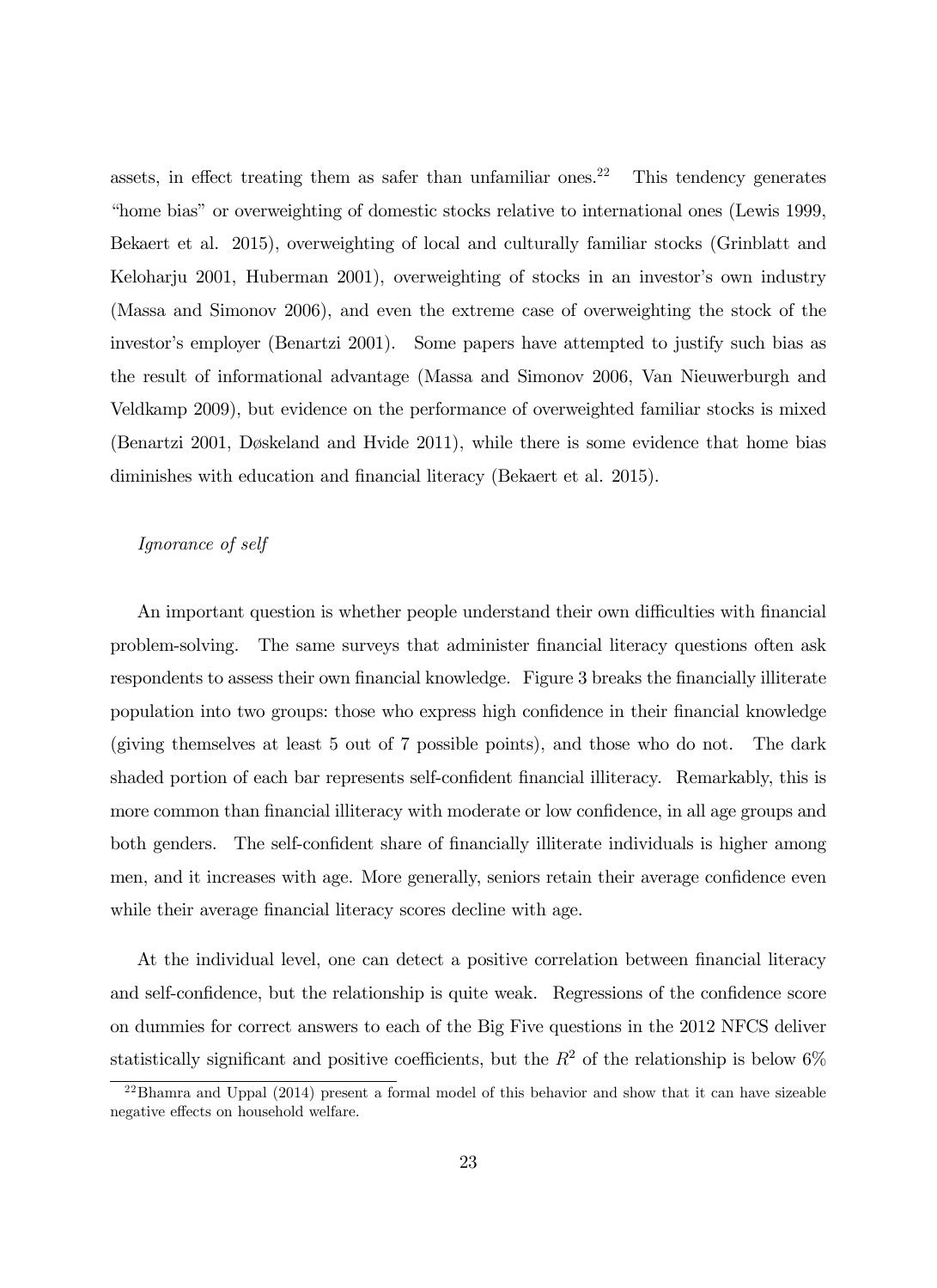both in the population as a whole, and among those under 65 and over 65 years old. While measurement error can certainly reduce the measured correlation between financial literacy and confidence, it does appear that people are heterogeneous in both dimensions.

These findings imply that there are two groups of people we should be concerned about. Financially illiterate people with low self-confidence are likely to have a strong demand for assistance with Önancial problems, and to be relatively responsive to defaults and other nudges. Overconfident financial illiterates with high self-confidence may make different types of mistakes, such as underdiversifying or trading excessively, and these mistakes may be harder to correct.

A related issue is that many financial problems require people to predict their own future behavior. In some cases, this may be relatively straightforward, as when families estimate the length of time they will occupy a home while choosing a mortgage. In other cases, it may be challenging, as with financial instruments that require attention to manage correctly. Some people may fail to predict their own inattention to future bank account balances (in the case of overdraft fees) or interest rates (in the case of mortgage refinancing). Grubb  $(2015)$  surveys a growing literature on this type of overconfidence.<sup>23</sup>

#### Ignorance of incentives, strategy, and equilibrium

A final aspect of financial ignorance is "naïveté", a failure to understand the incentives faced by other parties and the effects these incentives have on their strategic behavior and on market equilibrium. There is direct evidence that this is a common phenomenon. A report to the European Commission by Chater, Huck, and Inderst (2010, Table 4.50), for example, surveys European purchasers of retail financial products and finds that over  $40\%$  of them are unaware of any payments made to financial product providers, salespeople, brokers, or financial advisers.

 $^{23}$ An important theme of this literature, outside the scope of this lecture, is that consumers overestimate the self-control they will have over their own future consumption spending (Heidhues and Köszegi 2010).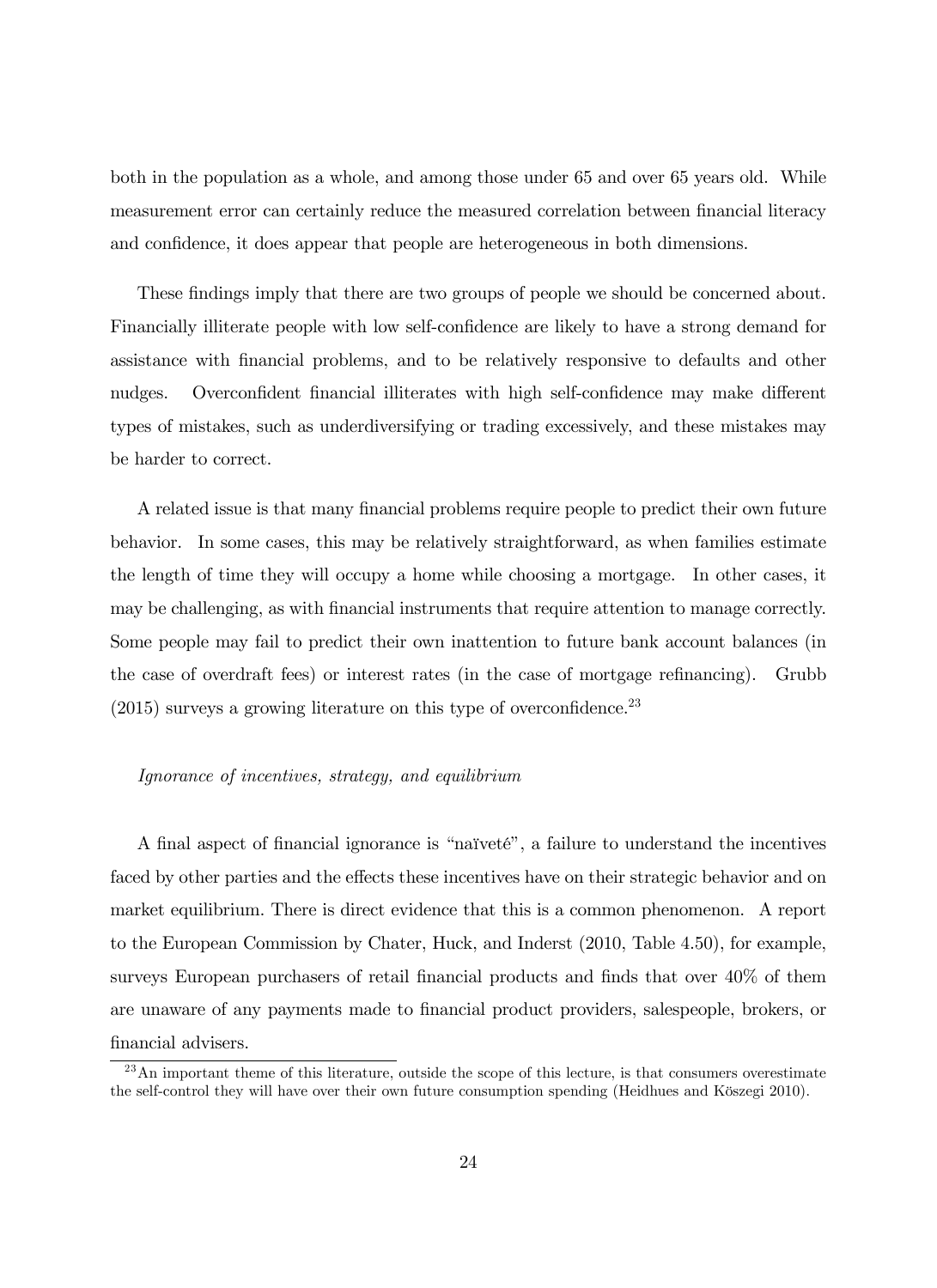The behavior of financial market participants also provides strong if circumstantial evidence that households are naïve about incentive effects. Malmendier and Shantikumar (2007), for example, study the stock recommendations of sell-side security analysts, which are well known to be biased upwards, and show that small equity traders respond as if they take the recommendations literally while large traders appear to adjust for the bias. Audit studies of US financial advisers (Mullainathan, Noeth, and Schoar 2012) and Indian life insurance agents (Anagol, Cole, and Sarkar 2012) find that these advisers tend to recommend products that improve their own compensation over the most suitable and affordable products for clients. Such behavior has greater potential to increase advisers' income if their clients are unaware of it.

A series of papers studying mutual fund performance has shown that actively managed funds sold through brokers, particularly domestic equity funds, tend to underperform both directly sold mutual funds and broker-sold index funds (Bergstresser, Chalmers, and Tufano 2009, Del Guercio and Reuter 2014, Reuter 2015). This is true even before broker sales fees, and all the more so after fees. Yet index funds have a market share below 3% among broker-sold funds, and mutual funds' payments to brokers predict their inflows positively and their performance negatively (Christofferson, Evans, and Musto 2013).

Finally, the degree of price dispersion in financial products such as index mutual funds (Hortacsu and Syverson 2004), mortgages (Woodward and Hall 2012), and credit cards (Stango and Zinman 2015) implies a very high return to time spent shopping and negotiating in retail Önancial markets. Yet it appears that many households do minimal shopping (e.g. Chater, Huck, and Inderst 2010 Table 4.65), a fact which helps to explain the survival of high-cost providers.

A closely related type of Önancial ignorance is the failure to understand how other market participants respond to relevant information that they possess. The theory of rational expectations equilibrium assumes that people correctly infer the information of others from market prices, but such inference is extremely challenging. Behavioral finance models from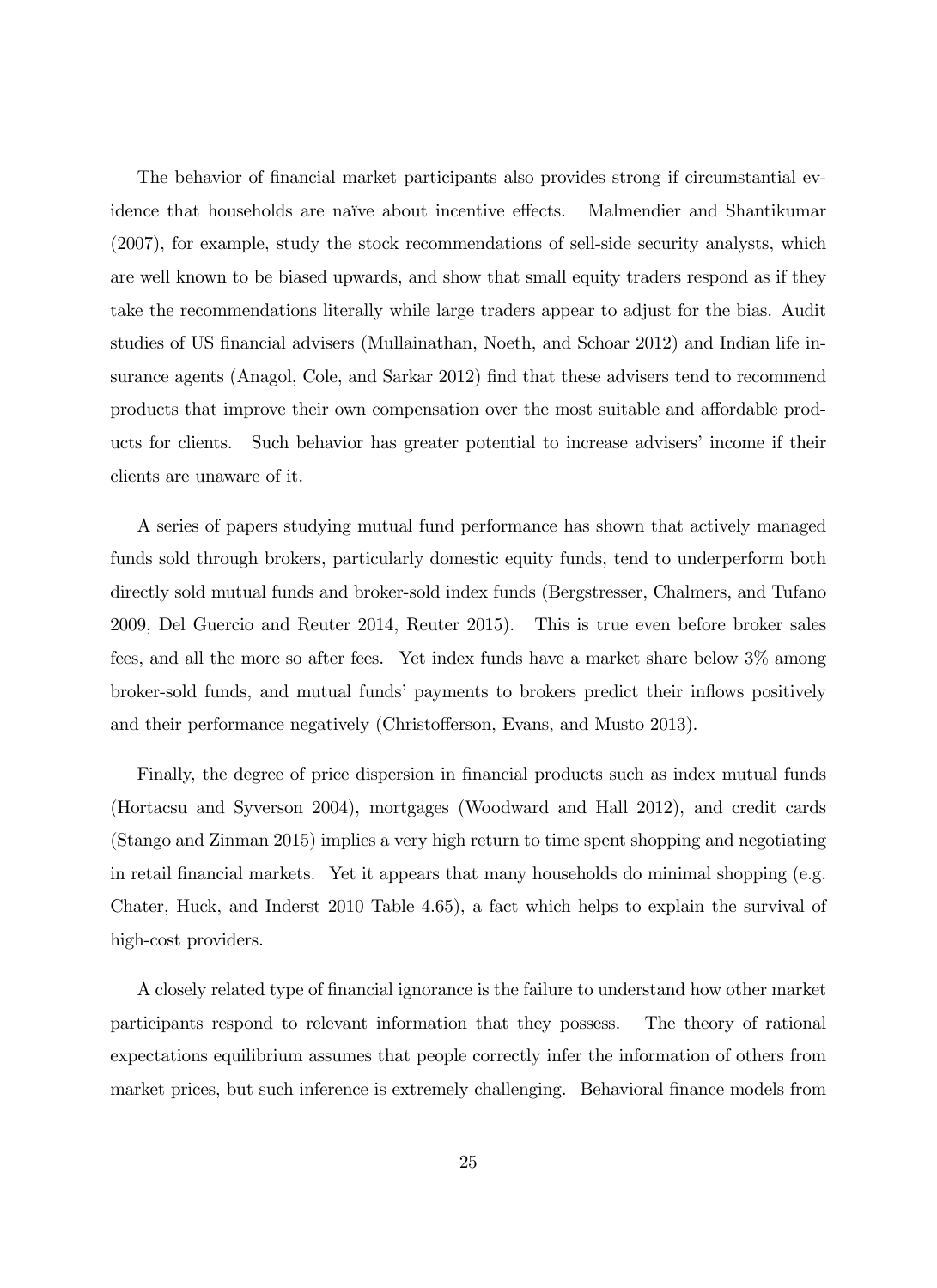Miller (1977) to Eyster, Rabin, and Vayanos (2015) and Glaeser and Nathanson (2015) show that market price formation can be radically different when this inference is absent or imperfect. Even when prices are unaffected (perhaps because there are sophisticated, well capitalized arbitrageurs in the market), naïve investors will suffer poor performance if they are unable to learn rationally from market prices.

#### 3.3 Easy fixes? Financial education and disclosures

A natural response to financial ignorance is to try to cure it through financial education or disclosures. These are variants of the same strategy, empowering individuals to understand financial problems better and thereby to make better decisions. The difference is that financial education is more general, particularly when offered early in life, while disclosures are specific to particular financial problems.

The effectiveness of financial education can only be measured if one can find a source of exogenous variation in educational exposure. Bernheim, Garrett, and Maki (2001) pioneered the use of state-level variation in high school Önancial curriculum mandates, and reported some evidence in survey data that financial education increases asset accumulation. More recent work using larger administrative datasets obtains mixed results (Brown et al. 2014, Cole, Paulson, and Shastry 2014). Skimmyhorn (2015) studies a short personal finance course offered by the US Army to new enlistees and documents some positive results for debt management. Hastings, Madrian, and Skimmyhorn (2013) and Lusardi and Mitchell  $(2014)$  survey this literature in greater detail, while Willis  $(2008)$  offers a critical perspective.

The provision of unbiased financial advice can be understood as a more specific and outcomes-oriented version of financial education. In order to be effective, financial advice must be of high quality and households must be willing to follow it. Foerster et al. (2015) and Bhattacharya et al. (2012) study Önancial advice in Canada and Germany, respectively, and report discouraging results. Canadian financial advisors offer one-size-fits-all advice at relatively high cost, while customers of a German brokerage are largely unresponsive to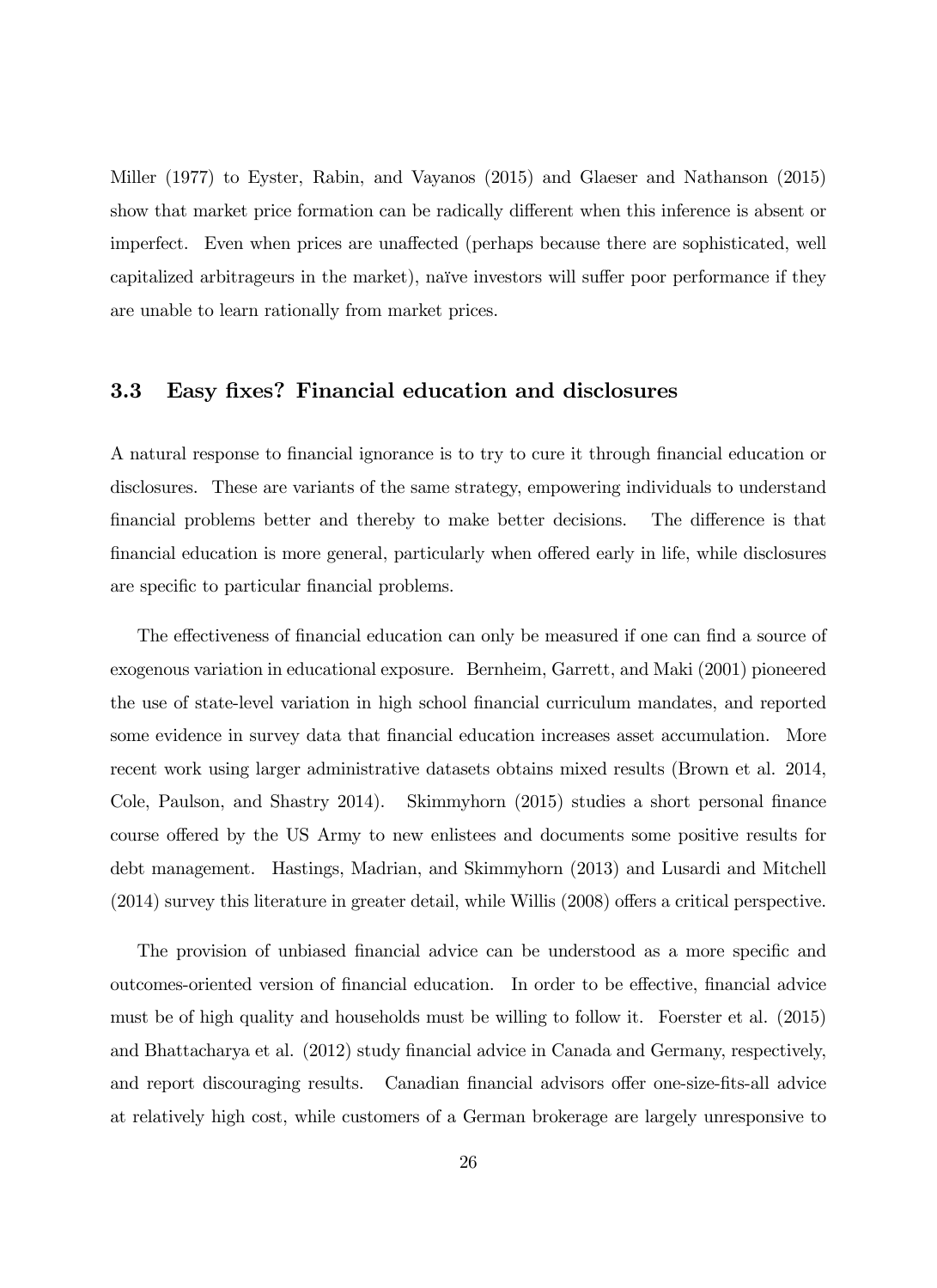high-quality advice offered in a field experiment.<sup>24</sup>

Putting these results together, while economics educators find it natural to call for increased financial education, the evidence for its effectiveness is quite limited. And one must also keep in mind that financial education is costly because it competes with other educational priorities in high school, and with productive hours in the workplace. In my view Önancial education is desirable but cannot be the whole solution to the problem of Önancial ignorance.

Disclosures are a popular alternative because they target specific decisions that people find hard to make. Disclosure requirements are familiar from other contexts, such as food labeling, and have modest costs compared to other types of financial regulation. There is evidence that disclosures can alter consumer financial behavior, particularly when they are designed with some psychological sophistication. Bertrand and Morse (2011), for example, show that disclosures highlighting the dollar cost of repeated payday borrowing reduce the number and size of payday loans subsequently taken out.

Disclosures however have several limitations. First and most obviously, disclosures cannot work if consumers are too financially ignorant to understand them. Second, it is sometimes possible for financial service providers to neutralize the effects of disclosures by highlighting other information that distracts consumers. Ru and Schoar (2015) highlight this problem in the context of credit card marketing.<sup>25</sup> Third, if disclosure requirements are not very carefully designed, they can be circumvented by offering alternative products or

 $^{24}$ The reluctance of households to follow advice may limit the quality of the advice they receive. The audit studies of Mullainathan, Noeth, and Schoar (2012) and Anagol, Cole, and Sarkar (2012) find that advisers rarely argue against the expressed beliefs of prospective clients, regardless of the merits of these beliefs. This is consistent with the view that advisers fear losing business if they contradict clients. Public provision of unbiased advice, as offered by the UK government's Money Advice Service (https://www.moneyadviceservice.org.uk/en) is one possible response to this problem. However it is hard to customize such advice to households' specific circumstances. Inderst and Ottaviani (2012) survey the literature on financial advice, emphasizing the effects of consumer naïveté on market equilibrium.

 $^{25}$ Bordalo, Gennaioli, and Shleifer (2015) point out that misleading marketing can sometimes take the form of reminding consumers of unlikely but salient events, such as breakage of a new television set that induces purchase of overpriced insurance. In this case a disclosure policy would have the difficult task of focusing consumers on information about breakage rates and actuarial costs.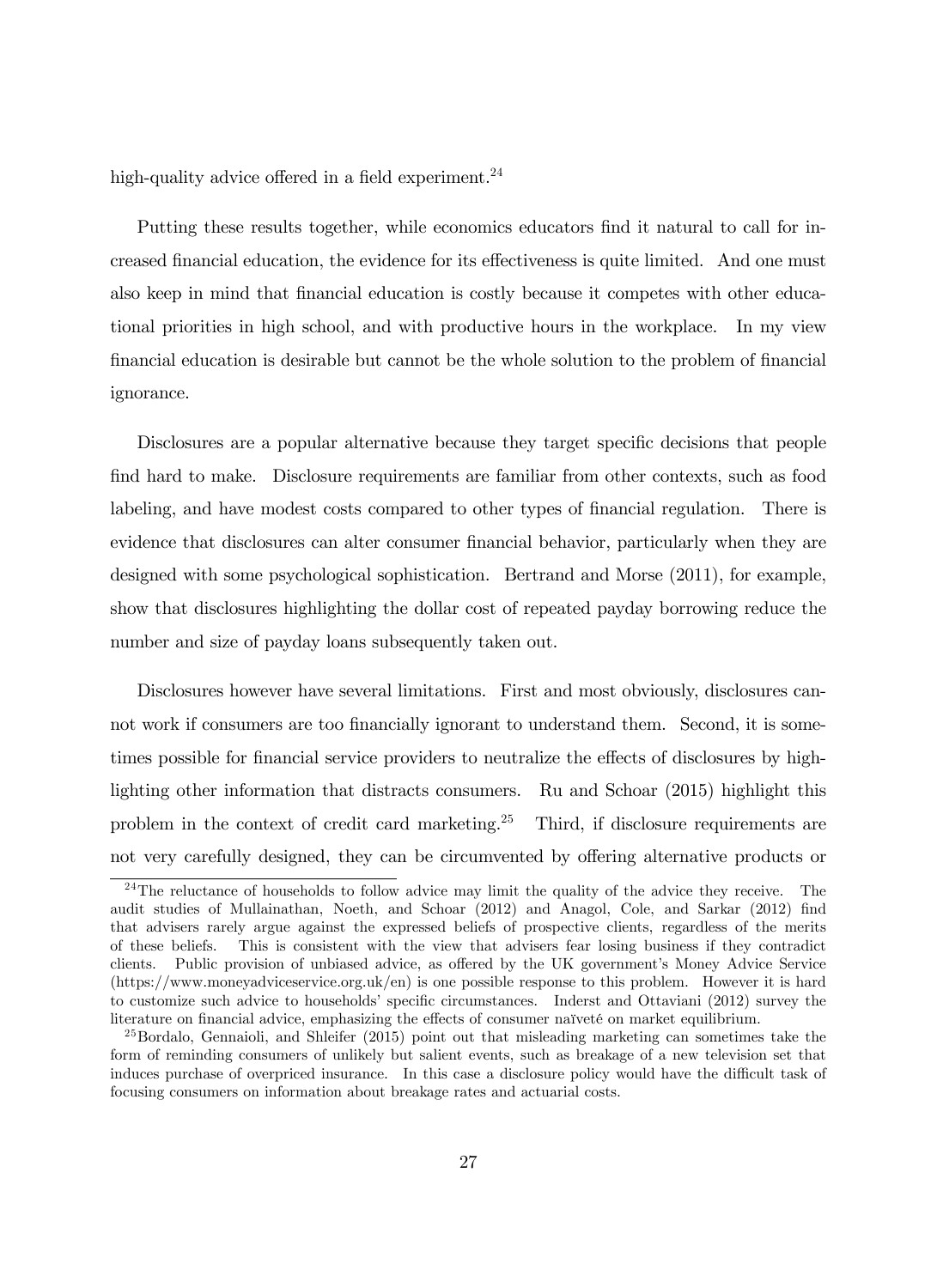by increasing alternative costs that are not covered by the requirements. Anagol and Kim (2012) and Duarte and Hastings (2012) present examples of such cost-shifting in the Indian and Mexican asset management industries.

Given these limitations of financial education and disclosures, it is natural to consider more stringent interventions in consumer Önancial markets that alter consumer behavior more directly. The theoretical analysis of such interventions is the subject of the next section.

# 4 The Behavioral Welfare Economics of Consumer Financial Regulation

## 4.1 A simple model of costly regulation

Behavioral welfare economics analyzes the welfare implications of intervention in markets where some consumers are making mistakes and failing to maximize their true utility. The social planner is assumed to know agents' true utility and to be at least partly paternalistic, that is, the planner places some weight on agents' true utility as opposed to their selfperceived utility.<sup>26</sup> In this situation the planner may be able to increase social welfare by intervening to discourage mistaken choices.

Thaler and Sunstein (2008) use the word "nudge" to describe an intervention that affects the decisions of behavioral consumers while imposing negligible costs on rational consumers. The canonical example is a default contribution rate or asset allocation in a retirement savings plan, which is accepted by many participants even though any participant can opt out by making an alternative choice. Nudges are appealing because of their minimal impact

 $26$ The assumption that true utility is known is not innocuous (Goldin 2015). It is particularly problematic in cases where agents maximize expected utility of random outcomes and disagree about state probabilities. Brunnermeier, Simsek, and Xiong (2015) propose a welfare criterion that can be used in this case.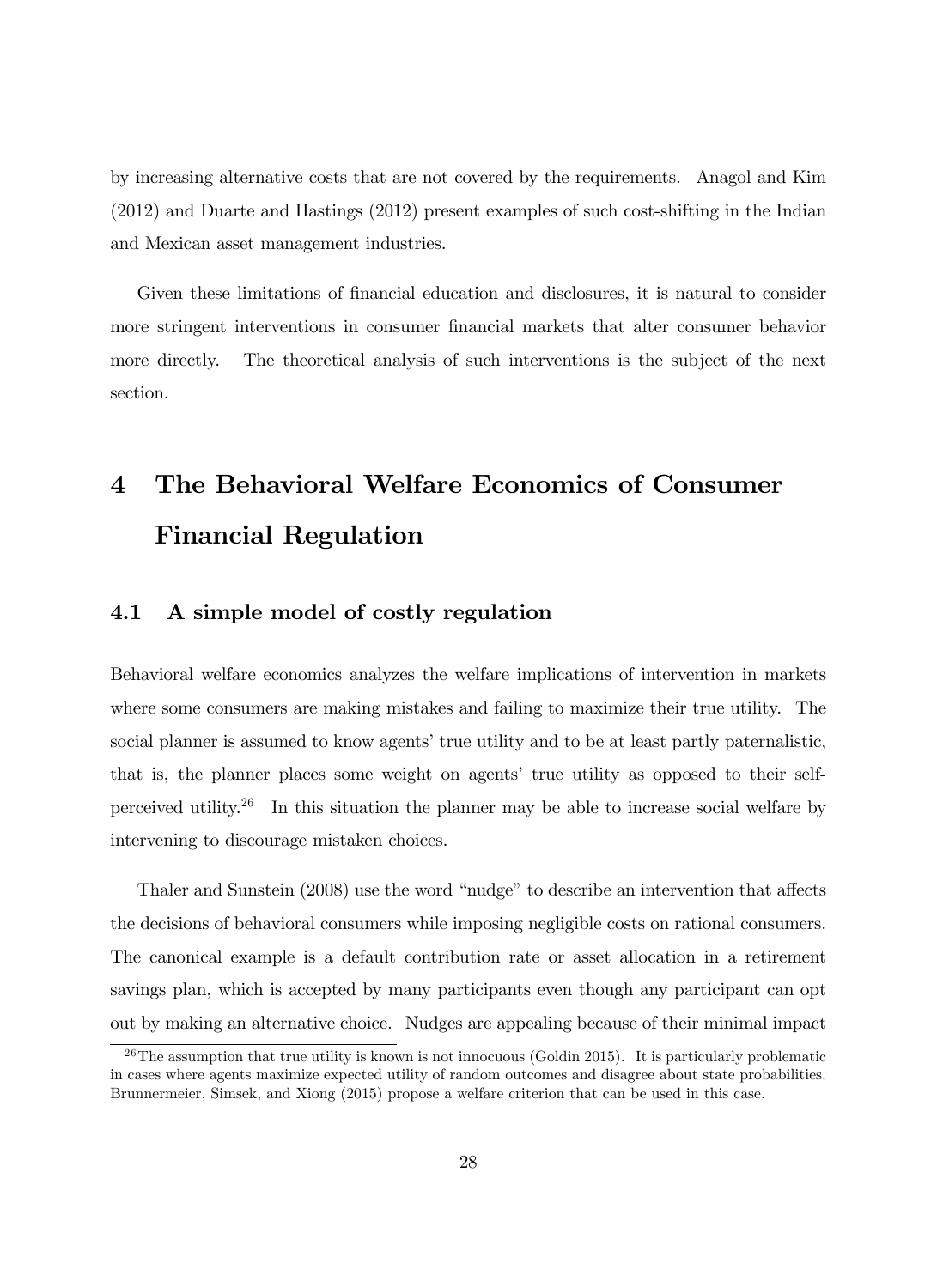on rational consumers, but they have limitations. Overconfident behavioral agents may opt out at high rates, particularly when offered defaults that are far from their unconstrained choices—that is, particularly in cases where they are making large mistakes. It can be hard to design defaults that are sufficiently customized to accommodate heterogeneity in optimal choices, and that adapt to changing household circumstances over time. Financial service providers have incentives to circumvent defaults, just as they do disclosures, by making it easy or tempting to opt out.

If nudges are unavailable or inadequate, consumer financial regulation must confront the tradeoff between the benefits of intervention to behavioral agents, and the costs to rational agents. In this section I present a model to illustrate this tradeoff. The model is extremely simple and neglects any interactions between behavioral reasons for consumer Önancial regulation and more traditional market failures (Haltiwanger and Waldman 1989, Campbell et al. 2011, Jackson and Rothstein 2015).<sup>27</sup> The model also ignores the concern, important in practice, that financial product providers can circumvent regulation or influence it through political pressure. Much more general treatments of behavioral welfare economics, extending the canonical public finance literature, can be found in O'Donoghue and Rabin (2006), Mullainathan, Schwarzstein, and Congdon (2012), and Farhi and Gabaix (2015).

Two financial products are available to consumers, A and B. Product A, the "plainvanilla" product, delivers utility normalized to zero for all consumers:  $U_A = 0$ . Product B, the "problematic" product, is correctly preferred by some consumers but mistakenly chosen by others. As motivating examples, product A could be a bank account without overdraft protection while product B could be the same account with overdraft protection; or product A could be informal lending within the family while product B could be a payday loan.

A continuum of agents, with mass normalized to one, believe that they receive non-

<sup>&</sup>lt;sup>27</sup>Examples of traditional market failures that may be worsened by behavioral biases are market power in search models, which may be increased by households' reluctance to search, and negative externalities such as the negative effects of debt collection on people who do not owe money (a major source of complaints to the CFPB). It is also possible to write down models in which behavioral biases ameliorate traditional market failures and, in the extreme, even increase social welfare.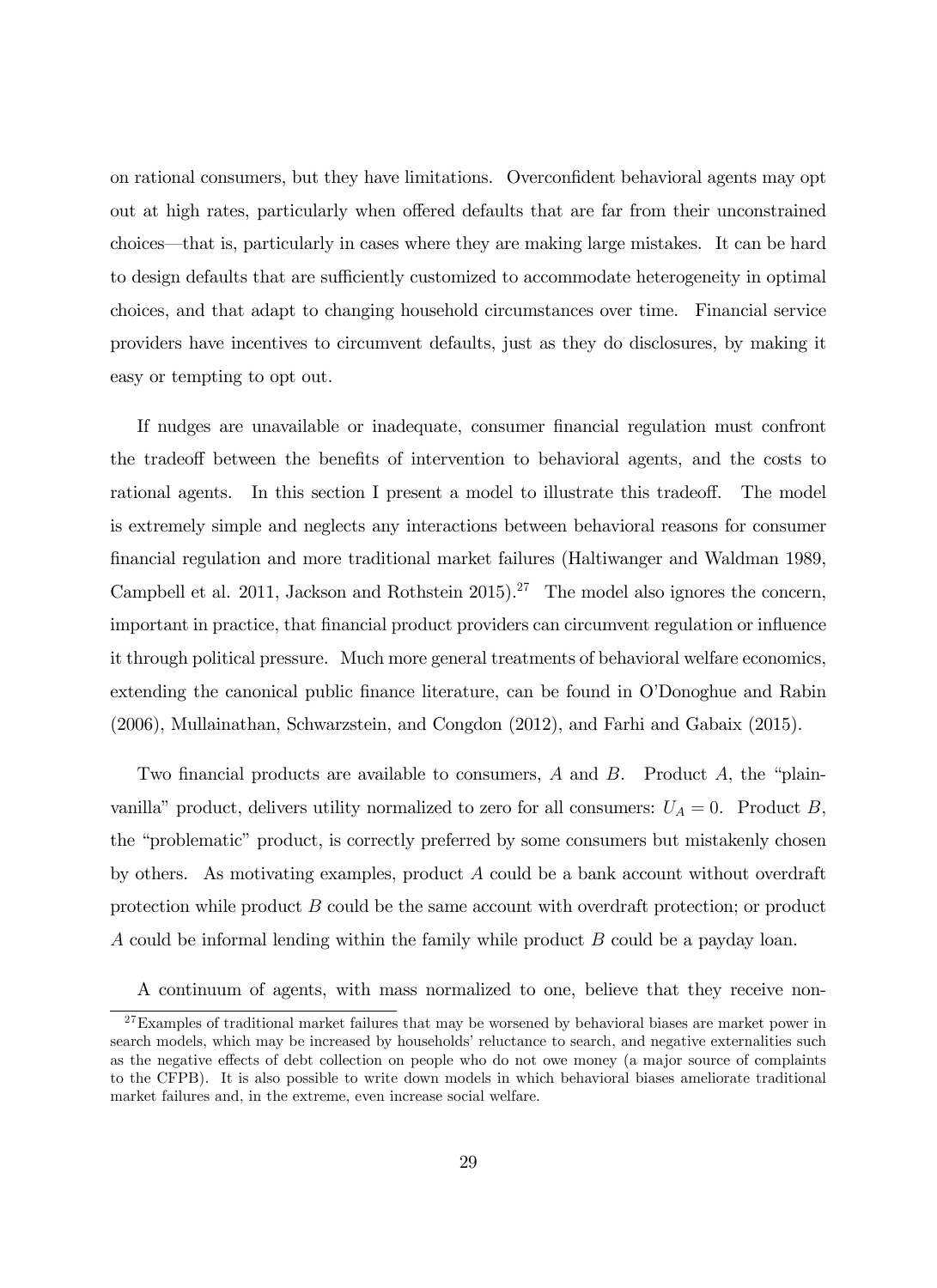negative utility  $U_B = u$  from product  $B^{28}$  u varies across agents with probability density function  $f(u)$ , CDF  $F(u)$ , and upper bound h, but each agent knows her own value of u. At each level of  $u$ , a fraction  $b$  of the agents are behavioral agents who receive lower utility from the product,  $U_B = u-1$ . In other words these agents overstate the utility they receive from product  $B$  by a fixed amount normalized to unity. The overstatement might be due to a mistake in assessing the suitability of the product ex ante, or a mistake in managing it ex post. The remaining fraction  $(1 - b)$  of the agents are rational and receive utility u as they expect. Behavioral and rational agents are identical in all other respects, and this rules out the possibility of nudging behavioral agents without impacting rational agents, or of imposing "qualified investor" rules to exclude only behavioral agents from the product- $B$ market.

For a simple parametric example, assume a uniform distribution for  $u$  between  $0$  (the lower bound consistent with choosing product  $B$ ) and h (the upper bound). The parameter h captures the heterogeneity of agents, both within the B-choosing group and between the average of that group and the unmodeled  $A$ -choosing group. With this specification,  $f(u) = 1/h$  and  $F(u) = u/h$ . This example is illustrated in Figure 4. Self-perceived utility on the horizontal axis runs from zero to h for all agents. True utility runs from 0 to h for rational agents, and from  $-1$  to  $h-1$  for behavioral agents. Averaging across the two groups, true social utility runs from  $-b$  to  $h - b$ . Figure 4 shows a case where  $h < 1$  (which implies that all behavioral agents would be better off switching to product A), and  $b < h$ . However the parametric model also allows  $h \geq 1$  and  $b \geq h$ .

## 4.2 Intervention against a product

The first type of policy I consider is an intervention in the product market to discourage the purchase of product  $B$ . I allow a consumer financial regulator to impose a charge c on option B. The charge is salient (Chetty, Looney, and Kroft 2009) so that all agents correctly

<sup>&</sup>lt;sup>28</sup>There can also be agents who prefer product A in the absence of regulation, but these agents are unaffected by regulation and can be dropped from further consideration.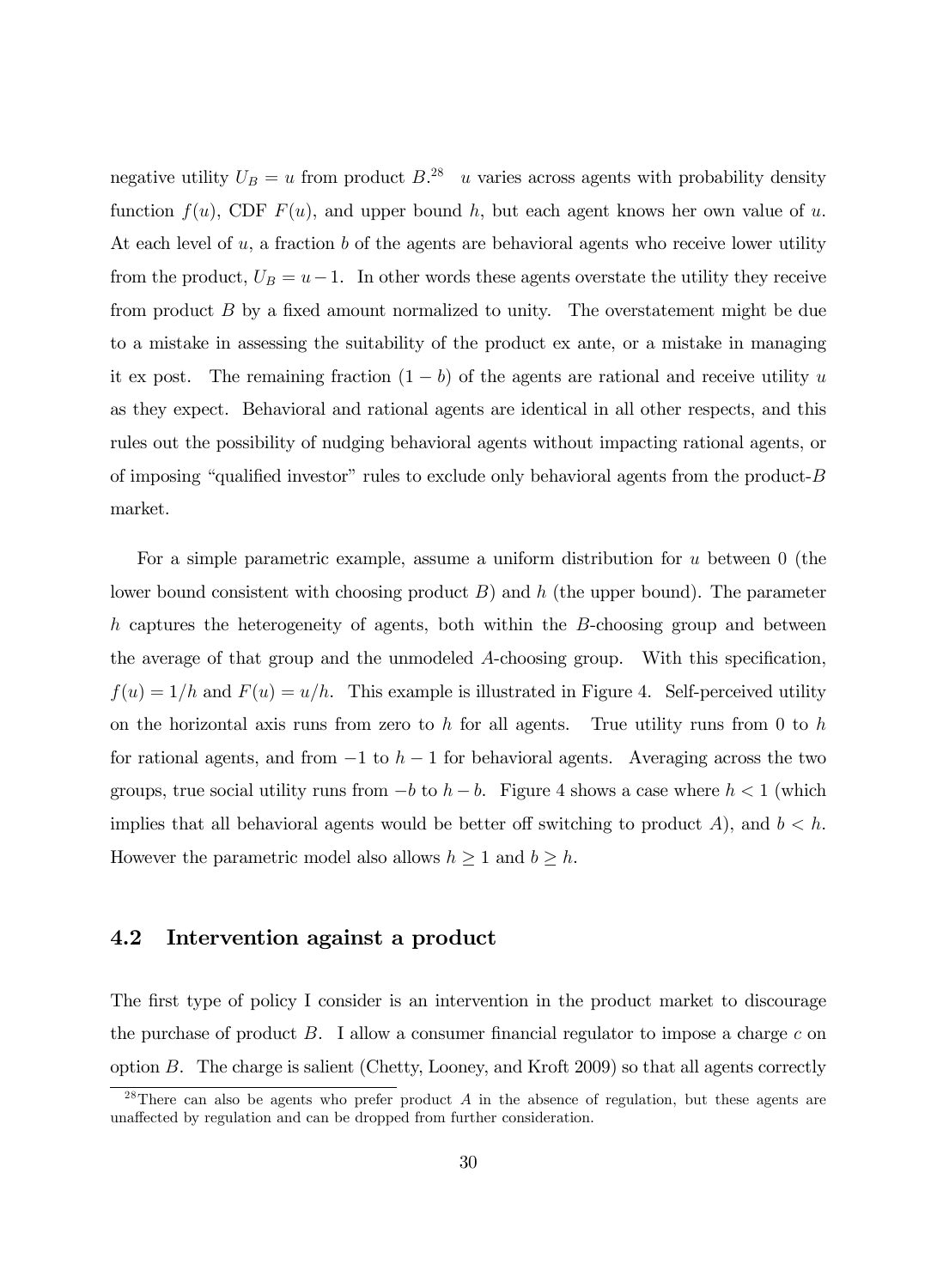

Figure 4: True and self-perceived utility of rational and behavioral agents

perceive its impact on the cost of the product. This induces a fraction  $F(c)$  of the agents (all those with  $u \leq c$ ) to switch to product A. Initially, I will assume that the regulatory charge is rebated to the agents in lump sum, so there is no deadweight cost of the regulation.

Initially, I assume that the regulator is fully paternalistic, using the agents' true utility (not their self-perceived utility) to evaluate social welfare. Then, the social welfare function is

$$
W(c) = \int_{c}^{h} [u - b] f(u) du.
$$
 (3)

In the simple parametric example with a uniform distribution for  $u$  within the range  $0$ to h, we have  $F(c) = c/h$ , and a regulatory charge equal to h is sufficient to close down the whole market for product B. The social welfare function in this example can be written for  $c \leq h$  as

$$
W(c) = \left(1 - \frac{c}{h}\right) \left[\left(\frac{h+c}{2}\right) - b\right].
$$
\n(4)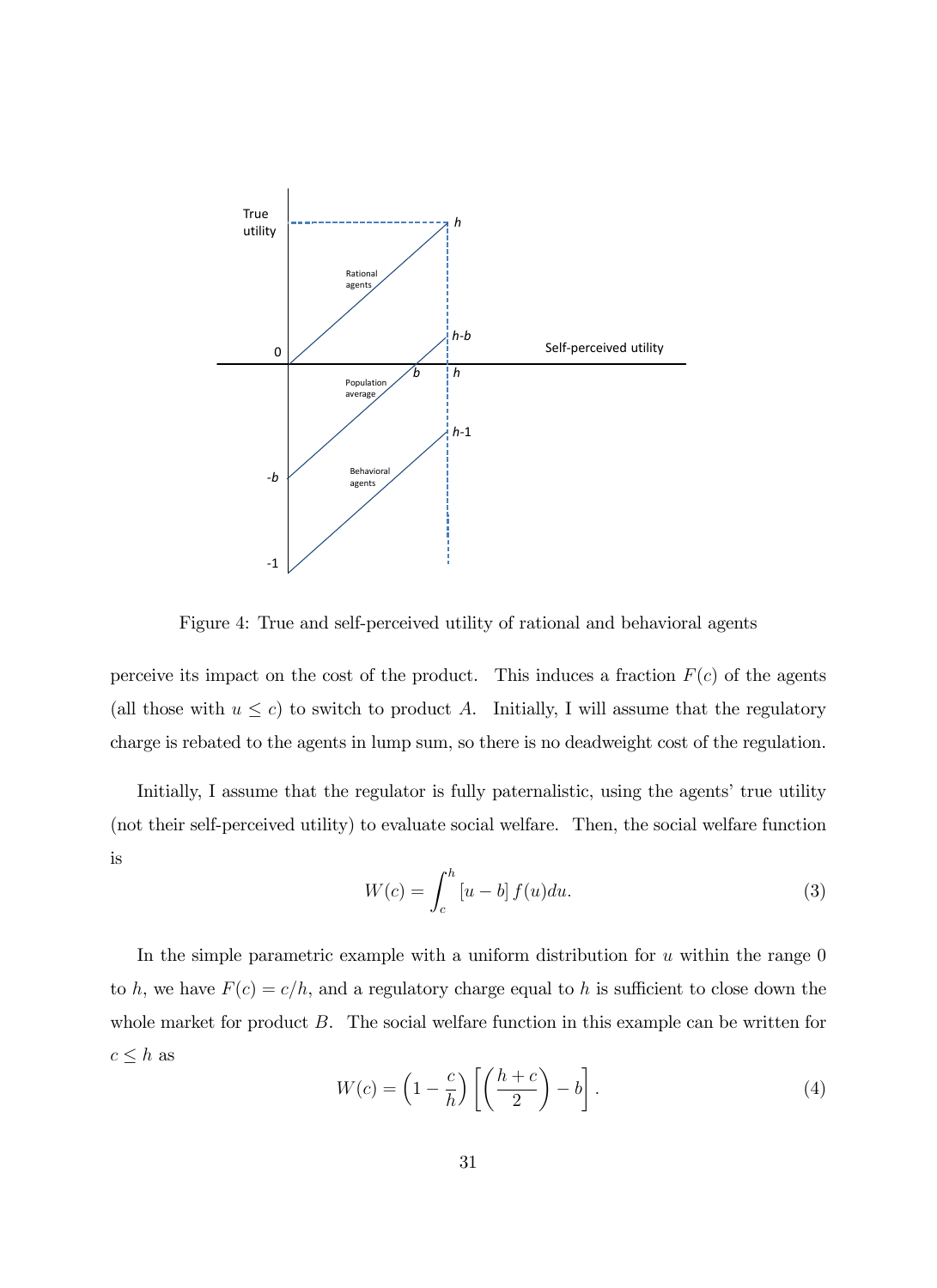The derivative of social welfare with respect to the regulatory charge is

$$
\frac{dW}{dc} = \frac{b-c}{h},\tag{5}
$$

which is positive at  $c = 0$  for the usual reason that rational agents affected by the regulation are indifferent at the initial optimum, while behavioral agents gain (O'Donoghue and Rabin 2006, Dávila 2015). The second derivative is  $-1/h$ , so the second-order condition holds. The negative second derivative results from the fact that as  $c$  increases, the rational agents who respond at the margin are increasingly disadvantaged by the switch from product  $B$  to product A, while the gain to the marginal behavioral agents is declining. Even though each behavioral agent overstates the utility of product  $B$  by the same amount, the self-perceived utility of product  $B$  relative to product  $A$  is greater, and the true disutility is smaller, for those behavioral agents who respond at the margin to higher levels of c.

The optimum policy sets  $dWdc = 0$  provided that  $c \leq h$ , which implies that the optimum  $c^*$  is

$$
c^* = b \tag{6}
$$

for  $b \leq h$ . Such a charge induces a fraction  $b/h$  of the initially B-choosing agents to switch to product A. If  $b > h$ , then any charge above h is sufficient to close down the market for product B and achieve the social optimum.

These results illustrate a point emphasized by Campbell et al. (2011), that product-level financial regulation should be stronger when there are more behavioral agents in the market and when the value of a product to rational agents is larger relative to the mistakes made by behavioral agents.<sup>29</sup> As h becomes small, product B offers little even to rational agents, and the prevention of mistakes dominates all other considerations. This is the premise of Senator Elizabeth Warrenís famous analogy between mortgages and toasters: consumers all

 $^{29}$ Recall that the size of the mistake made by behavioral consumers has been normalized to unity. If one were instead working in dollar terms, with a mistake that costs behavioral agents  $M$ , then the maximum dollar benefit of the product to rational agents would be  $H = hM$ , and the optimal regulatory charge in dollars would be  $C^* = bM$ , equal to the average dollar mistake made by agents using the product.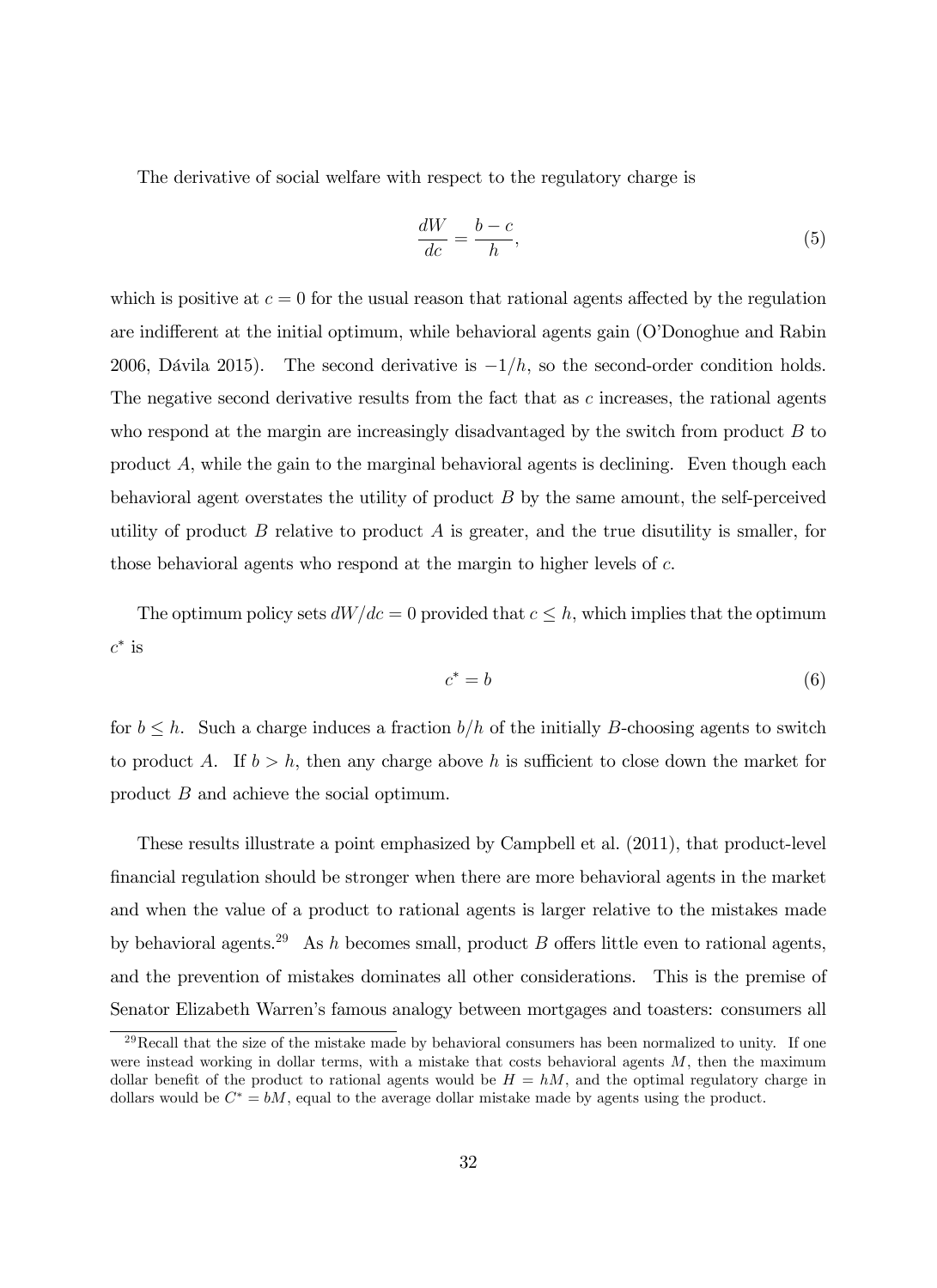require the same features in toasters, and we take it for granted that toaster design is strictly regulated for safety.<sup>30</sup> With a large h, however, there is a meaningful tradeoff between the protection of consumers who mistakenly choose product  $B$  and the benefits that rational consumers obtain from the product.

The above analysis can be adapted to allow the regulator to place some weight on agents' self-perceived utility. This might reflect uncertainty about the true utility function, or antipaternalistic political pressure on the regulator.<sup>31</sup> Suppose that the regulator places a positive weight  $\beta$  < 1 on the agents' true utility, and weight  $1-\beta$  on the agents' selfperceived utility, that is, the regulator is only paternalistic to the degree  $\beta$ . Define a parameter  $b^* = \beta b$ . Then the previous expressions for the social welfare function and the optimal policy hold after substituting  $b^*$  for b. As the regulator becomes less paternalistic,  $\beta$  and  $b^*$  decline, and it is as if there are more rational agents and fewer behavioral agents.

Distributional considerations push in the opposite direction. If behavioral agents have lower wealth and income, the social planner may place greater weight on gains to them than on losses to rational agents. Within the simple linear modeling framework used here, this is equivalent to the social planner setting  $b^* > b$ , acting as if there are more behavioral agents and fewer rational agents.

#### What if the regulatory charge cannot be fully rebated?

In many consumer regulatory applications, it is not realistic to assume that interventions take the form of taxes delivering revenue that can be rebated to consumers. Instead, the deadweight burden of financial regulation is often emphasized by its opponents. Suppose that a fraction  $\alpha$  of the regulatory charge c cannot be rebated but instead is a deadweight

 $30\,\text{Warren}$  (2007) argues that similar strict regulation is appropriate in the mortgage market. "It is impossible to buy a toaster that has a one-in-five chance of bursting into flames and burning down your house. But it is possible to refinance an existing home with a mortgage that has the same one-in-five chance of putting the family out on the street–and the mortgage won't even carry a disclosure of that fact to the homeowner."

 $31$ An example of such pressure is a 2015 television commercial attacking the CFPB: "CFPB Denied", viewable online at https://www.youtube.com/watch?v=wF7HFQSpDQE.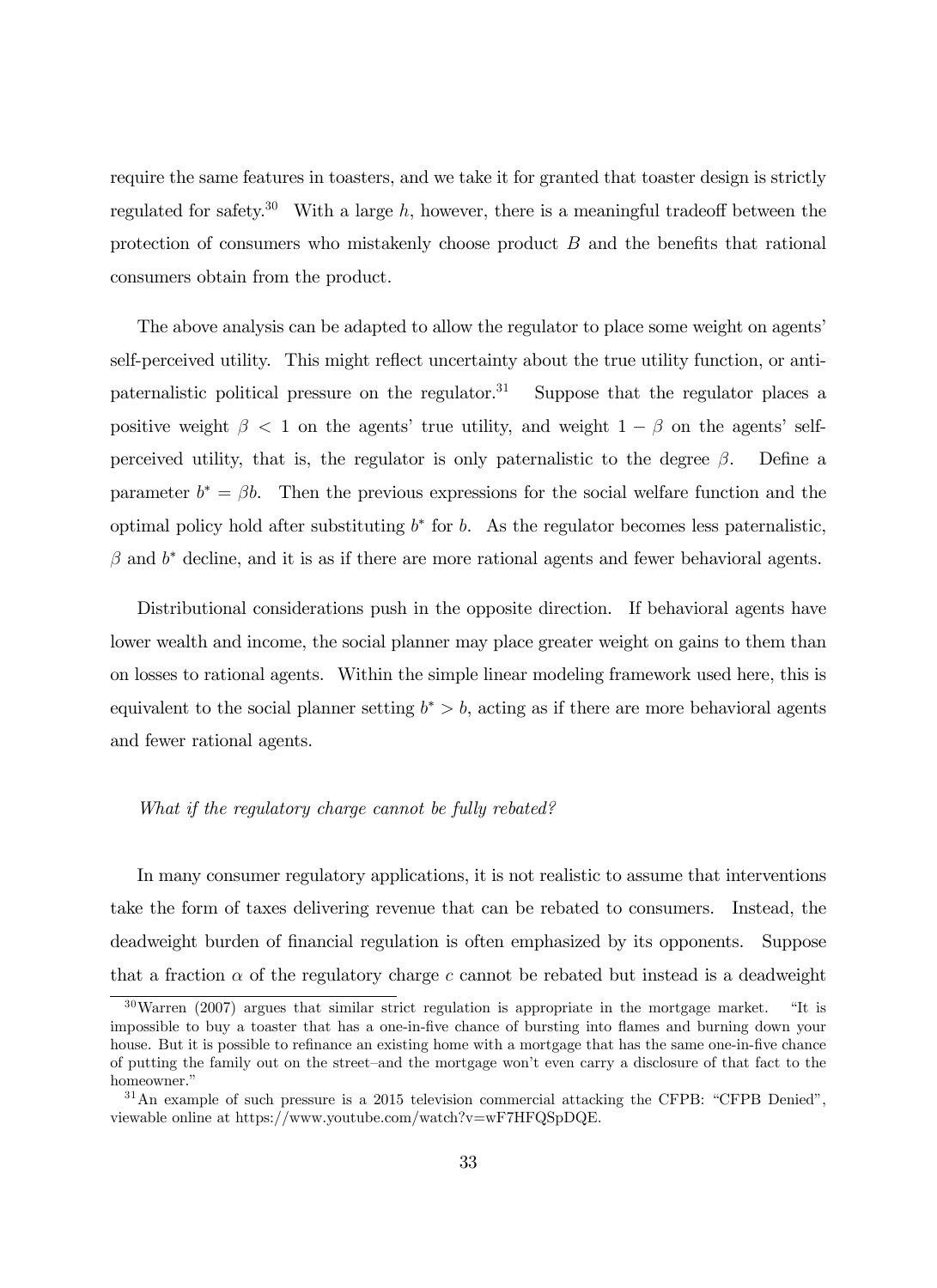cost. Then

$$
W(c) = \int_{c}^{h} \left[ u - b - \alpha c \right] f(u) du.
$$
 (7)

In the parametric example,

$$
W(c) = \left(1 - \frac{c}{h}\right) \left[\left(\frac{h+c}{2}\right) - b - \alpha c\right],\tag{8}
$$

and

$$
\frac{dW}{dc} = \left(\frac{1}{h}\right)[b - \alpha h - (1 - 2\alpha)c].\tag{9}
$$

For the problem to be well behaved, we need a small  $\alpha$  such that  $\alpha < 1/2$  and  $\alpha < b/h$ . If these conditions are met, the optimal policy is

$$
c^* = \frac{b - \alpha h}{1 - 2\alpha},\tag{10}
$$

provided that  $c^* < h$ . If  $c^* \geq h$ , any charge above h is sufficient to close down the market for product B and achieve the social optimum.

It is easy to see from equation (10) that the scale of the optimal intervention is increasing in the fraction of behavioral agents b, and decreasing in h whenever the deadweight cost of intervention is positive. However the optimal intervention in the presence of a deadweight cost need not be smaller than the optimal intervention in the previous case without a deadweight cost. For example, if  $b = h/2$  then  $c^* = h/2$  regardless of the value of  $\alpha$ . And in general the derivative  $dc^*/d\alpha$  has the same sign as  $(c^* - h/2)$ . The reason is that increasing the regulatory charge c shrinks the number of people who pay the charge, and beyond a certain point further increases in  $c$  reduce the total deadweight loss. Given the parametric assumptions we have made the greatest deadweight loss is at  $c^* = h/2$ , corresponding to an intervention that cuts the size of the product- $B$  market in half. To the right of this point, the optimal response to an increase in the deadweight cost of intervention is to increase the scale of the intervention to reduce the number of people paying the charge. Of course, the social gain from any given intervention does decline in  $\alpha$ .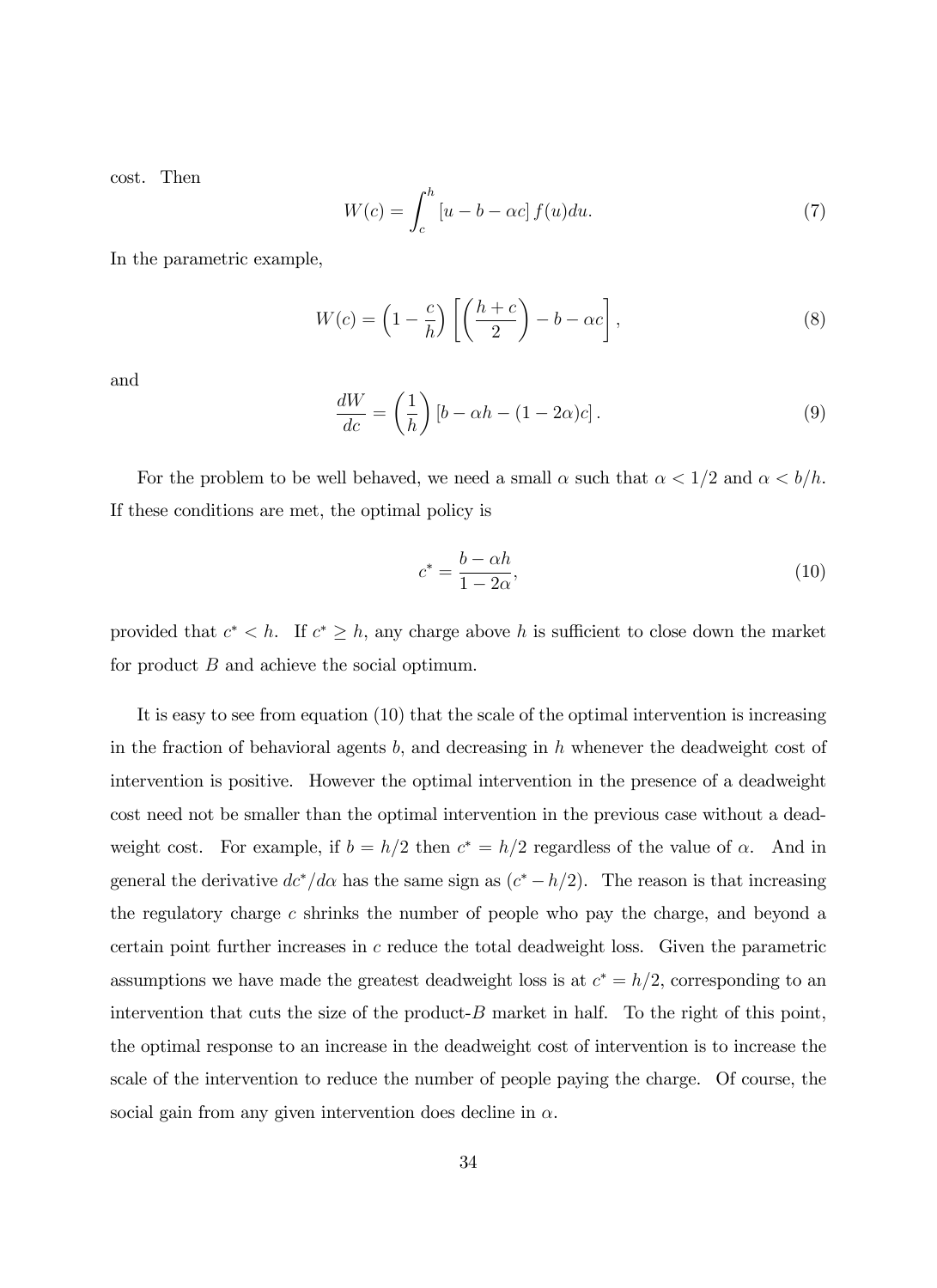If  $\alpha$  is large enough, then the problem ceases to be convex. For example, if  $\alpha = 1$  then

$$
\frac{dW}{dc} = \left(\frac{b-h}{h}\right) + c.\tag{11}
$$

In this case, when  $b < h$  we have  $dW/dc < 0$  at the point  $c = 0$ ; and the second derivative is always positive. The optimal policy is to set  $c = 0$  or  $c = h$ . Equation (8) implies that  $W(0) = h/2 - b$ , while  $W(h) = 0$ . Thus, the optimal policy is  $c = h$  if  $b \ge h/2$ , and  $c = 0$  otherwise. In this case the regulator will shut down the market altogether if in the costless case it would reduce market size by more than half, and will avoid any intervention otherwise.

### 4.3 Intervention against mistakes

The interventions considered so far are crude in the sense that they penalize a product that is sometimes used mistakenly, by imposing a regulatory charge, but do not specifically target the mistakes made by behavioral agents. I now consider interventions that do target such mistakes.

Suppose that product  $B$  is not inherently inappropriate for behavioral agents, but requires some sophistication to use properly. The consumer financial regulator can make the product easier to manage, thereby reducing the scale of behavioral mistakes, but the cost of such a requirement is borne by all users of the product. In this case the size of the behavioral mistake may be written  $g(c)$ , where  $g(0) = 1$ , and  $g(c) \ge 0$  and  $g'(c) \le 0$  for all c. Social welfare becomes

$$
W(c) = \int_{c}^{h} \left[ u - bg(c) - \alpha c \right] f(u) du,\tag{12}
$$

where as before  $\alpha$  is the deadweight cost of the intervention. It is natural to assume that  $\alpha = 1$  in this case, since real resources are being used to improve the ease of use of product B.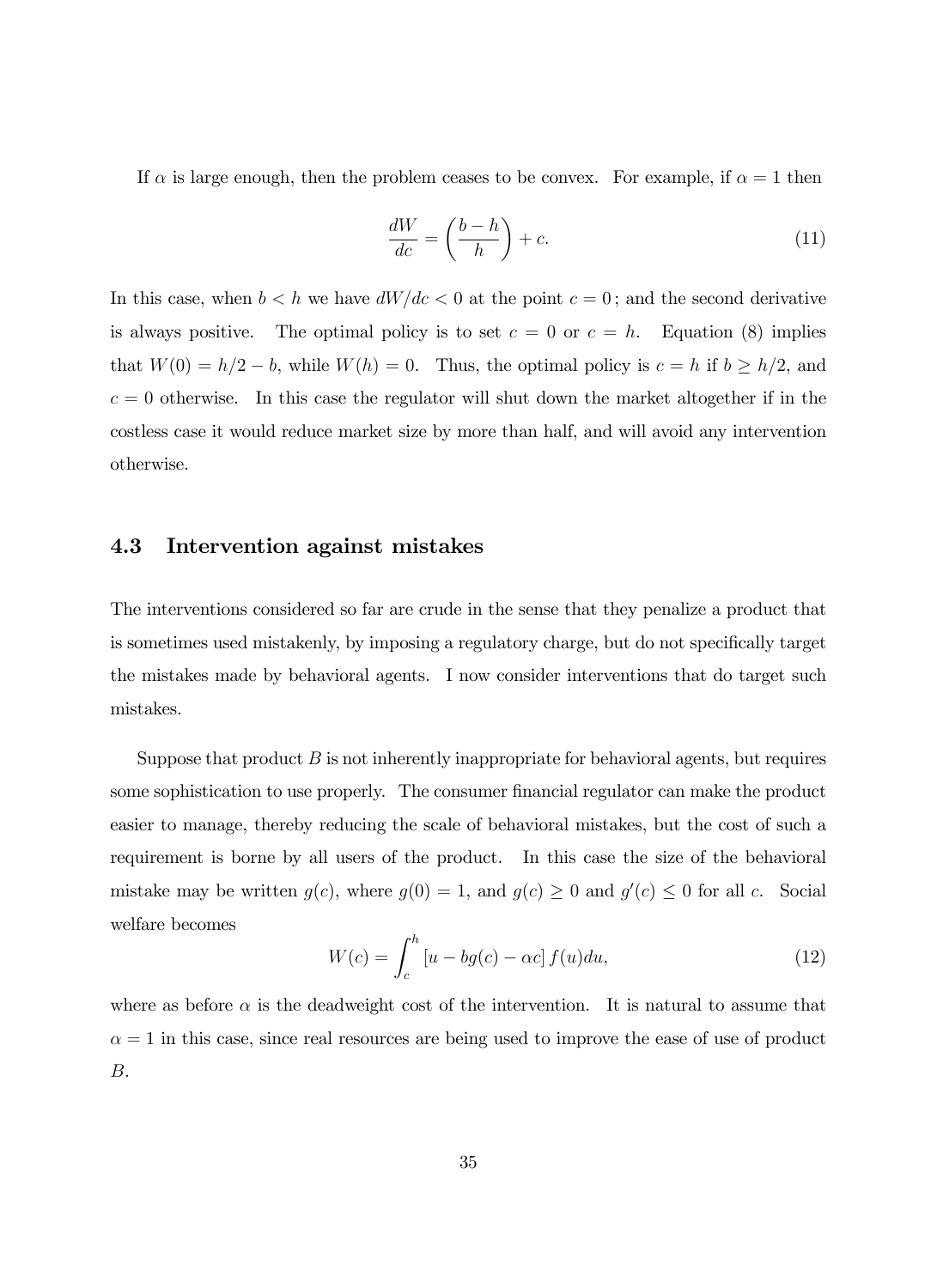For a simple parametric example, consider the previous case of a uniform distribution for u and assume  $g(c) = 1 - \theta_c$  for  $c \leq 1/\theta$ . Then the social welfare function is

$$
W(c) = \left(1 - \frac{c}{h}\right) \left[\left(\frac{h+c}{2}\right) - b - \alpha^* c\right],\tag{13}
$$

where  $\alpha^* = \alpha - b\theta$ . This has the same form as equation (9), but with a parameter  $\alpha^* < \alpha$ . Previous results therefore apply substituting  $\alpha^*$  for  $\alpha$ .

An important difference from the previous analysis is that now it is possible for  $\alpha^*$  to be negative. If this is the case, then consumer heterogeneity (which also measures the average benefit of product B to rational agents) increases the scale of the optimal intervention  $c^*$ , that is  $\frac{dc^{*}}{dh} > 0$ . The reason is that a high h makes the financial product valuable to consumers who know how to manage it properly, so it is worthwhile to devote resources to mitigating the mistakes of behavioral agents in using the product.

The effectiveness of the intervention in mitigating mistakes is measured by the parameter  $\theta$ . It is not necessarily the case that greater effectiveness increases the optimal scale of the intervention, for reasons similar to those discussed earlier. However, greater effectiveness does increase the social benefit of any given intervention.

#### Mistakes and transfers

Some mistakes by behavioral agents are product management failures that generate fees to product providers. Examples might include credit card late payment fees, or bank overdraft fees. Gabaix and Laibson (2006) emphasize that in a competitive Önancial market, fees from behavioral agents are passed on to all purchasers of the product in the form of lower product prices. Thus, in equilibrium rational agents benefit at the expense of behavioral agents. Such a mechanism potentially affects the welfare analysis of consumer financial regulation because losses to behavioral agents are transfers to rational agents, not social losses.

To understand the issue, I now alter the simple product choice model so that each be-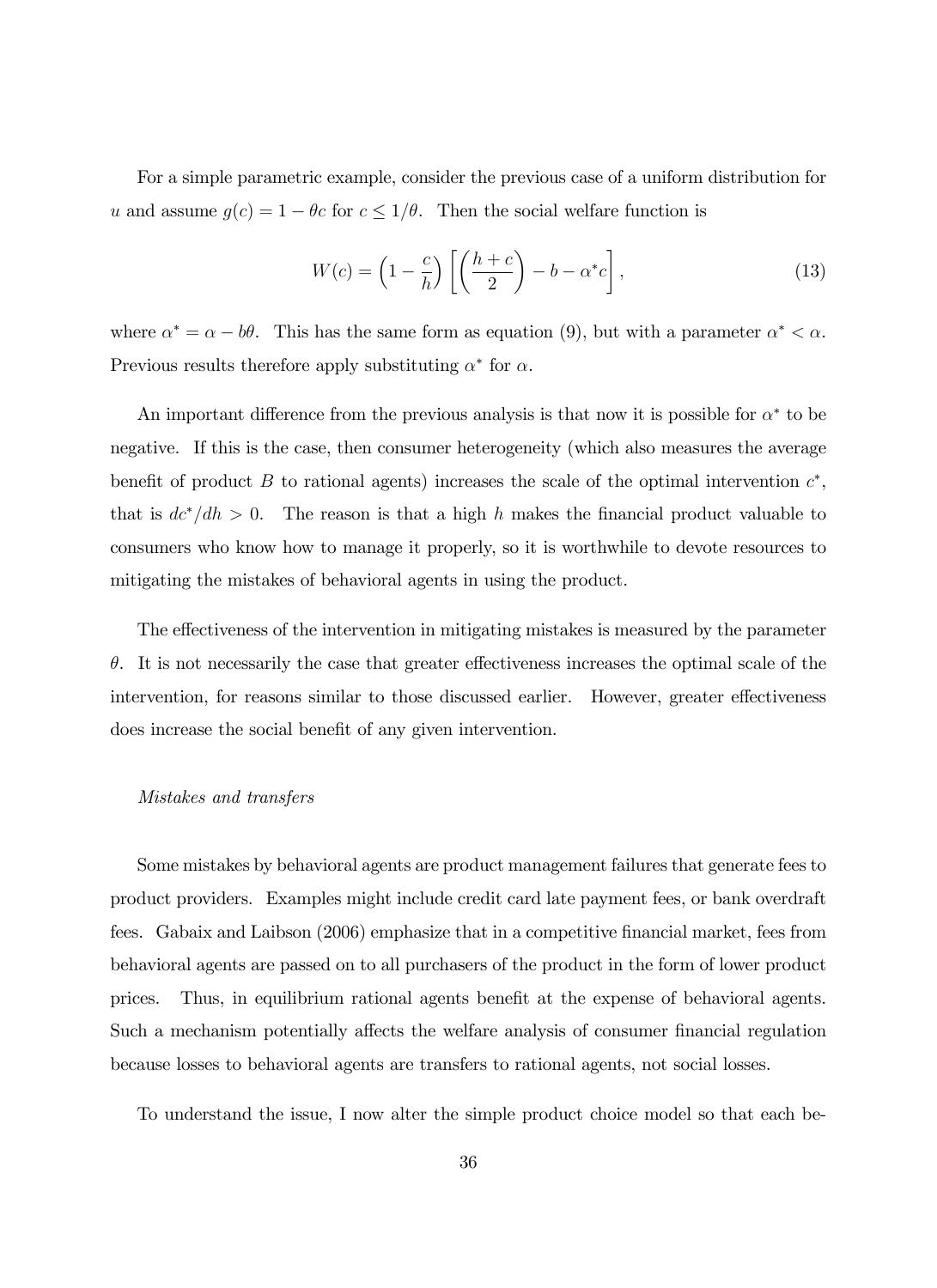havioral agent generates a unit fee that is passed on to all purchasers of product B. This is the extreme case where the misperceptions of behavioral agents are entirely about transfers that they make to rational agents. The subsidy per purchaser is  $b$ , and if the subsidy is removed the price of product  $B$  increases by b so rational agents' net-of-cost utility declines by this amount.

Interventions against products, of the sort discussed in section 4.3, have the same social benefits in this case as they did before, and accordingly the optimal scale of these interventions is unchanged. The reason is that interventions against products affect rational and behavioral agents in the same proportion that they exist in the population. In effect the social planner uses the preferences of a weighted average of rational and behavioral agents, and transfers net out from this weighted average.

Interventions against mistakes, of the sort discussed in this section, have lower benefits and a smaller optimal scale in the presence of transfers. Eliminating mistakes benefits behavioral agents but, if there are transfers, it hurts rational agents and the social planner must take this into account.

To illustrate this point, consider an intervention with cost c that reduces the size of the behavioral agents' mistakes to  $g(c) = 1 - \theta_c$ . Such an intervention reduces the subsidy to purchasers of the product by  $b\theta c$ , raising its price accordingly. Only agents whose selfperceived utility  $u > c(1 + b\theta) = \hat{c}$  will now buy the product, so the intervention has an amplified effect on the size of the market for product B. Define a parameter  $\hat{\alpha} = \alpha/(1+b\theta)$ . Then the social welfare function takes the same form as equations (7) and (8), substituting  $\hat{c}$ for c and  $\hat{\alpha}$  for  $\alpha$ . There is no direct effect of  $g(c)$  on social welfare, as there was in equation (12), because transfers cancel out of the social welfare function. The optimal intervention is generally smaller than in the case without transfers, because an intervention of any given scale has an amplified effect on the size of the market for product  $B$ .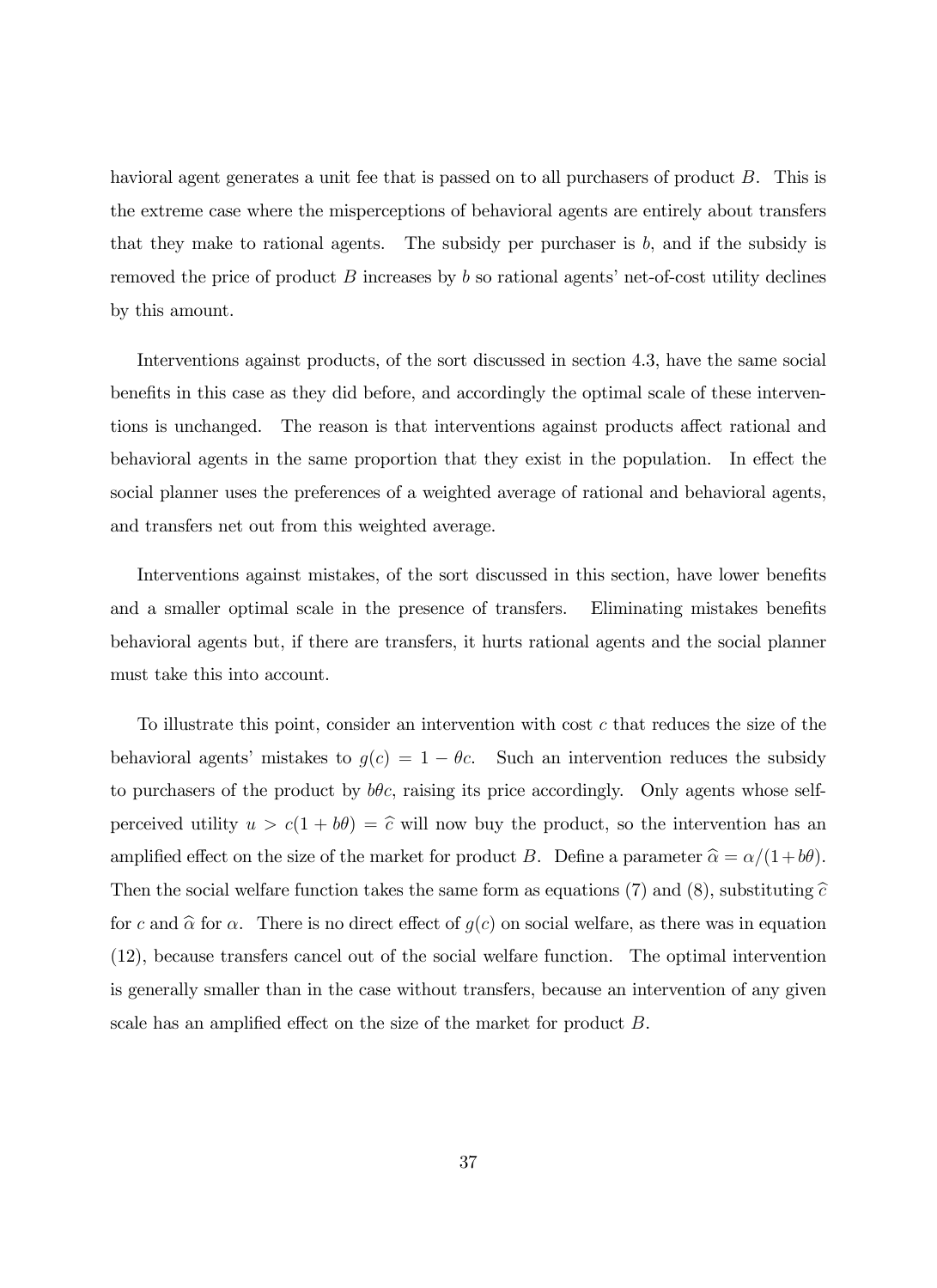# 5 Recent Developments in Consumer Financial Markets

This lecture has made the case that consumer financial illiteracy is a sufficiently serious problem, and hard enough to cure through Önancial education and disclosures, that some degree of financial regulation can be justified even if it imposes costs on rational households. The previous section developed this point in a simple theoretical framework with a regulator using a paternalistic social welfare function. In this section I review some developments in consumer Önancial markets over the past decade and interpret them in this light. In turn I consider trends in the asset allocation of retirement saving, in fees charged for unsecured consumer credit through credit cards, bank overdrafts, and payday loans, and in the market for reverse mortgages.

## 5.1 Asset allocation in retirement saving

The US retirement system is a particularly clear illustration of the general truth that household financial decisions occur in an institutional context and are importantly shaped by that context. The retirement system in place today is the result of two trends, one operating over the last forty years and the other over the last fifteen years. The first trend is the gradual shift from defined-benefit  $(DB)$  to defined-contribution  $(DC)$  retirement plans, a shift inadvertently initiated by the Employee Retirement Income Security Act (ERISA) of 1974 and the creation of tax-favored  $401(k)$  plans a few years later, but also driven by longterm economic forces such as increasing life expectancy which make DB pension promises more expensive for private employers. This trend has forced individuals to take greater responsibility for their own retirement planning. The second trend, in part a response to the first, is the increasing use of "choice architecture" (Thaler and Sunstein 2008) to guide individuals' choices through defaults and similar mechanisms. Behavioral economists have documented the power of  $401(k)$  plan defaults to affect enrollment, contribution rates, and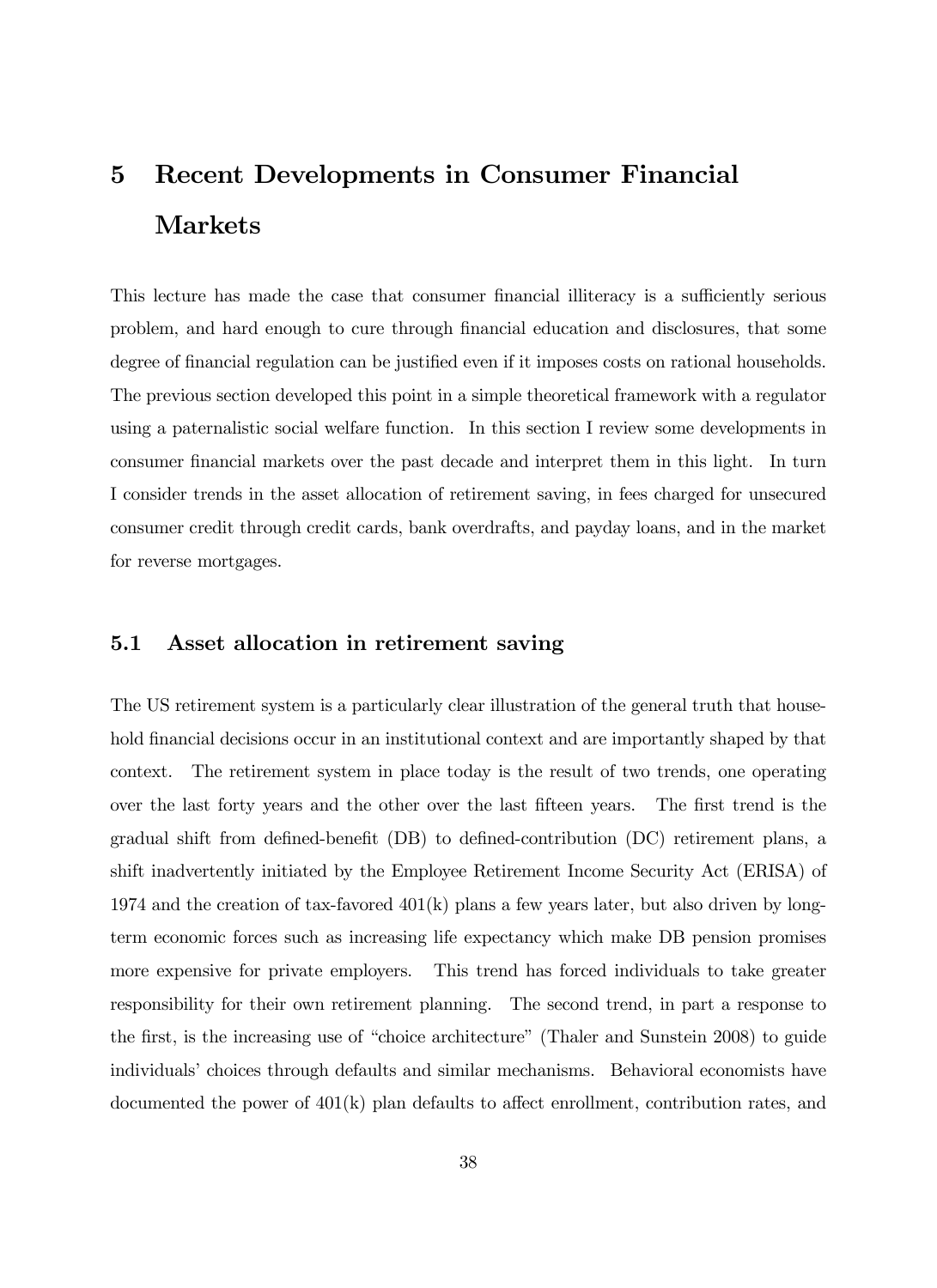asset allocation (Madrian and Shea 2001, Choi et al. 2004, Beshears et al. 2009, Mitchell and Utkus 2012). These results are striking because plan participants can opt out of defaults at low cost, thus defaults are low-intensity interventions with only modest side effects on rational households.

In the specific context of asset allocation, the US regulatory system changed in the mid-2000s with the Pension Protection Act (PPA) of 2006 and subsequent rulemaking by the Department of Labor. Prior to the PPA, employers hesitated to use risky funds as default investments for fear of bearing legal responsibility for any losses incurred. This encouraged the use of low-return money market funds for retirement saving. Under the PPA, certain categories of broadly diversified funds are qualified default investment alternatives (QDIAs) that protect employers from any responsibility for loss. QDIAs include balanced funds (with risk levels suitable for the company's workforce as a whole), professionally managed accounts tailored to an individualís preferences and situation, and target-date funds (TDFs). The latter are a cheaper alternative to professional asset management with risk levels that are calibrated to an individual's retirement date and that gradually decline over working life.<sup>32</sup>

The growth of TDFs is a striking phenomenon of the last ten years. Mitchell and Utkus  $(2012)$ , using data on a panel of  $401(k)$  plans administered by Vanguard, show that TDFs have been adopted both through their designation as defaults in 401(k) plans, and through active choice by plan participants. Even a purely administrative default designation, without any auto-enrollment, increases TDF adoption, consistent with the view that participants have an implicit demand for investment advice and pick plans that they regard as recommended by their employers. TDF adoption correlates with broader changes in 401(k) portfolios (notably an increase in the share of diversified equity among younger investors), implying that households do not undo the TDF asset allocation by adjusting their holdings of other funds.

 $32$ This life-cycle pattern is consistent with the recommendations of portfolio choice theory under the assumption that labor income is relatively safe, so that human capital is an implicit holding of a riskless asset that declines as retirement approaches (Campbell and Viceira 2002).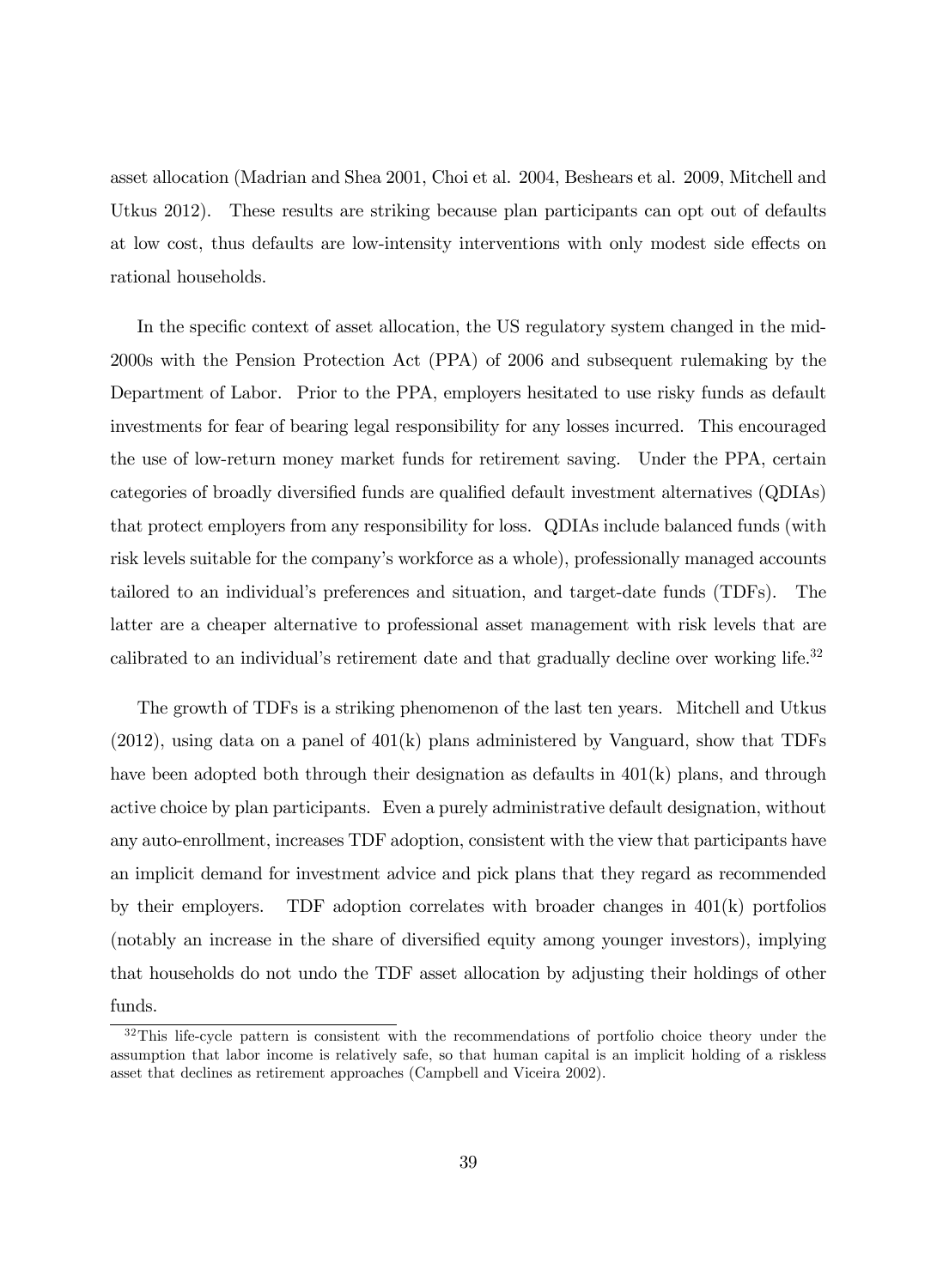These changes in portfolio allocation show up in aggregate statistics for the  $401(k)$  system as a whole. Data provided by the Employee Benefits Research Institute (EBRI) and the Investment Company Institute (ICI) show that between 2006 and 2013 the share of TDFs tripled from 5% from 15%, while the share of concentrated equity (company stock) declined from  $11\%$  to  $7\%$  (a continuation of a longer-term trend). Overall holdings of diversified equity, including equity funds and the equity portion of balanced funds and TDFs but excluding company stock, were little changed over this period (58% in both years, with a dip in the period around the Önancial crisis), but the fraction of plan participants with little or no diversified equity exposure—that is, with less than 20% of their portfolios in diversified equity—declined from  $26\%$  to 18%.

TDFs also appear to have altered the pattern of risktaking by age. Figure 5 plots the age tilt in several variables, defined as the difference between the average value of the variable for plan participants in their 20s and the average value for participants in their 60s. The share of TDFs develops a positive age tilt in line with the growth of TDF adoption in the population as a whole, since younger participants are more likely to invest in TDFs. During the period of strong TDF growth since 2006, the age tilt in equity holding has increased (with some falling back recently), and the age tilt in low (less than 20%) equity participation has declined.<sup>33</sup> Thus TDFs have moved overall asset allocation in the direction recommended by standard finance theory. These patterns, and the findings of Mitchell and Utkus (2012), are consistent with the view suggested by Figure 3 that younger households, in particular, are aware of their limited Önancial knowledge and responsive to the provision of low-cost implicit investment advice.

Despite these favorable results, there are legitimate concerns about the role of TDFs in the post-PPA US retirement system. One is the level of fees. Although TDFs are typically cheaper than the brokers or Önancial advisers that they often replace, there is meaningful variation in fees for these products just as there is for plain-vanilla index funds.<sup>34</sup>

<sup>&</sup>lt;sup>33</sup>The large decline in this age tilt in 2008 is driven both by the spread of TDFs among younger participants, and by the response of older participants to the global financial crisis.

<sup>&</sup>lt;sup>34</sup>Chalmers and Reuter (2015) compare fees and performance for brokers and TDFs within an Oregon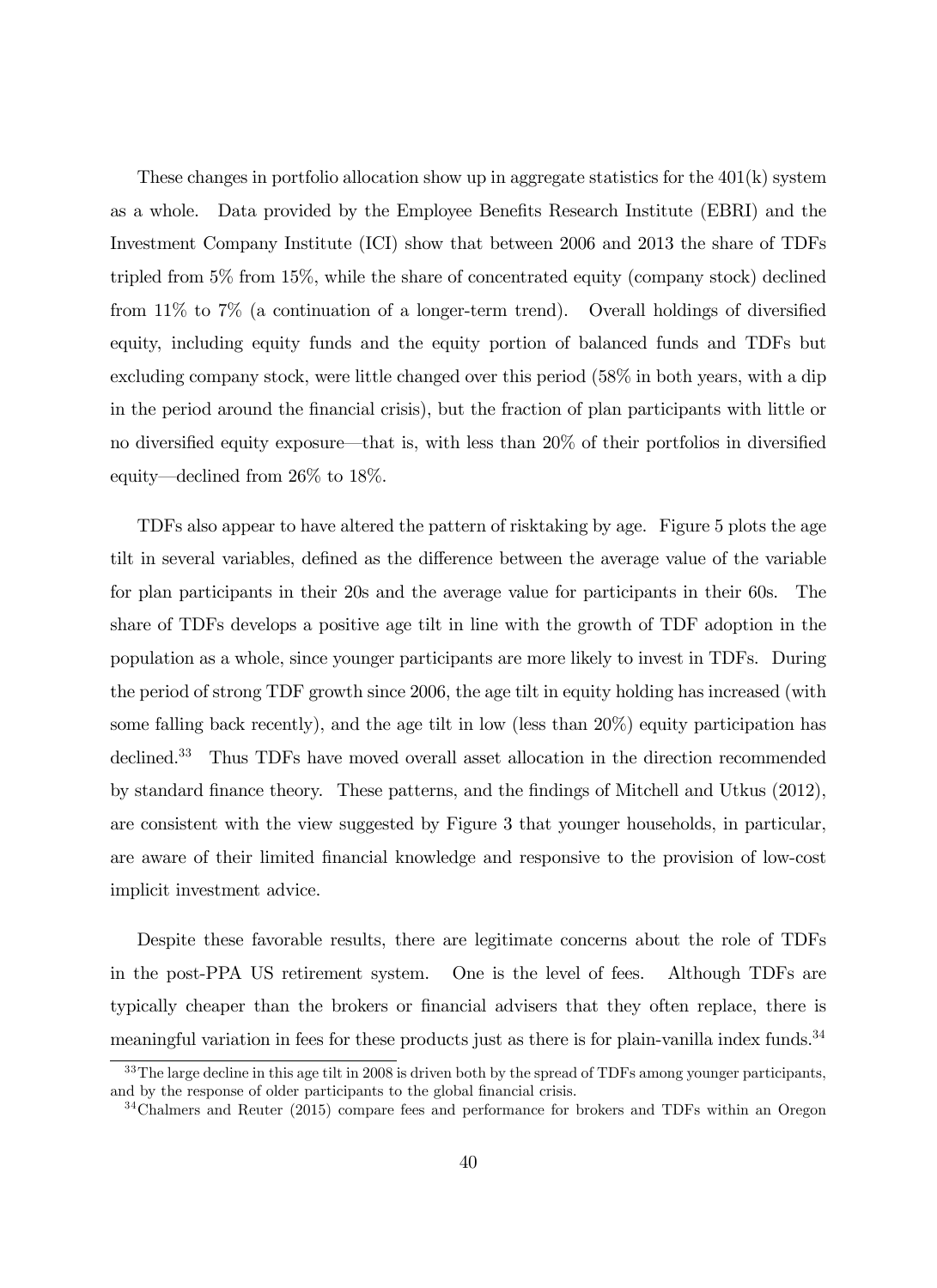

Figure 5: Age tilts in the diversified equity share, TDF holdings, and the share of  $401(k)$ participants with less than 20% in equities.

A related concern is the presence of idiosyncratic risk within supposedly diversified TDFs. Balduzzi and Reuter (2015) document considerable heterogeneity in both systematic risk exposures and idiosyncratic returns in TDFs with similar target retirement dates. They attribute this to a tendency for employers to chase performance when they select fund families for their  $401(k)$  plans, and for new entrants in the TDF market to seek market share by taking risk, knowing that they face greater rewards for outperformance than penalties for underperformance.

A deeper unsettled issue is what institutional structure is needed to control conflicts of interest in the provision of retirement savings products, when consumers may not be sufficiently sophisticated to protect themselves. The Department of Labor is currently considering an expansion of the fiduciary standard for retirement investment advisers, with particular relevance for those advising the allocation of individual retirement accounts (IRAs). And it retirement plan. They find average broker fees of 0.90% and inferior net performance of broker-advised

portfolios. Hortacsu and Syverson (2004) document wide dispersion in the costs of S&P 500 index funds.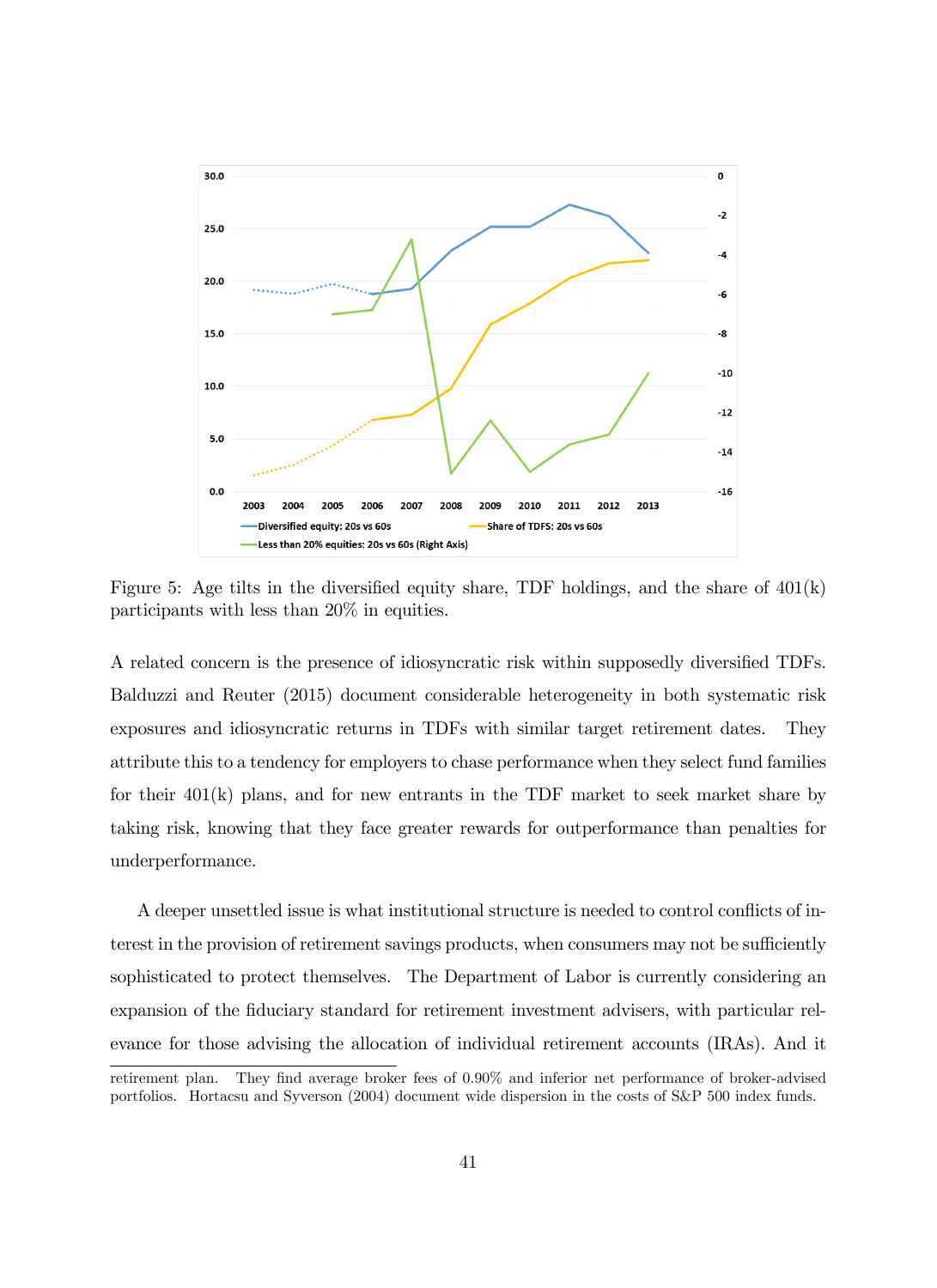is reasonable to ask whether employers, who are often treated as benevolent in behavioral analyses of retirement savings, have incentives and opportunity to exploit behavioral biases of employees when they design retirement benefits.<sup>35</sup> More stringent fiduciary standards are likely to raise costs for rational households, but—as shown by the model of the previous section—they may still be justifiable if the benefits are large enough for unsophisticated households.

### 5.2 Unsecured consumer credit

Consumers with short-term borrowing needs can access several sources of unsecured credit, including credit cards, bank overdrafts, and payday loans. While credit availability provides important budget relief to households facing unexpected emergencies, there are serious questions about consumers' ability to manage these credit products. These fall into three main categories, each of which maps naturally into one of the types of financial ignorance discussed earlier in this lecture.

First, the structure of fees is sometimes hard to understand. This is a particular concern for credit cards and overdrafts, which offer a complex package of product features. Before the passage of the CARD Act of 2009, credit card issuers could alter interest rates on existing balances and charge substantial fees for late payments or overlimit borrowing. Similarly, banks can charge significant fees for overdraft protection of checks, ATM withdrawals, and debit card transactions. Such fees depend on the account balance at each point in time, which can be hard for consumers to track given bank delays in making deposited funds available and (historically) bank discretion in ordering transactions that reduce balances. As a notorious example, a sequence of many small debits and one large debit will generate

 $35$ The fiduciary standard proposal is summarized at http://www.dol.gov/ebsa/newsroom/fsconflictsofinterest.html. Bubb, Corrigan, and Warren (2015) argue that naïve present-biased employees overvalue employer matching contributions to  $401(k)$  plans because they anticipate saving more than they actually will. Generous matching programs attract naïve employees at low cost to employers, especially in the presence of low default contribution rates, and benefit sophisticated employees at their expense.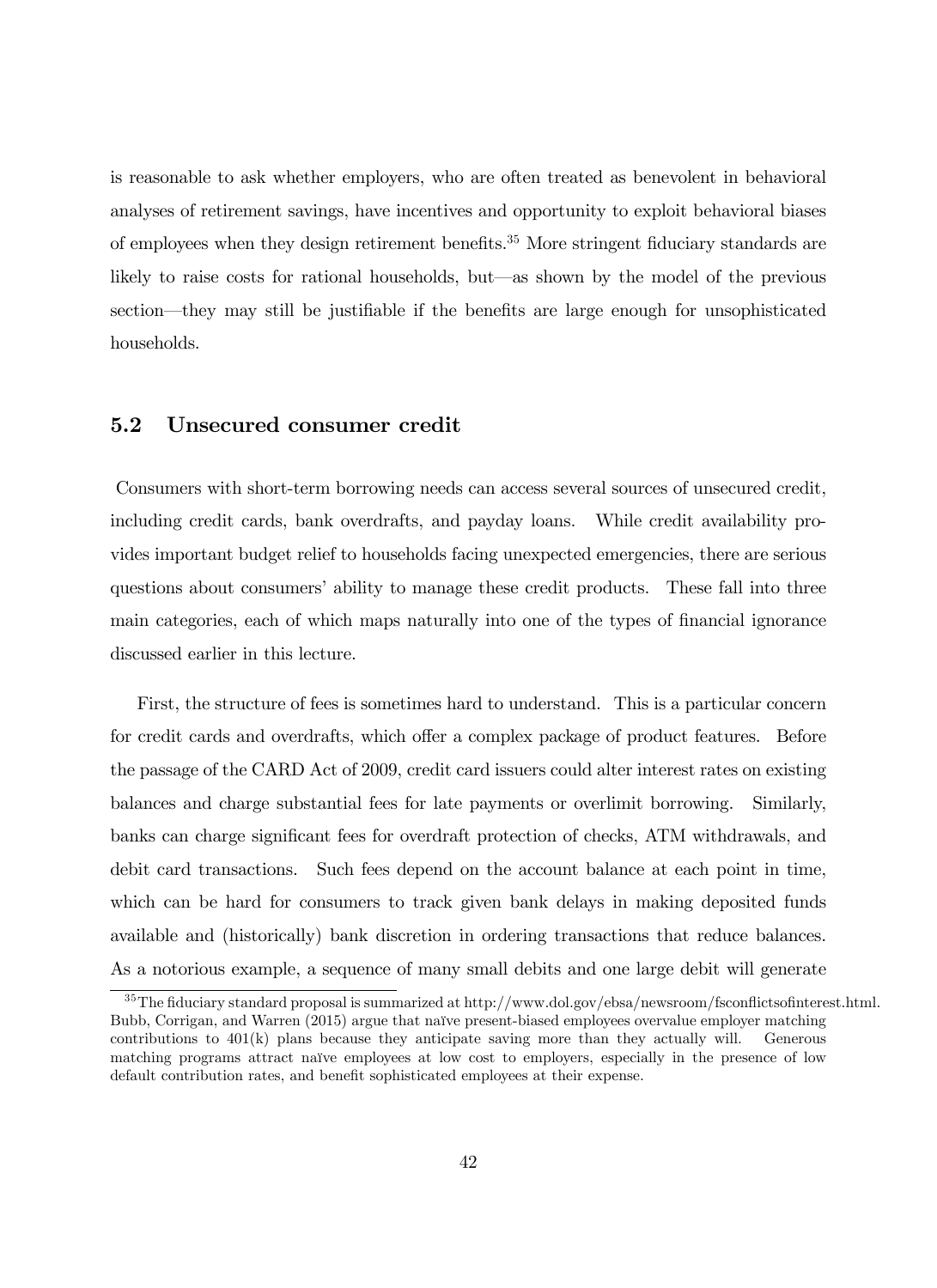much larger overdraft fees if the large debit is processed first, exhausting the account balance, than if the small debits are processed Örst while the account still has a positive balance.

Second, even if fees are well understood—as is likely the case for payday loans, whose fees are paid on a stand-alone basis—consumers may not appreciate the implications for the cost of credit. Payday loans charge fees of \$15 to \$20 for \$100 loans over two to four weeks, implying annualized percentage rates (APRs) of many hundred percent. While the Truth in Lending Act (TILA) of 1968 requires rate disclosure, it is not clear that this is always effective. Consumers with low financial literacy may find it hard to understand the mapping between dollar costs and interest rates.

Third, consumers may not be good at predicting their own future behavior and its implications for the cost of credit. Repeat borrowing by a minority of borrowers generates a large fraction of the total fee revenue for short-term credit products (CFPB 2014). If consumers fail to anticipate their repeat borrowing behavior, they may radically underestimate the cost of an initial loan.

Regulatory responses to these problems have taken a variety of forms. In all cases the challenge is to help consumers who are making mistakes in their credit usage without imposing too great a cost on consumers who are benefiting from the availability of short-term credit. The simplest strategy is to require disclosure, for example the Schumer box with its standardized credit card terms or the CARD Act's requirement for credit card statements to compare the total cash payments implied by minimum monthly payments with those implied by paying off credit card debt in 36 months. A second strategy is to ban certain fees unless consumers affirmatively opt in to the associated service. The Federal Reserve required this for overdraft protection of ATM and debit card transactions and the CARD Act required it for credit card overlimit fees, both effective in 2010. A third strategy is to limit the permissible size of fees to a "reasonable" level. The CARD Act has provisions of this sort for credit card late fees, and bans inactivity fees altogether. Some states limit the maximum rate on payday loans through usury laws, and the UK Financial Conduct Authority (FCA)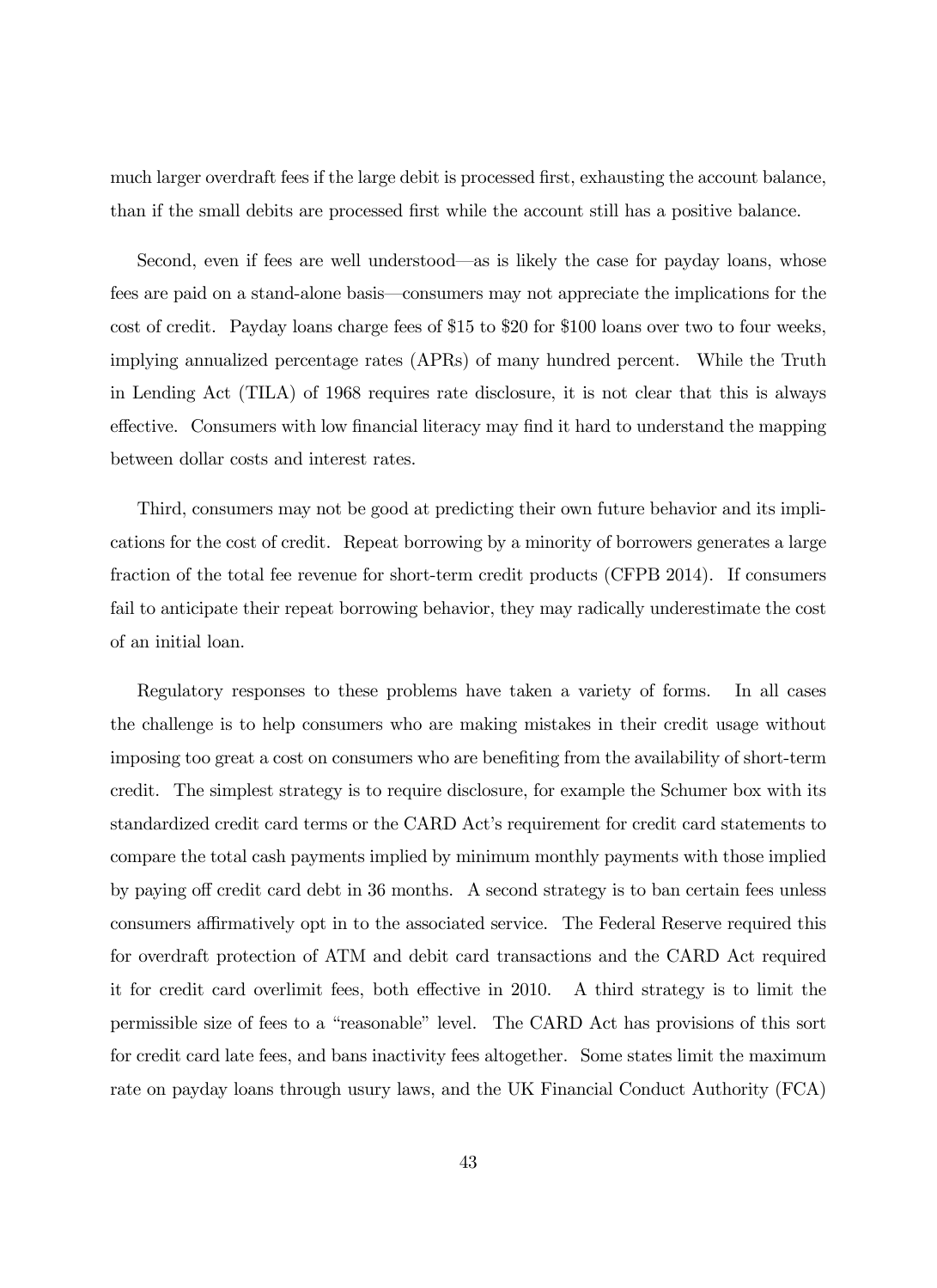has imposed a cost cap on the UK equivalent of payday lending.<sup>36</sup> A fourth strategy is to restrict the permissible form of credit to limit the extent to which consumers can repeatedly roll over loans, or to encourage an orderly process of paying off debt. For example, in 2010 the state of Colorado required payday loans to be six-month installment loans rather than lump-sum loans (Pew Charitable Trusts 2010, Zingales 2015), and in 2015 the CFPB has published a draft proposal that would require payday lenders to limit repeat lending and provide affordable repayment options for rolled-over loans.<sup>37</sup>

An important function of economic research is to measure the effectiveness of such interventions using modern techniques for identification. Researchers have used field experiments to measure the impact of implicit and explicit disclosures on credit usage (Bertrand and Morse 2011, Stango and Zinman 2014). The CARD Act, by regulating personal credit cards but not otherwise similar small-business credit cards, created a natural experiment that is exploited in Agarwal et al. (2015) building on preliminary analysis in CFPB (2013). Agarwal et al. Önd that the Act considerably reduced the fees paid on credit cards, particularly by borrowers with lower credit scores, without increasing interest rates or reducing the volume of credit. An important unresolved issue is to what extent this reduced bank profits, and to what extent interest charges on higher card balances offset the reduction in fee revenue to banks. Variation in payday lending regulation across states, and within states over time, can be used to identify its effects (Melzer 2011, Carrell and Zinman 2014, Bhutta, Goldin, and Homonoff 2015).

Economic research can also guide policy design, but this requires a deeper understanding of mechanisms. In terms of the stylized theoretical model laid out in the previous section, the key questions are how to measure the fraction of behavioral households who are wrongly choosing or misusing a credit product  $(b)$ , the size of the damage caused by misuse (normalized to one in the model), the benefits of the product when properly used

<sup>36</sup>See https://www.the-fca.org.uk/price-cap-high-cost-short-term-credit/.

<sup>&</sup>lt;sup>37</sup>See http://www.consumerfinance.gov/newsroom/cfpb-considers-proposal-to-end-payday-debt-traps/.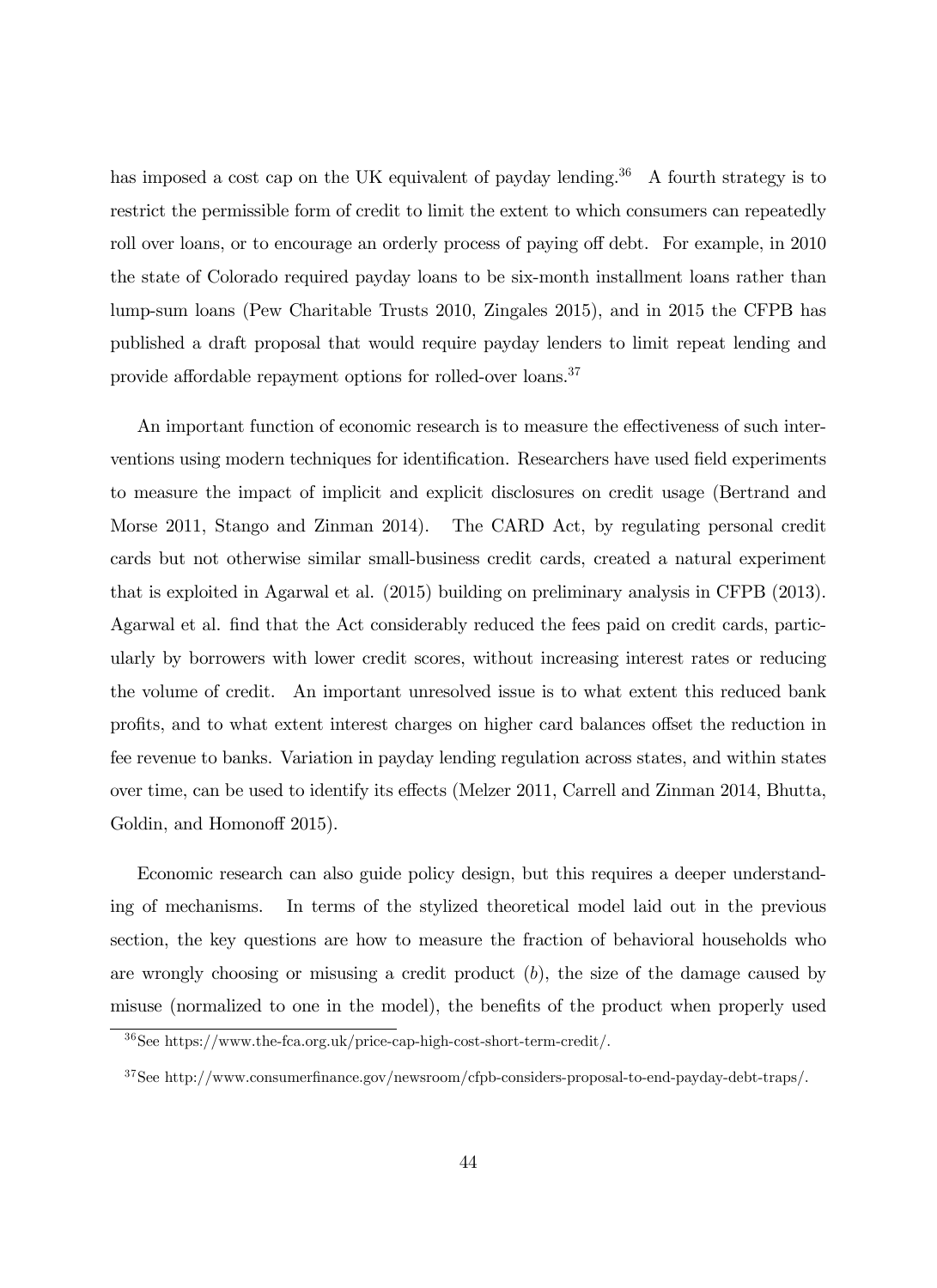(h), the deadweight cost of intervention  $(\alpha)$ , and the effectiveness of an intervention that encourages proper usage  $(\theta)$ . Consumer financial regulatory agencies undertake this type of research both to inform regulatory design and, in some cases, to meet the requirements for cost-benefit analysis of specific proposed interventions (Jackson and Rothstein 2015). For example, in order to implement a UK legislative mandate to impose a payday lending cost cap, the FCA used regression discontinuity analysis to compare outcomes for borrowers who fell just below or just above a cutoff level for internal credit scores used by payday lenders. These outcomes were measured using credit bureau files on almost 2 million first-time loan applicants, and a follow-up survey of  $2,000$  applicants.<sup>38</sup> In the US, the CFPB has studied the problem of repeated overdrafting by a small minority of bank customers (CFPB 2014). The CFPB's online complaint system can also be understood in these terms as a way to gather data on ex-post regret by borrowers, which may be a symptom of behavioral bias in borrowing or of failure to understand fees and borrowing costs.<sup>39</sup> Academic economists can contribute by developing better theoretical models of the interactions between rational consumers, behaviorally biased consumers, and Önancial services providers, and by devising credible ways to estimate the parameters of these models.

### 5.3 Reverse mortgages

As a final example of developments in household finance, I briefly discuss the market for reverse mortgages. These are credit products intended to ease the task of funding retirement for households with limited financial assets but substantial housing equity. As Poterba, Venti, and Wise (2011) emphasize, this Önancial situation is quite common among older US households; and it is likely even more common in countries where housing plays a larger role in household balance sheets as illustrated in Table 2.

<sup>38</sup>See https://www.fca.org.uk/news/ps14-16-detailed-rules-on-the-price-cap-on-high-cost-short-termcredit.

 $39$ See http://www.consumerfinance.gov/complaintdatabase/. The complaint system also has direct effects on Önancial services providers by publicizing anecdotes about their interactions with consumers.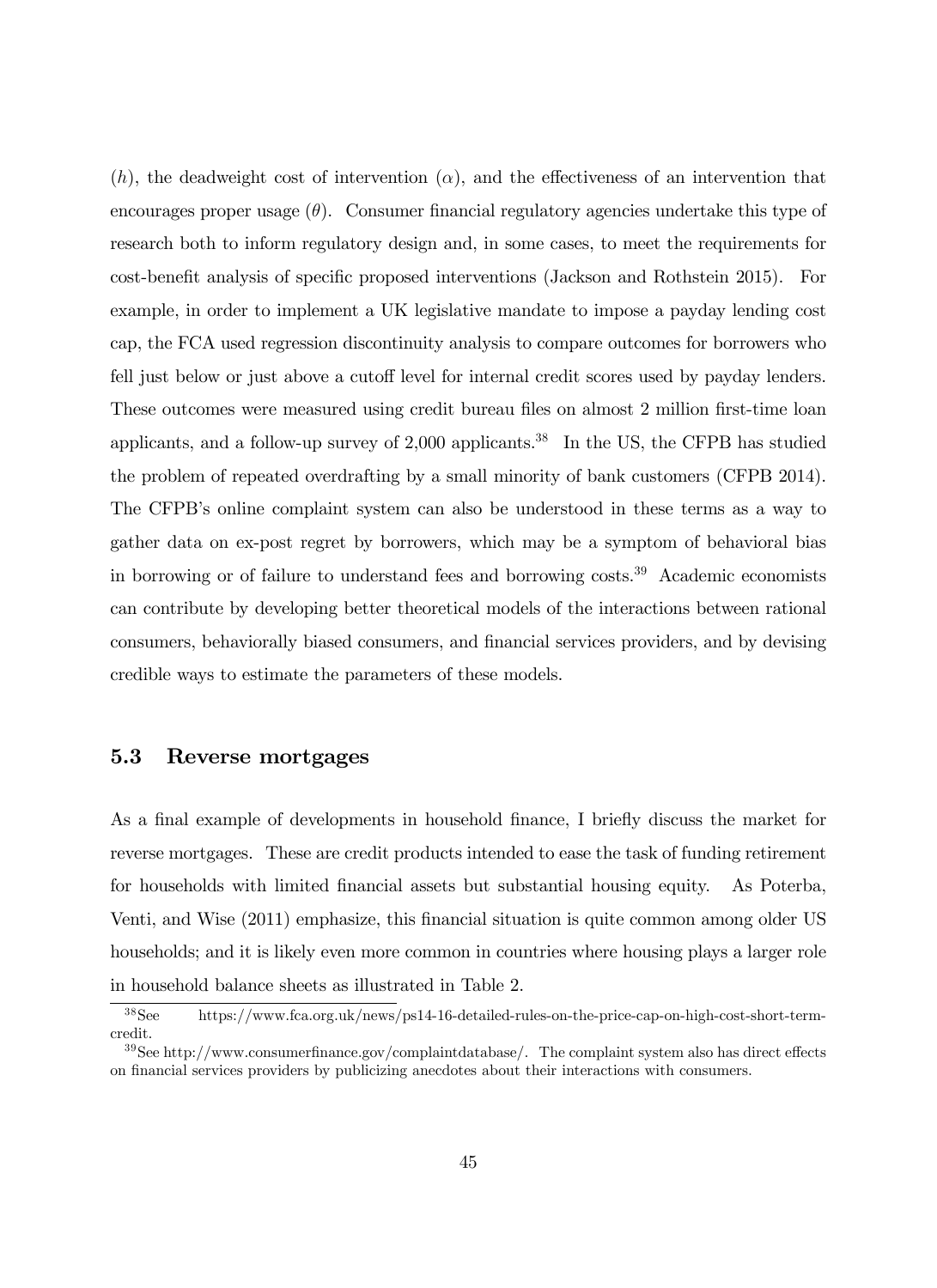The simplest way for a household to tap accumulated housing equity is to sell its home and move to a smaller home or to rental accommodation. However, many older people do not wish to move, and this creates a market for collateralized lending against home equity. This can be done through home equity lines of credit or second mortgages, which are also used by younger borrowers, but reverse mortgages are easier to qualify for and are specifically tailored to the needs of older homeowners. A reverse mortgage has no monthly payments, so the principal balance does not decline over time as it does in a conventional mortgage. Instead, the principal increases at least as fast as the interest rate, and may increase even faster if the loan is structured as a line of credit which the borrower gradually draws upon. The accumulated principal is repaid when the home is sold, and the lender has no recourse in the event that the sales proceeds of the home fail to cover this amount. However, the borrower is responsible for payments of property taxes and homeowner's insurance, and can be foreclosed upon if these payments are not made.

Almost all reverse mortgages are insured by the Federal Housing Administration (FHA) through the Home Equity Conversion Mortgage (HECM) program. This provides assurance to borrowers that credit will be available in the future under the terms of the reverse mortgage, and it insures lenders against shortfalls caused by negative home equity at the time the house is sold and the mortgage paid off. Given the support to the market provided by FHA insurance, the reverse mortgage market is surprisingly small. A study conducted by the CFPB under the terms of the Dodd-Frank Act (CFPB 2012) found that fewer than 3% of eligible households had taken out reverse mortgages in 2011.

Reverse mortgages carry higher interest rates than home equity loans, and this has created a perception that reverse mortgages are expensive. Davidoff (2015) argues that reverse mortgages carry a valuable put option because of their no-recourse feature. The put can be separated from the loan, with its high interest rate, by tapping a line of credit only in circumstances where the value of the home has fallen below the credit available, and where the borrower is willing to default and move. However, Davidoff (2014) finds that such "ruthless default" is rare, with many borrowers leaving credit untapped even when additional credit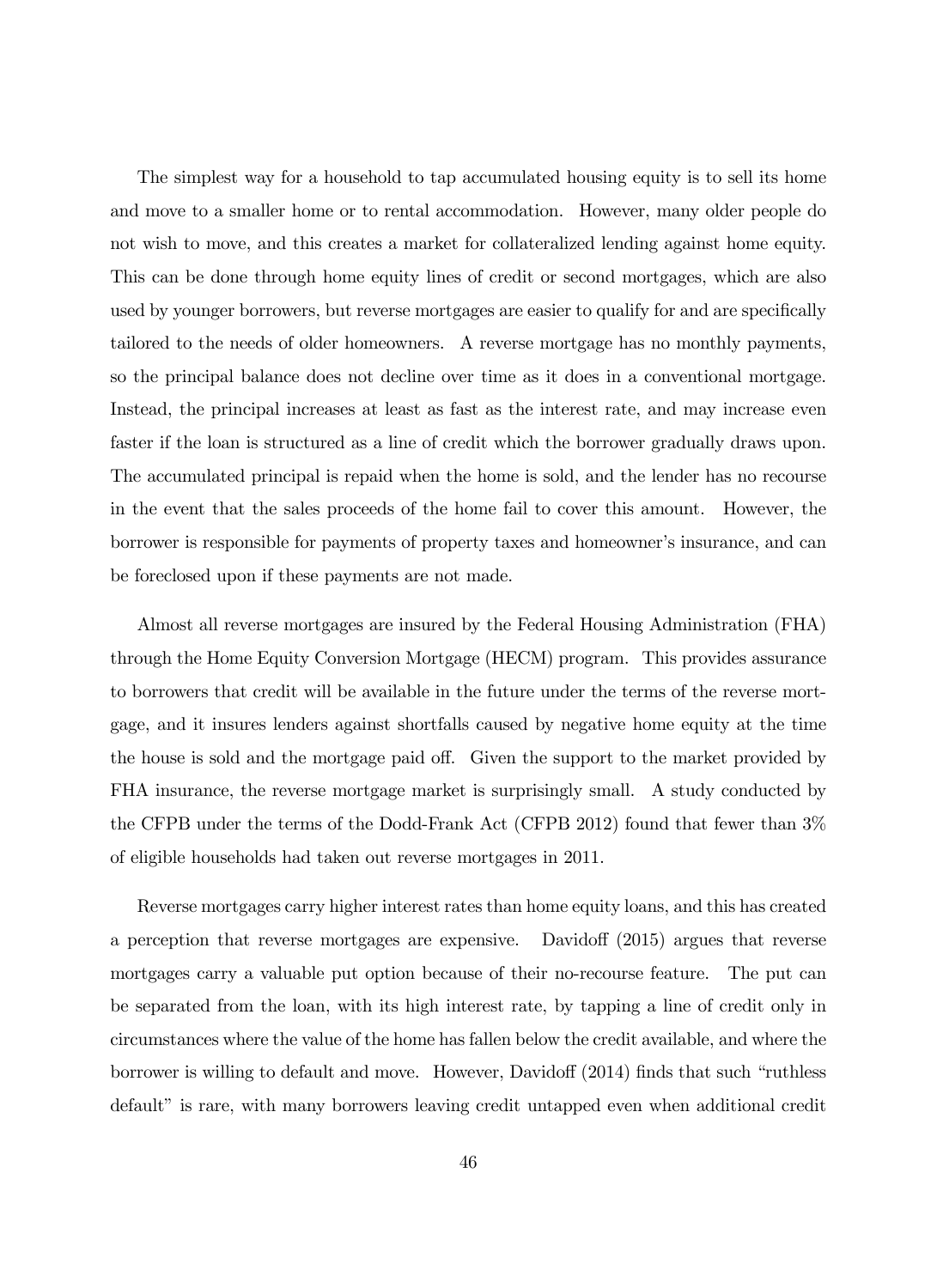would be effectively free to them. In the absence of an optimal default strategy, reverse mortgages do appear expensive (Lucas 2015) as well as difficult to understand. Both factors limit the demand for the products.

On the other side of the market, lenders appear reluctant to originate reverse mortgages without the benefit of FHA support. This may be because banks cannot be sure that homeowners will not learn to default ruthlessly in the future, even if they fail to do so today. It may also be because banks fear undermaintenance by older homeowners, with negative effects on the quality of collateral (Melzer 2015) that can become particularly serious because reverse mortgages offer only limited foreclosure rights to lenders.

Putting these observations together, the reverse mortgage market appears ripe for financial innovation, and there may be a role for public policy to encourage the development of simpler, more affordable products. For example, reverse mortgages might be particularly appropriate vehicles for automatic adjustment of principal balances in response to movements in local house price indexes. Retirees are on a downward trajectory of housing consumption and thus should wish to lay off some house price risk, which is often not the case for younger homeowners (Sinai and Souleles 2005). Adjustment of debt principal to house price indexes preserves a homeownerís incentives to maintain the house even in a falling housing market. It also eliminates the problematic default option that relatively few homeowners know how to exercise and that borrowers collectively appear to undervalue.

Another design principle might be to combine reverse mortgages with other products attractive to seniors. One reason why retirees retain housing equity may be that they regard it as a vehicle for funding emergency medical expenses and long-term care. A negative health shock overcomes any reluctance to move, and home equity becomes available at the right time to finance spending.<sup>40</sup> This issue could be addressed by marketing reverse mortgages in combination with long-term care insurance and possibly annuities as well, since packaging

 $40$ Consistent with this, Nakajima and Telyukova (2014) show that retirees run down both financial and housing wealth faster in countries with greater public funding of health care, and Ameriks et al. (2015) find that Vanguard clients report health care concerns to be a major reason for their limited dissaving.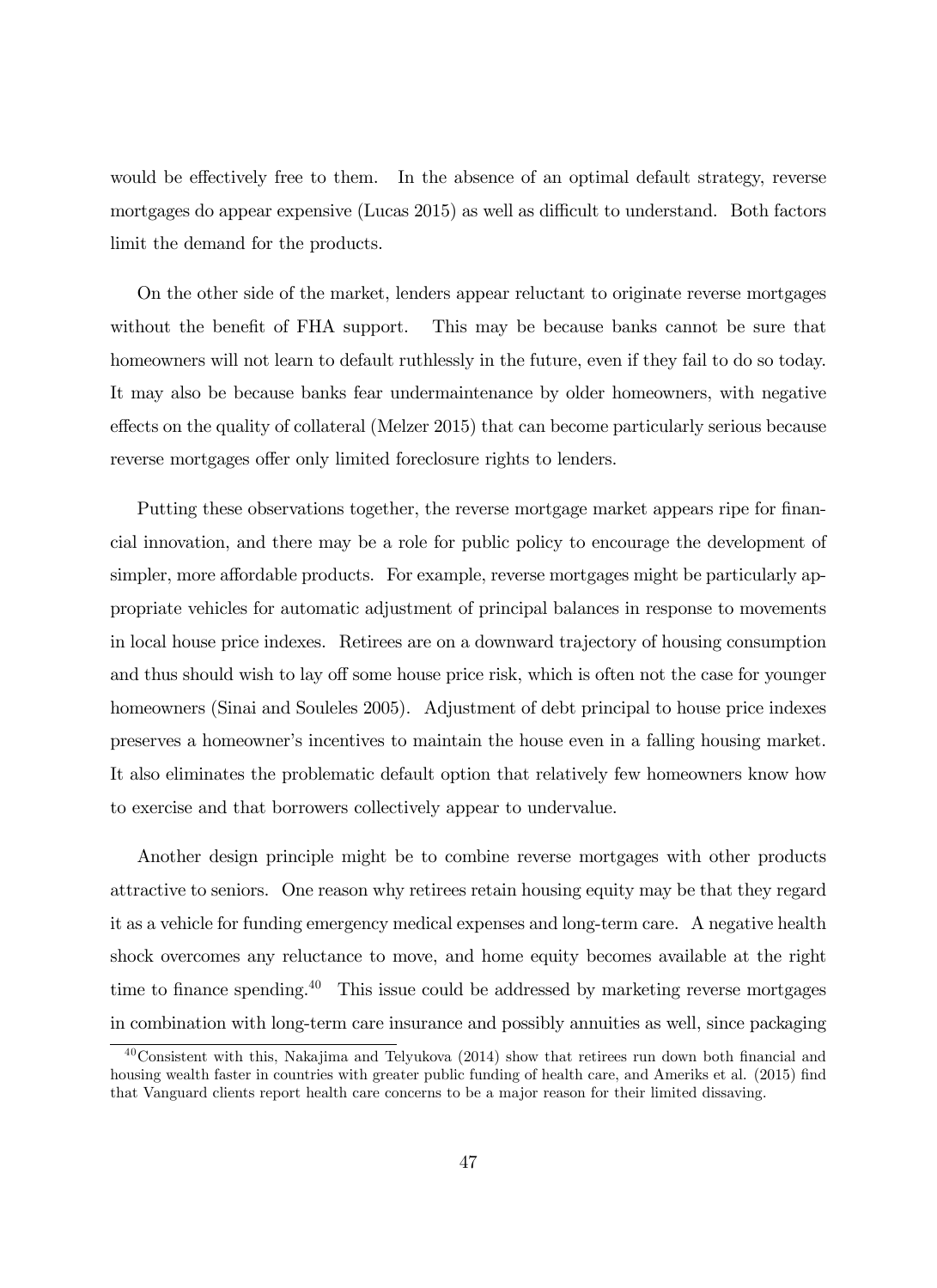these products is likely to mitigate the problem of adverse selection.

Lucas (2015) argues that reverse mortgages are expensive in part because of the high costs of reaching older homeowners and educating them about the product. This is an example of the general phenomenon that marketing socially desirable financial products has external benefits to the extent that it establishes favorable social norms and improves Önancial literacy. In this circumstance, consumer Önancial regulation may be able to play the positive role of promoting desirable innovation rather than the negative role of restraining undesirable innovation.

# 6 Conclusion

The complexity of 21st Century financial arrangements poses a daunting challenge to households managing their financial affairs, to regulators attempting to assist them, and to the economics profession. In this lecture I have argued that household financial mistakes create a new rationale for intervention in the economy. I have emphasized that beyond the easy cases where behaviorally biased households can be "nudged" to avoid mistakes with minimal effects on rational households, financial regulators face a difficult tradeoff between the benefits of regulation to households that make mistakes, and the costs of regulation to other financial market participants. The task for economists is to confront this tradeoff explicitly, bringing to bear the highest quality evidence that modern applied microeconomics can make available.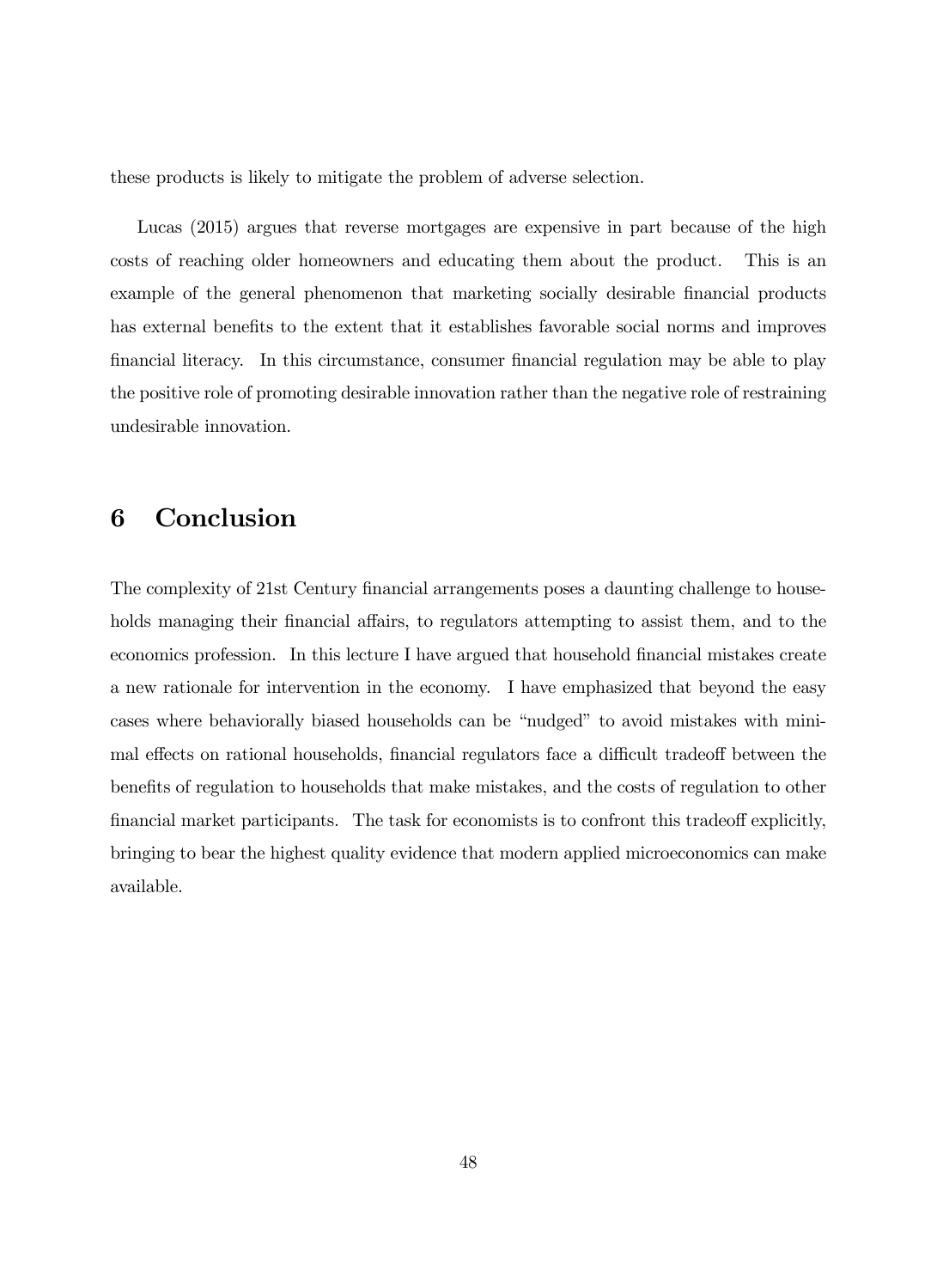#### References

- Agarwal, Sumit, Souphala Chomsisengphet, Neale Mahoney, and Johannes **Stroebel.** 2015. "Regulating Consumer Financial Products: Evidence from Credit Cards." Quarterly Journal of Economics 130(1): 111–164.
- Agarwal, Sumit, John Driscoll, Xavier Gabaix, and David Laibson. 2009. "The Age of Reason: Financial Decisions over the Life-Cycle and Implications for Regulation." Brookings Papers on Economic Activity  $2009(2):51-117$ .
- Agarwal, Sumit, John Driscoll, and David Laibson. 2013. "Optimal Mortgage Refinancing: A Closed Form Solution." Journal of Money, Credit, and Banking 45:591– 622.
- Akerlof, George, and Robert J. Shiller. 2015. Phishing for Phools: The Economics of Manipulation and Deception. Princeton University Press, Princeton, NJ.
- Ameriks, John, Joseph Briggs, Andrew Caplin, Matthew D. Shapiro, and Christopher Tonetti. 2015. "Late-in-Life Risks and the Under-Insurance Puzzle." Unpublished paper.
- Anagol, Santosh, Vimal Balasubramaniam, and Tarun Ramadorai. 2015. "The Effects of Experience on Investor Behavior: Evidence from India's IPO Lotteries." Unpublished paper, University of Pennsylvania and University of Oxford.
- Anagol, Santosh, Shawn Cole, and Shayak Sarkar. 2012. "Understanding the Incentives of Commissions Motivated Agents: Theory and Evidence from the Indian Life Insurance Market." Harvard Business School Working Paper No. 12-055.
- Anagol, Santosh and Hugh Hoikwang Kim. 2012. "The Impact of Shrouded Fees: Evidence from a Natural Experiment in the Indian Mutual Funds Market." American  $Economic$   $Review$   $102(1):576-593$ .
- Andersen, Steffen, John Y. Campbell, Kasper Meisner Nielsen, and Tarun Ra**madorai.** 2015. "Inattention and Inertia in Household Finance: Evidence from the Danish Mortgage Market." NBER Working Paper No. 21386.
- Bach, Laurent, Laurent Calvet, and Paolo Sodini. 2015. "Rich Pickings? Risk and Return in the Financial Portfolios of the Wealthy." Research in progress, Stockholm School of Economics and HEC Paris.
- Badarinza, Cristian, John Y. Campbell, and Tarun Ramadorai. 2015. "International Comparative Household Finance." Paper in preparation for Annual Review of Economics.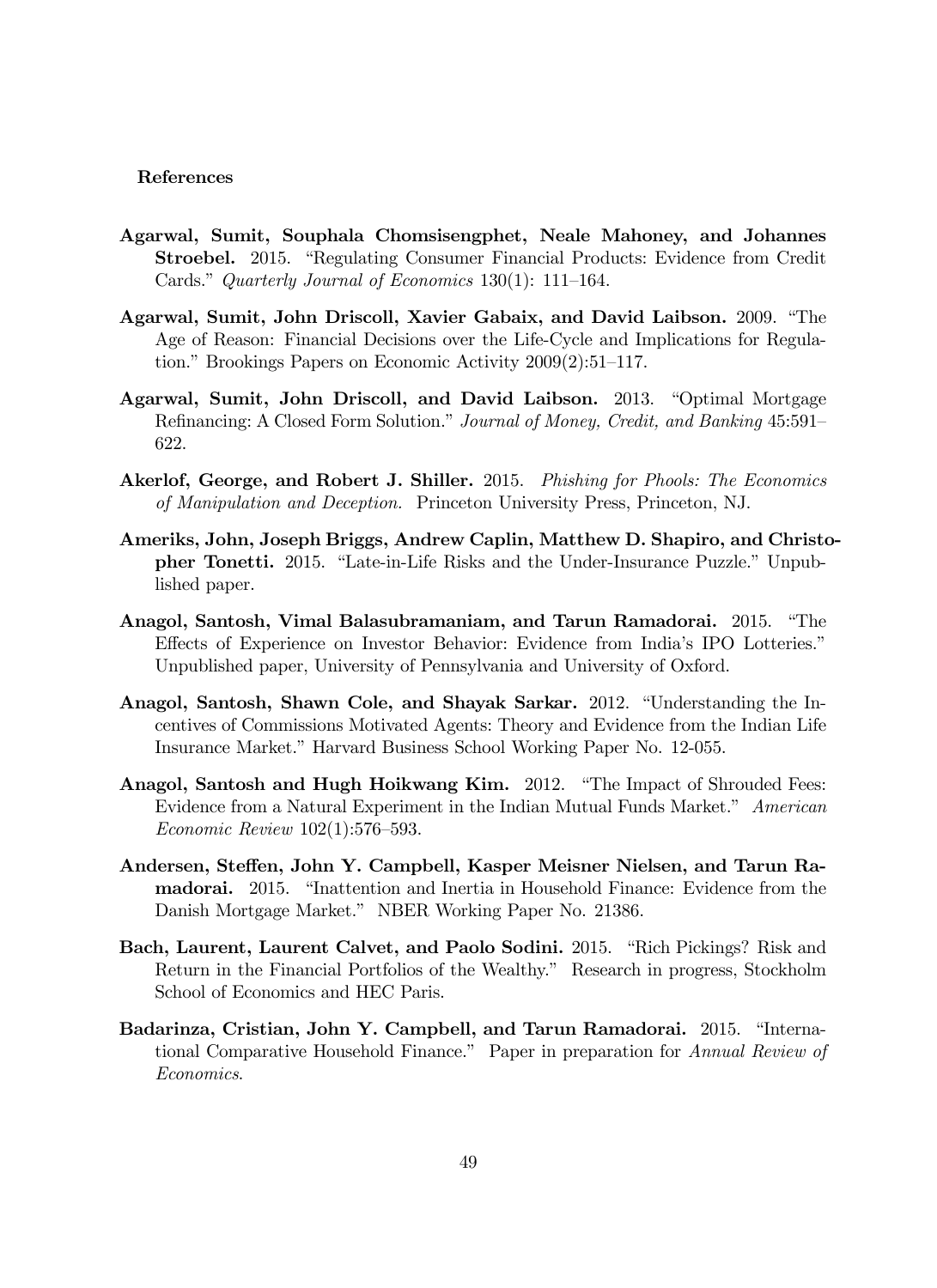- Balduzzi, Pierluigi and Jonathan Reuter. 2015. "Heterogeneity in Target-Date Funds: Optimal Risk-Taking or Risk Matching?î Revision of NBER Working Paper No. 17886.
- Barber, Brad M., and Terrance Odean. 2000. "Trading Is Hazardous to Your Wealth: The Common Stock Investment Performance of Individual Investors." Journal of Finance  $55(2)$ :773-806.
- Barber, Brad M. and Terrance Odean. 2003. "Are Individual Investors Tax Savvy? Evidence from Retail and Discount Brokerage Accounts." Journal of Public Economics 88:419-442.
- Barberis, Nicholas, Robin Greenwood, Lawrence Jin, and Andrei Shleifer. 2015. "X-CAPM: An Extrapolative Capital Asset Pricing Model." Journal of Financial Economics  $115(1):1-24$ .
- Bekaert, Geert, Kenton Hoyem, Wei-Yin Hu, and Enrichetta Ravina. 2015. "Who Is Internationally Diversified? Evidence from  $296 \cdot 401(k)$ ." NBER Working Paper No. 21236.
- **Benartzi, Shlomo.** 2001. "Excessive Extrapolation and the Allocation of  $401(k)$  Accounts to Company Stock." Journal of Finance  $56(5):1747-1764$ .
- Bergstresser, Daniel, John M.R. Chalmers, and Peter Tufano. 2009. "Assessing the Costs and Benefits of Brokers in the Mutual Fund Industry." Review of Financial Studies  $22(10):4129-4156$ .
- Bergstresser, Daniel and James Poterba. 2004. "Asset Allocation and Asset Location: Household Evidence from the Survey of Consumer Finances." Journal of Public Economics 88:1893-1915.
- Bernheim, B. Douglas, Daniel M. Garrett, and Dean M. Maki. 2001. "Education and Saving: The Long-Term Effects of High School Financial Curriculum Mandates." Journal of Public Economics 80:435-465.
- Bertrand, Marianne and Adair Morse. 2011. "Information Disclosure, Cognitive Biases, and Payday Borrowing." Journal of Finance 66(6):1865–1893.
- Beshears, John, James J. Choi, David Laibson, and Brigitte C. Madrian. 2009. ìThe Importance of Default Options for Retirement Saving Outcomes: Evidence from the United States." In Jeffrey Brown, Jeffrey Liebman and David A. Wise eds. Social Security Policy in a Changing Environment,  $167-195$ . University of Chicago Press, Chicago, IL.
- Bhamra, Harjoat S. and Raman Uppal. 2014. "Does Household Finance Matter? Small Financial Errors with Large Social Costs." Unpublished paper, Imperial College and Edhec Business School.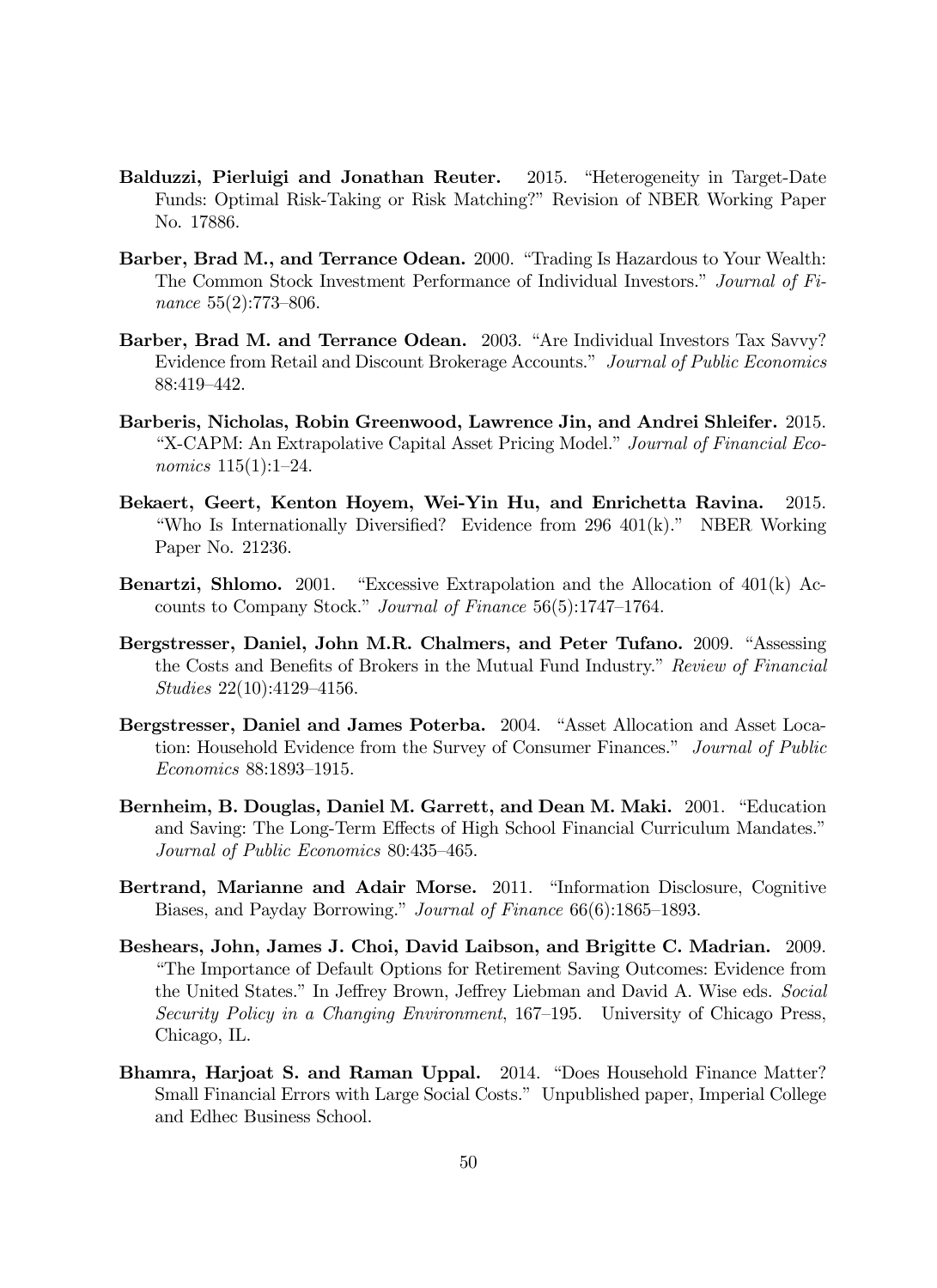- Bhattacharya, Utpal, Andreas Hackethal, Simon Kaesler, Benjamin Loos, and **Steffen Meyer.** 2012. "Is Unbiased Financial Advice to Retail Investors Sufficient? Answers from a Large Field Study." Review of Financial Studies 25(4):975–1032.
- Bhutta, Neil, Jacob Goldin, and Tatiana Homonoff. 2015. "Consumer Borrowing After Payday Loan Bans." Unpublished paper, Federal Reserve Board, Stanford Law School, and Cornell University.
- Bordalo, Pedro, Nicola Gennaioli, and Andrei Shleifer. 2015. "Memory, Attention, and Choice." Unpublished paper, University of London, Universitá Bocconi, and Harvard University.
- Brown, Alexandra, J. Michael Collins, Maximilian Schmeiser, and Carly Urban. 2014. "State Mandated Financial Education and the Credit Behavior of Young Adults.î FEDS Working Paper No. 2014-68, Federal Reserve Board, Washington, DC.
- Brunnermeier, Markus, Alp Simsek, and Wei Xiong. 2015. "A Welfare Criterion for Models with Distorted Beliefs." Forthcoming Quarterly Journal of Economics.
- Bubb, Ryan, Patrick Corrigan, and Patrick L. Warren. 2015. "A Behavioral Contract Perspective on Retirement Savings." Forthcoming in Connecticut Law Review 47.
- Bucks, Brian, and Karen Pence. 2008. "Do Borrowers Know Their Mortgage Terms?" Journal of Urban Economics 64:218–233.
- Calvet, Laurent, John Y. Campbell, and Paolo Sodini. 2007. "Down or Out: Assessing the Welfare Costs of Household Investment Mistakes." Journal of Political  $Economy 115:707–747.$
- Calvet, Laurent, John Y. Campbell, and Paolo Sodini. 2009. "Fight or Flight? Portfolio Rebalancing by Individual Investors." Quarterly Journal of Economics 124:301– 348.
- Calvet, Laurent and Paolo Sodini. 2014. "Twin Picks: Disentangling the Determinants of Risk-Taking in Household Portfolios." Journal of Finance  $69(2):867-906$ .
- Campbell, John Y. 2006. "Household Finance." Journal of Finance 61:1553-1604.
- **Campbell, John Y.** 2013. "Mortgage Market Design." Review of Finance 17:1–33.
- Campbell, John Y. and Joao Cocco. 2003. "Household Risk Management and Optimal Mortgage Choice." Quarterly Journal of Economics 118:1449-1494.
- Campbell, John Y. and Joao Cocco. 2015. "A Model of Mortgage Default." Journal of Finance  $70:1495 - 1554$ .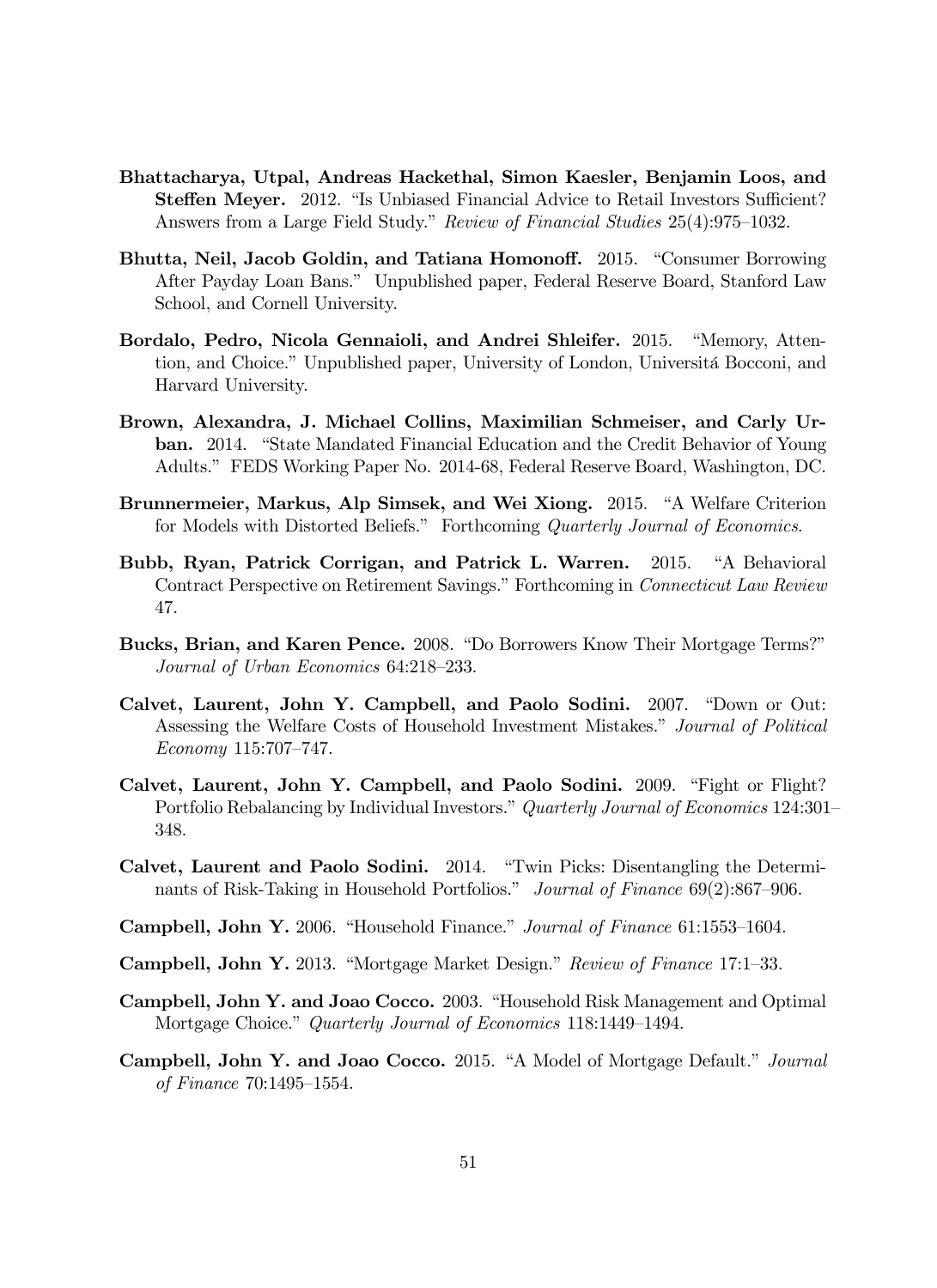- Campbell, John Y., Howell E. Jackson, Brigitte C. Madrian, and Peter Tufano. 2011. "Consumer Financial Protection." Journal of Economic Perspectives  $25(1):91$ – 114.
- Campbell, John Y., Tarun Ramadorai, and Benjamin Ranish. 2015. "Getting Better or Feeling Better? How Equity Investors Respond to Investment Experiences." NBER Working Paper No. 20000.
- Carrell, Scott, and Jonathan Zinman. 2014. "In Harm's Way? Payday Loan Access and Military Personnel Performance." Review of Financial Studies 27(9):2805–2840.
- Carroll, Christopher D. 2002. "Portfolios of the Rich." In Luigi Guiso, Michael Haliassos, and Tullio Jappelli, eds. Household Portfolios. MIT Press, Cambridge, MA.
- Célérier, Claude and Boris Vallée. 2015. "Catering to Investors Through Product Complexity." Unpublished paper, University of Zurich and Harvard Business School.
- Chalmers, John and Jonathan Reuter. 2015. "Is Conflicted Investment Advice Better than No Advice?" Revision of NBER Working Paper No. 18158.
- Chater, Nick, Steffen Huck, and Roman Inderst. 2010. "Consumer Decision-Making in Retail Investment Services: A Behavioural Economics Perspective." Report to the European Commission.
- Chetty, Raj, Adam Looney and Kory Kroft. 2009. "Salience and Taxation: Theory and Evidence." American Economic Review  $99(4)$ :1145-1177.
- Choi, James J., David Laibson, and Brigitte C. Madrian. 2011. "\$100 Bills on the Sidewalk: Suboptimal Investment in  $401(k)$  Plans." Review of Economics and Statistics 93:748-763.
- Choi, James J., David Laibson, Brigitte C. Madrian, and Andrew Metrick. 2004. "For Better or for Worse: Default Effects and  $401(k)$  Savings Behavior." In David A. Wise ed. Perspectives in the Economics of Aging, 81–121. University of Chicago Press, Chicago, IL.
- Choi, James J., David Laibson, Brigitte C. Madrian, and Andrew Metrick. 2009. *E*inforcement Learning and Savings Behavior." Journal of Finance 64:2515–2534.
- Christoffersen, Susan E.K., Richard Evans, and David K. Musto. 2013. "What Do Consumers' Fund Flows Maximize? Evidence from Their Brokers' Incentives." Journal of Finance  $68:201-235$ .
- Cole, Shawn, Anna Paulson, and Gauri Kartini Shastry. 2014. "Smart Money? The Effect of Education on Financial Outcomes." Review of Financial Studies 27(7):2022 2051.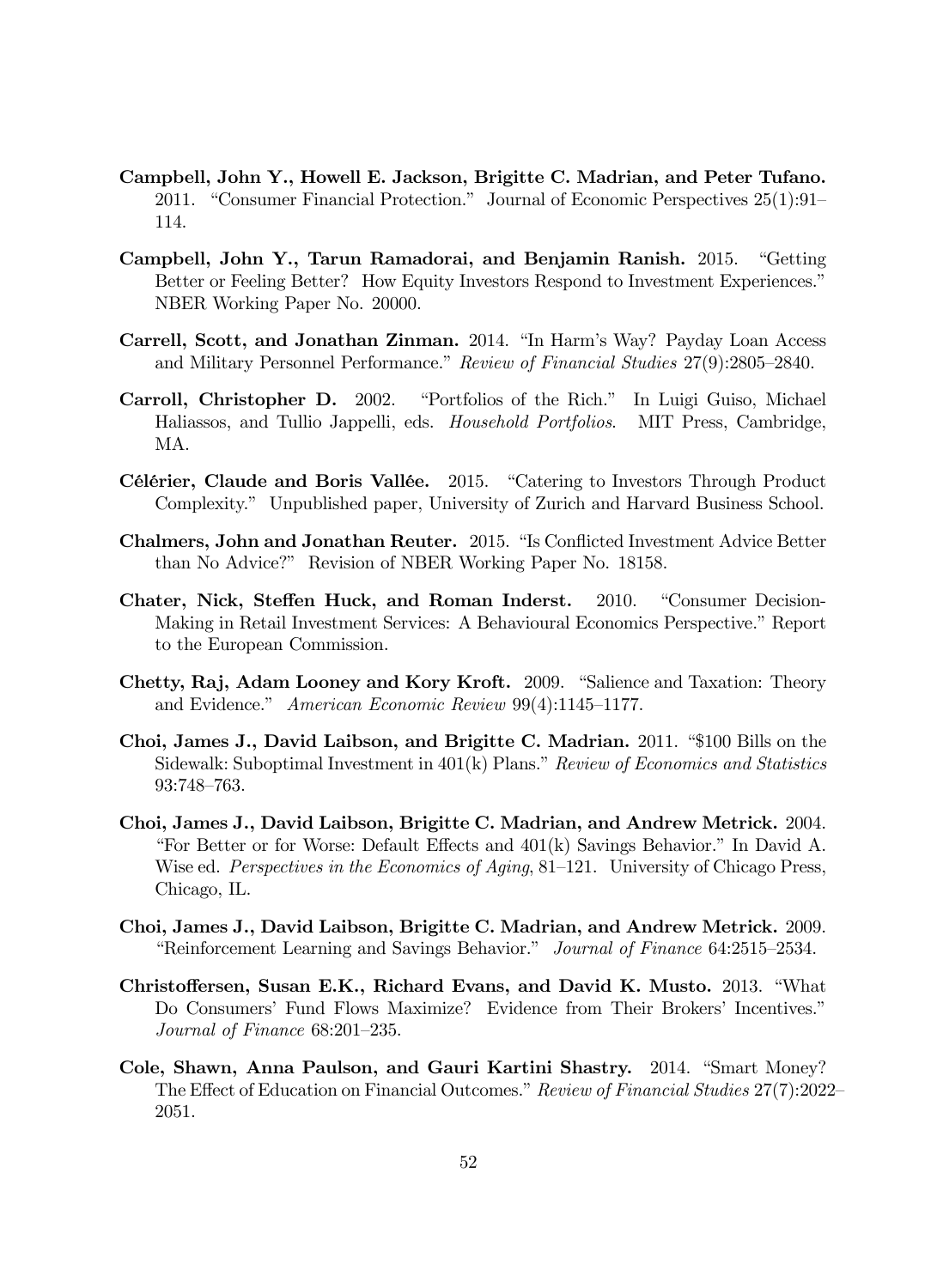- Consumer Financial Protection Bureau. 2012. Reverse Mortgages: Report to Congress. Available online at http://www.consumerfinance.gov/reports/reverse-mortgages-report/.
- Consumer Financial Protection Bureau. 2013. CARD Act Report: A Review of the Impact of the CARD Act on the Consumer Credit Card Market. Available online at http://www.consumerfinance.gov/reports/card-act-report/.
- Consumer Financial Protection Bureau. 2014. Data Point: Checking Account Over $draff.$  Available online at http://www.consumerfinance.gov/reports/data-point-checkingaccount-overdraft/.
- Davidoff, Thomas. 2014. "Do Reverse Mortgage Borrowers Use Credit Ruthlessly?" Unpublished paper, University of British Columbia.
- Davidoff, Thomas. 2015. "Can 'High Costs' Justify Weak Demand for the Home Equity Conversion Mortgage?" Review of Financial Studies 28(8):2364-2398.
- Dávila, Eduardo. 2015. "Optimal Financial Transactions Taxes." Unpublished paper, New York University.
- Del Guercio, Diane and Jonathan Reuter. 2014. "Mutual Fund Performance and the Incentive to Generate Alpha." Journal of Finance 69:1673-1704.
- DellaVigna, Stefano and Ulrike Malmendier. 2004. "Contract Design and Self-Control: Theory and Evidence." Quarterly Journal of Economics  $119(2):353-402$ .
- Døskeland, Trond M. and Hans K. Hvide. 2011. "Do Individual Investors Have Asymmetric Information Based on Work Experience?" Journal of Finance 66(3):1011– 1041.
- Duarte, Fabian and Justine S. Hastings. 2012. "Fettered Consumers and Sophisticated Firms: Evidence from Mexicoís Privatized Social Security Market.î NBER Working Paper No. 18582.
- Ely, Richard T. 1894. An Introduction to Political Economy. Hunt & Eaton, New York, NY and Cranston & Curts, Cincinnati, OH.
- Ely, Richard T. 1899. The Strength and Weakness of Socialism. Chautauqua Press, New York, NY.
- Ely, Richard T. 1903. Studies in the Evolution of Industrial Society. Macmillan, New York, NY.
- Eyster, Erik, Matthew Rabin, and Dimitri Vayanos. 2015. "Financial Markets where Traders Neglect the Informational Content of Prices." NBER Working Paper No. 21224.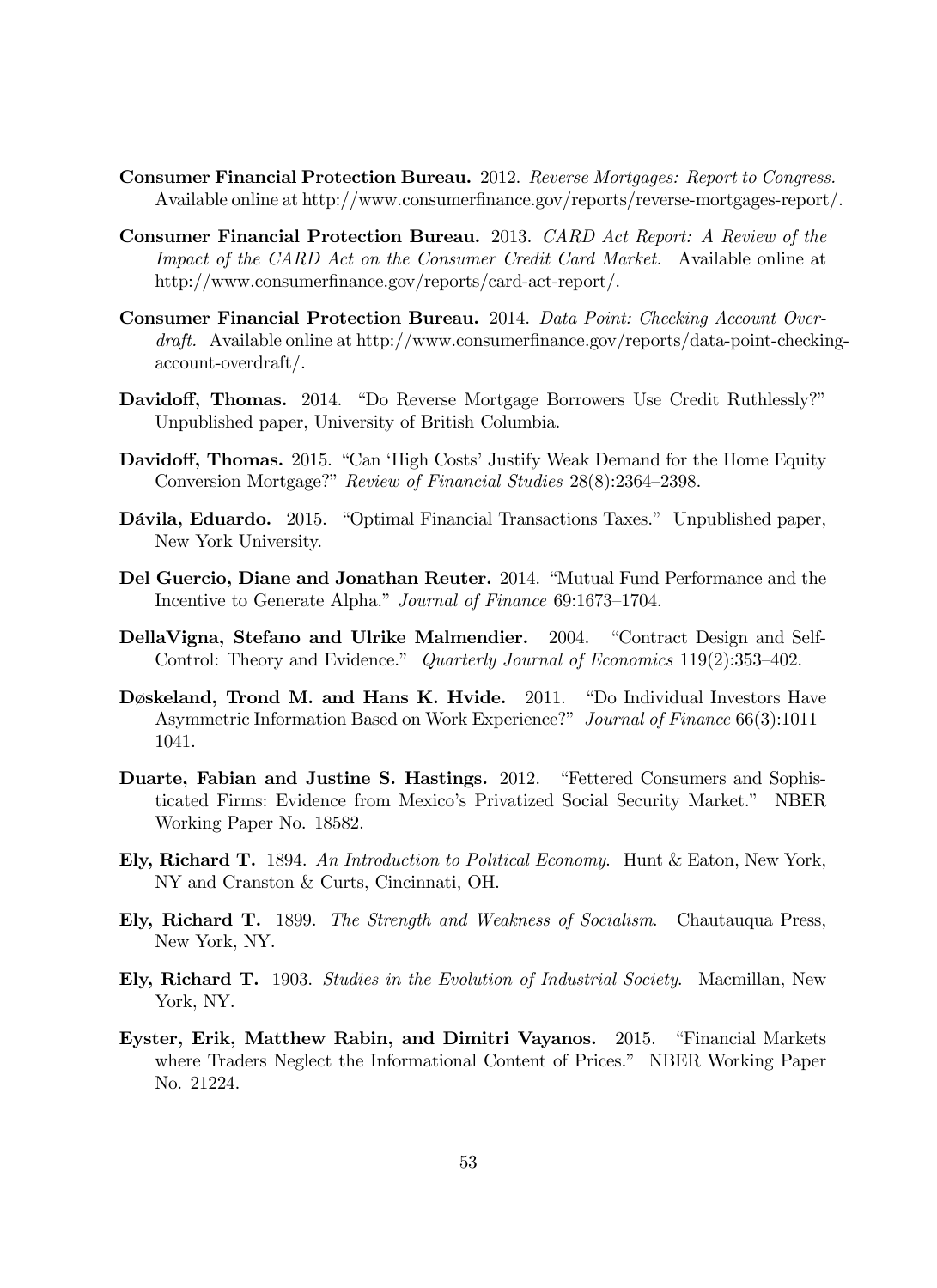- Farhi, Emmanuel and Xavier Gabaix. 2015. "Optimal Taxation with Behavioral Agents.î Unpublished paper, Harvard University and New York University.
- Foerster, Stephen, Juhani T. Linnainmaa, Brian T. Melzer, and Alessandro **Previtero.** 2015. "Retail Financial Advice: Does One Size Fit All?" Forthcoming Journal of Finance.
- Gabaix, Xavier, Arvind Krishnamurthy, and Olivier Vigneron. 2007. "Limits of Arbitrage: Theory and Evidence from the Mortgage-Backed Securities Market." Journal of Finance  $62(2)$ : 557–595.
- Gabaix, Xavier and David Laibson. 2006. "Shrouded Attributes, Consumer Myopia, and Information Suppression in Competitive Markets." Quarterly Journal of Eco $nonics$  121:505-540.
- Glaeser, Edward L. and Charles G. Nathanson. 2015. "An Extrapolative Model of House Price Dynamics.î NBER Working Paper No. 21037.
- Goldin, Jacob. 2015. "Which Way to Nudge? Uncovering Preferences in the Behavioral Age." Forthcoming Yale Law Journal.
- Gomes, Francisco, and Alexander Michaelides. 2005. "Optimal Life-Cycle Asset Allocation: Understanding the Empirical Evidence." Journal of Finance  $60(2)$ :869– 904.
- Grinblatt, Mark, and Matti Keloharju. 2001. "How Distance, Language, and Culture Influence Stockholdings and Trades." Journal of Finance  $56(3):1053-1073$ .
- Gross, David B. and Nicholas S. Souleles. 2002. "Do Liquidity Constraints and Interest Rates Matter for Consumer Behavior? Evidence from Credit Card Data.<sup>n</sup> Quarterly Journal of Economics  $117(1):149-185$ .
- Grubb, Michael D. 2015. "Overconfident Consumers in the Marketplace." Journal of Economic Perspectives  $29(4):9-36$ .
- Guiso, Luigi, Paola Sapienza, and Luigi Zingales. 2008. "Trusting the Stock Market." Journal of Finance  $63(6)$ :2557–2600.
- Guiso, Luigi and Paolo Sodini. 2013. "Household Finance: An Emerging Field." In George Constantinides, Milton Harris, and Rene Stulz eds., *Handbook of the Economics* of Finance, Volume  $2B$ , North-Holland, 1397–1531.
- **Haltiwanger, John and Michael Waldman.** 1989. "Limited Rationality and Strategic Complements: The Implications for Macroeconomics." Quarterly Journal of Economics  $104(3):463-483$ .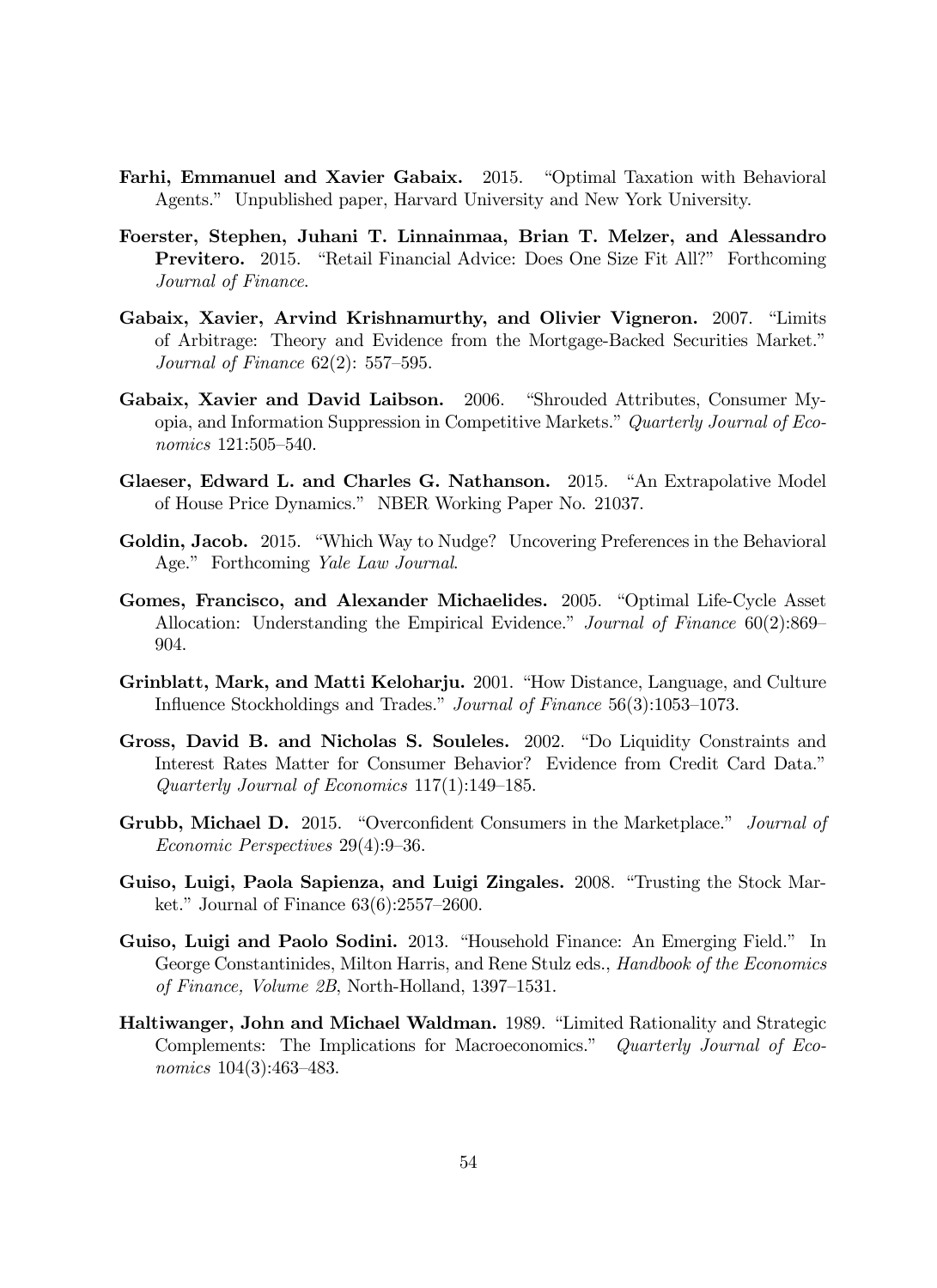- Hastings, Justine S., Brigitte C. Madrian, and William L. Skimmyhorn. 2013. "Financial Literacy, Financial Education, and Economic Outcomes." Annual Review of Economics  $5:347-373$ .
- Heidhues, Paul and Botond Köszegi. 2010. "Exploiting Naïvete about Self-Control in the Credit Market." American Economic Review 100:2279-2303.
- Hortacsu, Ali and Chad Syverson. 2004. "Product Differentiation, Search Costs, and Competition in the Mutual Fund Industry: A Case Study of S&P 500 Index Funds.<sup>n</sup> Quarterly Journal of Economics  $119(2):403-456$ .
- Huang, Xing. 2015. "Mark Twain's Cat: Investment Experience, Categorical Thinking and Stock Selection.î Unpublished paper, Michigan State University.
- Huberman, Gur. 2001. "Familiarity Breeds Investment." Review of Financial Studies 14:659-680.
- Inderst, Roman and Marco Ottaviani. 2012. "Financial Advice." Journal of Economic Literature  $50(2):494-512$ .
- **Jackson, Howell E. and Paul Rothstein.** 2015. "The Analysis of Benefits in Consumer Protection Regulations." Unpublished paper, Harvard University and Consumer Financial Protection Bureau.
- Johnson, Eric, Stephan Meier, and Olivier Toubia. 2015. "Leaving Money on the Kitchen Table: Exploring Sluggish Mortgage Refinancing Using Administrative Data, Surveys, and Field Experiments." Unpublished paper, Columbia Business School.
- Knüpfer, Samuli, Elias Rantapuska, and Matti Sarvimäki. 2014. "Labor Market Experiences and Portfolio Choice: Evidence from the Finnish Great Depression.<sup>"</sup> Unpublished paper, London Business School and Aalto University.
- **Laibson, David.** 1997. "Golden Eggs and Hyperbolic Discounting." Quarterly Journal of  $Economics 112(2):443-477.$
- Lee, Jinkook and Jeanne M. Hogarth. 1999. "The Price of Money: Consumers' Understanding of APRs and Contract Interest Rates." Journal of Public Policy  $\mathcal C$ Marketing  $18:66-76$ .
- **Lewis, Karen.** 1999. "Trying to Explain Home Bias in Equities and Consumption." Journal of Economic Literature  $37(2):571-608$ .
- Lucas, Deborah. 2015. "Hacking Reverse Mortgages." Unpublished paper, MIT.
- Lusardi, Annamaria, Pierre-Carl Michaud, and Olivia S. Mitchell. 2015. "Optimal Financial Knowledge and Wealth Inequality." Forthcoming Journal of Political Economy.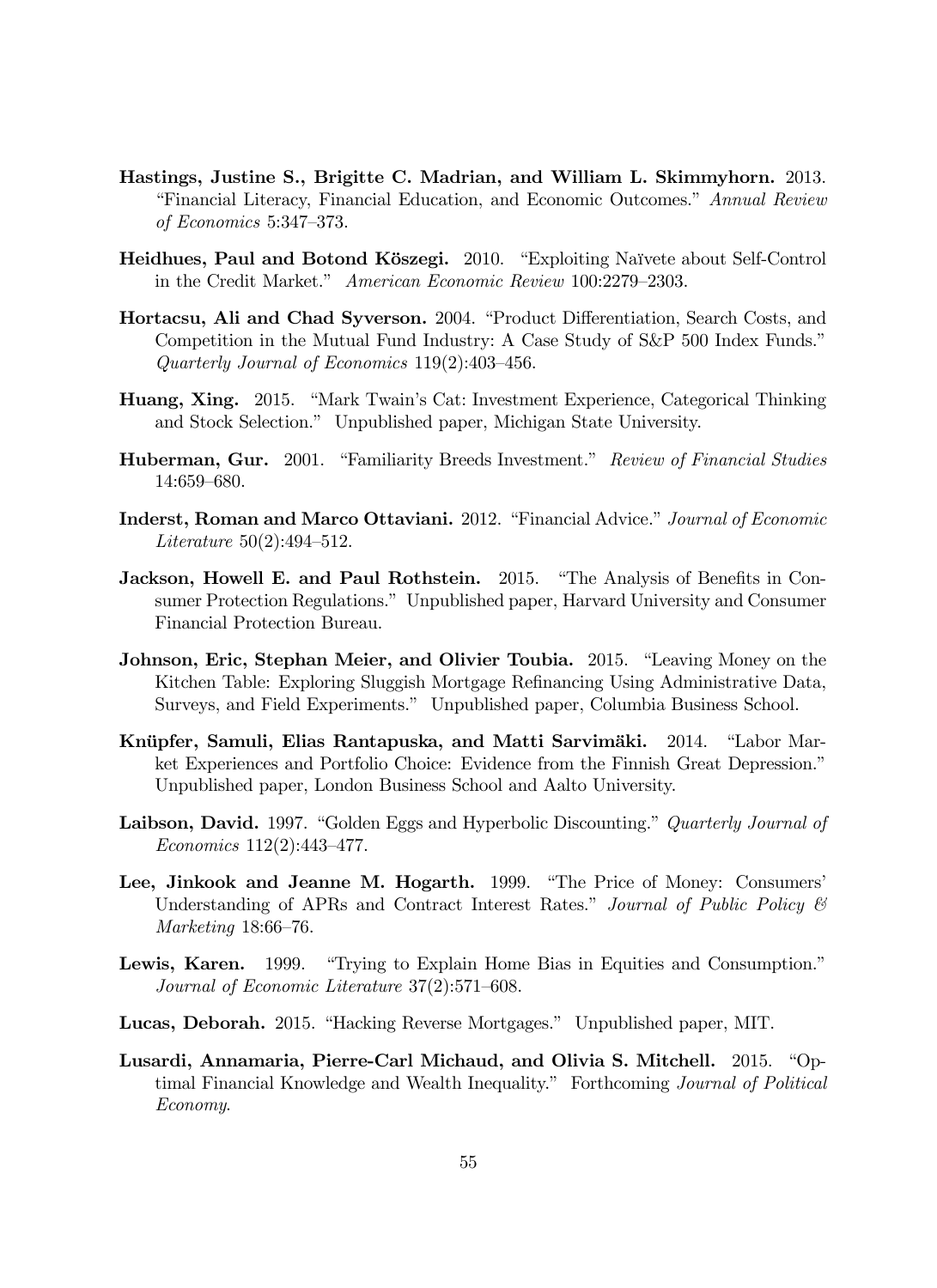- Lusardi, Annamaria and Olivia S. Mitchell. 2008. "Planning and Financial Literacy: How Do Women Fare?" American Economic Review 98(2):413-417.
- Lusardi, Annamaria and Olivia S. Mitchell. 2011. "Financial Literacy and Retirement Planning in the United States." Journal of Pension Economics and Finance  $10(4):509-525.$
- Lusardi, Annamaria and Olivia S. Mitchell. 2014. "The Economic Importance of Financial Literacy: Theory and Evidence." Journal of Economic Literature 52:5–44.
- Madrian, Brigitte C. and Dennis F. Shea. 2001. "The Power of Suggestion: Inertia in  $401(k)$  Participation and Savings Behavior." Quarterly Journal of Economics  $116(4):1149-1187.$
- Malmendier, Ulrike and Stefan Nagel. 2011. "Depression Babies: Do Macroeconomic Experiences Affect Risk Taking?" Quarterly Journal of Economics 126:373-416.
- Malmendier, Ulrike and Stefan Nagel. 2015. "Learning from Inflation Experiences." Forthcoming Quarterly Journal of Economics.
- Malmendier, Ulrike and Devin Shanthikumar. 2007. "Are Small Investors Naive About Incentives?" Journal of Financial Economics 85:457-489.
- Massa, Massimo and Andrei Simonov. 2006. "Hedging, Familiarity, and Portfolio Choice." Review of Financial Studies  $19(2):633-685$ .
- Melzer, Brian T. 2011. "The Real Costs of Credit Access: Evidence from the Payday Lending Market." Quarterly Journal of Economics  $126(1):517-555$ .
- Melzer, Brian T. 2015. "Mortgage Debt Overhang: Reduced Investment by Homeowners at Risk of Default." Forthcoming Journal of Finance.
- Miller, Edward M. 1977. "Risk, Uncertainty, and Divergence of Opinion." Journal of Finance  $32(4):1151-1168$ .
- Mitchell, Olivia S. and Stephen P. Utkus.  $2012$ . "Target-Date Funds in  $401(k)$ Retirement Plans." NBER Working Paper No. 17911.
- Mullainathan, Sendhil, Markus Noeth, and Antoinette Schoar. 2012. "The Market for Financial Advice: An Audit Study." NBER Working Paper No. 17929.
- Mullainathan, Sendhil, Joshua Schwartzstein, and William J. Congdon. 2012. <sup>4</sup>A Reduced-Form Approach to Behavioral Public Finance.<sup>3</sup> Annual Review of Eco $nonics$  4:17.1-17.30.
- Nakajima, Makoto, and Irina Telyukova. 2014. "Housing and Saving in Retirement Across Countries." Forthcoming in Joseph Stiglitz ed. Proceedings of International Economic Association 2014 World Congress.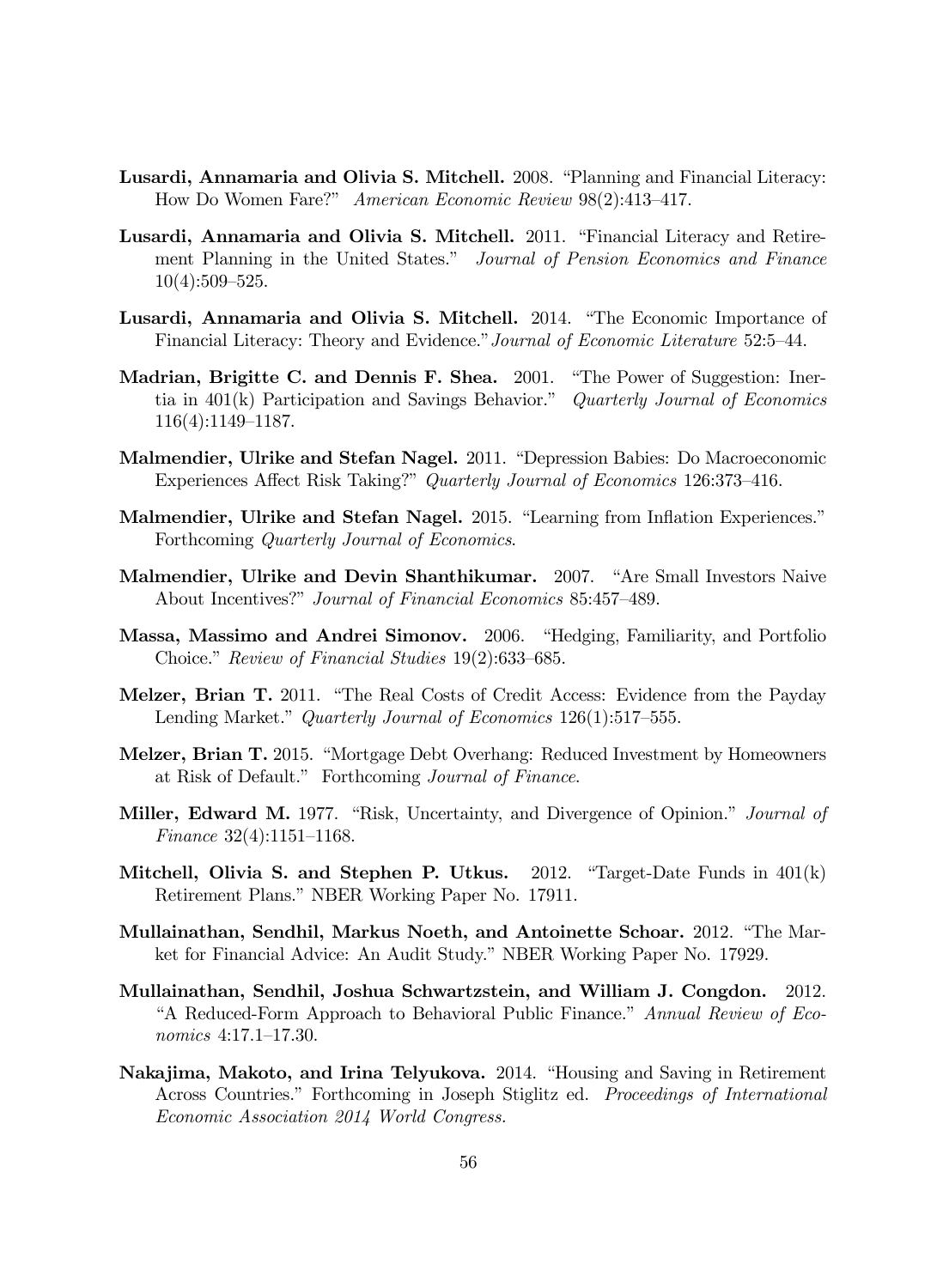- **O'Donoghue, Ted and Matthew Rabin.** 2006. "Optimal Sin Taxes." *Journal of* Public Economics  $90:1825-1849$ .
- OECD. 2014. PISA 2012 Results: Students and Money, Financial Literacy Skills for the 21st Century (Volume VI). OECD Publishing.
- Pew Charitable Trusts. 2013. Payday Lending in America: Policy Solutions. Available online at http://www.pewtrusts.org/en/research-and-analysis/reports/2013/10/29/paydaylending-in-america-policy-solutions.
- Piketty, Thomas. 2014. Capital in the Twenty-First Century. Harvard University Press, Cambridge, MA.
- Poterba, James M. 2014. "Retirement Security in an Aging Population." American Economic Review Papers & Proceedings  $104:1-30$ .
- Poterba, James M., Steven F. Venti, and David A. Wise. 2011. "The Composition and Draw-Down of Wealth in Retirement." Journal of Economic Perspectives  $25(Fall):95–118.$
- **Reuter, Jonathan.** 2015. "Revisiting the Performance of Broker-Sold Mutual Funds." Unpublished paper, Boston College.
- Ru, Hong and Antoinette Schoar. 2015. "Do Credit Card Companies Screen for Behavioral Biases?" Unpublished paper, MIT.
- Samuelson, Paul A. 1955. Economics, 3rd ed. McGraw Hill.
- Samuelson, Paul A. 1979. "Why We Should Not Make Mean Log of Wealth Big Though Years to Act Are Long." Journal of Banking and Finance 3:305-307.
- Shiller, Robert J. 2005. Irrational Exuberance, 2nd ed. Princeton University Press, Princeton, NJ.
- Sinai, Todd and Nicholas Souleles. 2005. "Owner-Occupied Housing as a Hedge Against Rent Risk." Quarterly Journal of Economics 120:763–789.
- **Skimmyhorn, William.** 2015. "Assessing Financial Education: Evidence from Boot Camp." Forthcoming American Economic Journal: Economic Policy.
- Stango, Victor and Jonathan Zinman. 2009. "Exponential Growth Bias and Household Finance." Journal of Finance 64:2807-2849.
- Stango, Victor and Jonathan Zinman. 2014. "Limited and Varying Consumer Attention: Evidence from Shocks to the Salience of Bank Overdraft Fees." Review of  $Financial Studies 27:990-1030.$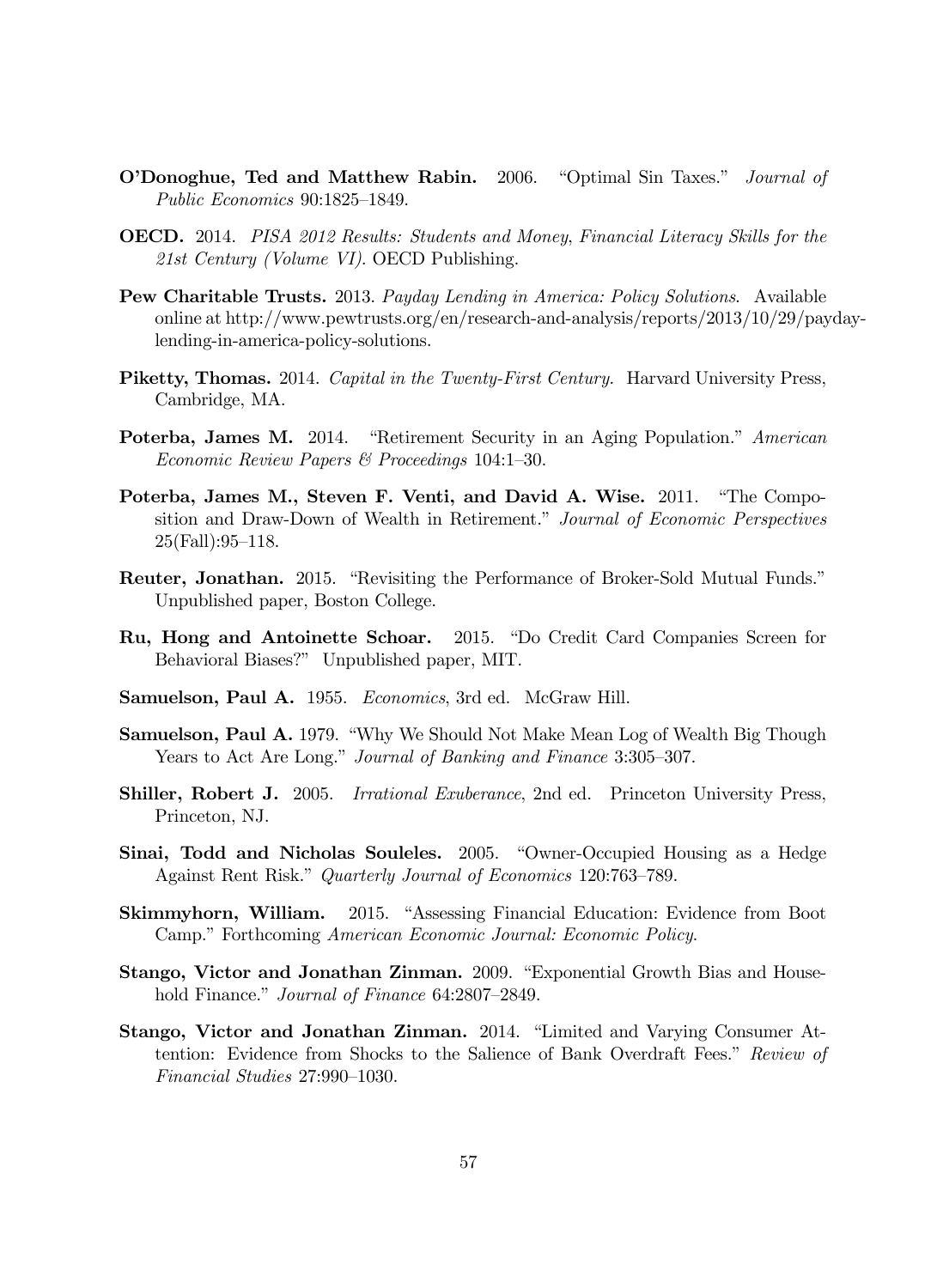- Stango, Victor and Jonathan Zinman. 2015. "Borrowing High vs. Borrowing Higher: Price Dispersion and Shopping Behavior in the US Credit Card Market." Forthcoming Review of Financial Studies.
- Telyukova, Irina A. 2013. "Household Need for Liquidity and the Credit Card Debt Puzzle." Review of Economic Studies 80:1148-1177.
- Thaler, Richard H. and Cass R. Sunstein. 2008. Nudge: Improving Decisions About Health, Wealth, and Happiness. Yale University Press, New Haven, CT.
- Van Niewerburgh, Stijn and Laura Veldkamp. 2009. "Information Immobility and the Home Bias Puzzle." Journal of Finance  $64(3):1187-1215$ .
- Van Rooij, Maarten, Annamaria Lusardi, and Rob Alessie. 2011. "Financial Literacy and Stock Market Participation." Journal of Financial Economics 101(2):449 472.
- Venti, Steven F. and David A. Wise. 2001. "Choice, Chance, and Wealth Dispersion at Retirement.î Chapter 1 in Seiritsu Ogara, Toshiaki Tachibanaki, and David A. Wise eds. Aging Issues in the United States and Japan. NBER, University of Chicago Press, Chicago, IL.
- Wachter, Jessica, and Motohiro Yogo. 2010. "Why Do Household Portfolio Shares Rise in Wealth?" Review of Financial Studies 23(11):3929–3965.
- Warren, Elizabeth. 2007. "Unsafe at Any Rate." Democracy 5:8. Available online at http://www.democracyjournal.org/5/6528.php.
- Willis, Lauren E. 2008. "Against Financial-Literacy Education." Iowa Law Review  $94(1):197-285.$
- Woodward, Susan E. and Robert E. Hall. 2012. "Diagnosing Consumer Confusion and Sub-Optimal Shopping Effort: Theory and Mortgage Market Evidence.<sup>"</sup> American Economic Review  $102(7)$ :3249-3276.
- **Zingales, Luigi.** 2015. "Presidential Address: Does Finance Benefit Society?" *Journal* of Finance  $70(4):1327-1363$ .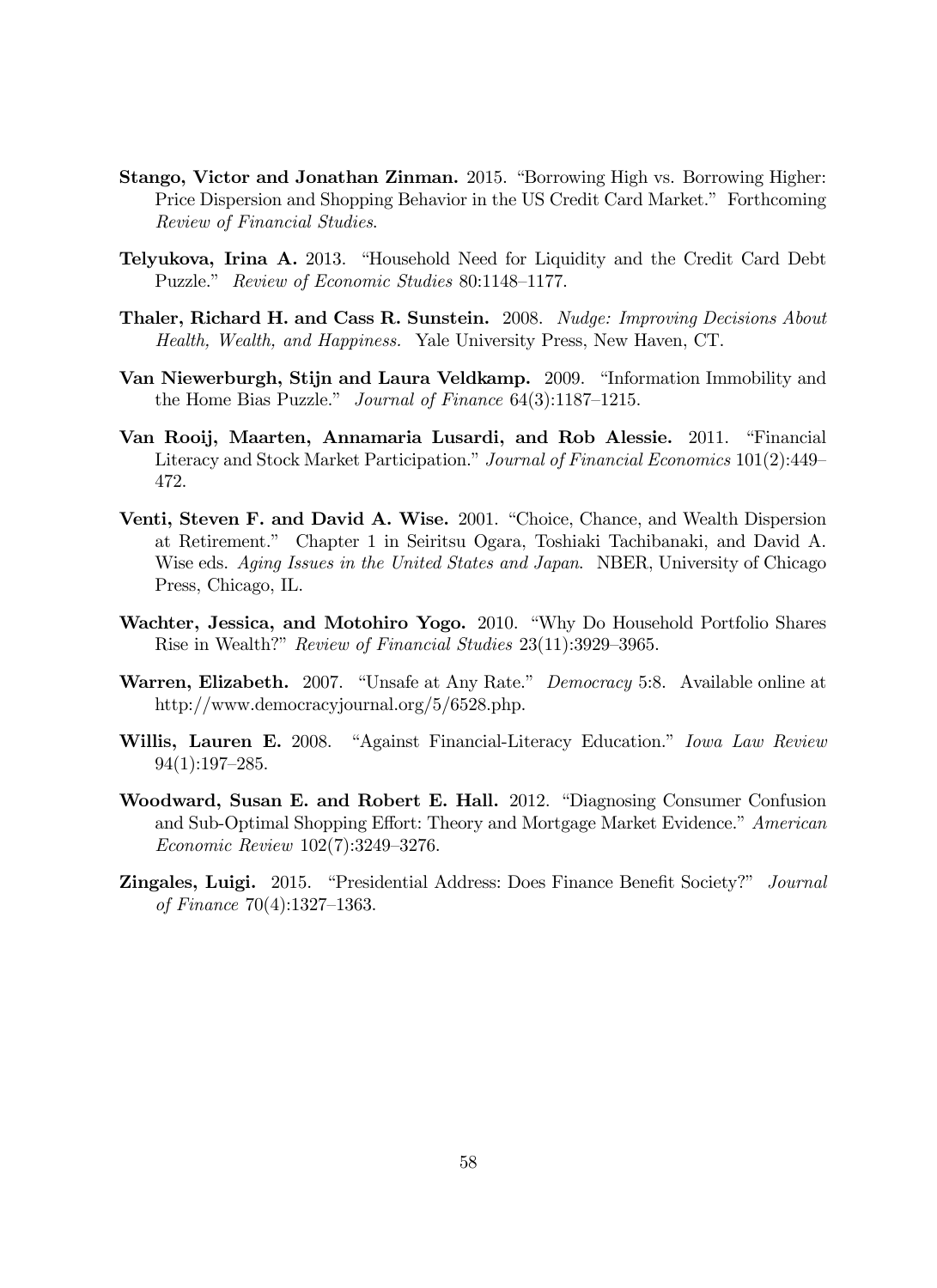## **Table 1** International comparison of participation rates

We report the fractions of households which hold respective categories of assets and liabilities. We include accounts with positive balances, as well as ones which households report as active, but which hold amounts equal to zero during the time of the interview. The top part of the table refers to financial and non-financial assets and the bottom part to mortgage- and non-mortgage debt. Retirement assets include all types of defined contribution plans (public, occupational, or private) which have an account balance. The symbol "n.a." denotes asset or debt categories for which holdings are not separately classified, or for which data has not been collected.

|                                      | USA   | Canada | France | Germany | Italy | Netherl. | Spain | ŬК     |
|--------------------------------------|-------|--------|--------|---------|-------|----------|-------|--------|
| Deposits and transaction accounts    | 92.6% | 93.6%  | 99.6%  | 99.0%   | 91.8% | 94.2%    | 98.1% | 97.4%  |
| Retirement assets and life insurance | 57.6% | 70.5%  | 37.5%  | 46.5%   | 18.0% | 49.8%    | 23.6% | 76.1%  |
| Directly held stocks                 | 15.1% | 10.0%  | 14.7%  | 10.6%   | 4.6%  | 10.4%    | 10.4% | 17.5%  |
| Other financial assets               | 13.4% | 20.1%  | 10.2%  | 22.0%   | 4.2%  | 10.7%    | 6.8%  | 31.9%  |
| <b>Bonds</b>                         | 13.2% | 7.4%   | 1.7%   | 5.2%    | 14.6% | $6.0\%$  | 1.4%  | 28.2%  |
| Mutual funds                         | 8.7%  | 11.6%  | 10.7%  | 16.9%   | 6.3%  | 17.7%    | 5.6%  | 5.4%   |
| Vehicles and other durables          | 87.5% | 100.0% | 100.0% | 73.2%   | 95.1% | 82.6%    | 79.9% | 100.0% |
| Main residence                       | 67.2% | 62.5%  | 55.3%  | 44.2%   | 68.7% | 57.1%    | 82.7% | 68.0%  |
| Other real estate                    | 14.4% | 18.4%  | 24.7%  | 17.8%   | 24.9% | 6.1%     | 36.2% | 10.9%  |
| Private businesses                   | 12.1% | 17.1%  | 10.7%  | 9.4%    | 18.4% | 4.8%     | 15.0% | n.a.   |
| Vehicle loans and other debt         | 48.5% | 42.7%  | 28.7%  | 21.7%   | 15.3% | 24.6%    | 27.2% | 44.0%  |
| Residential mortgage                 | 47.0% | 33.8%  | 16.9%  | 18.0%   | 9.6%  | 43.9%    | 26.8% | 36.2%  |
| Credit cards                         | 39.4% | 24.8%  | n.a.   | 3.4%    | 1.4%  | 4.6%     | 7.3%  | 24.8%  |
| Other mortgage debt                  | 5.4%  | 6.4%   | 10.1%  | 6.0%    | 1.6%  | 2.5%     | 7.3%  | 4.8%   |
| Overdrafts and credit lines          | 2.1%  | 39.9%  | 7.0%   | 19.8%   | 3.6%  | 20.8%    | 0.6%  | n.a.   |
| Direct and indirect risky assets     | 61.8% | 72.7%  | 45.7%  | 54.5%   | 31.4% | 59.2%    | 30.9% | 65.2%  |
| Direct and indirect equity           | 49.1% | 72.3%  | 45.5%  | 53.5%   | 23.2% | 58.6%    | 30.3% | 64.0%  |